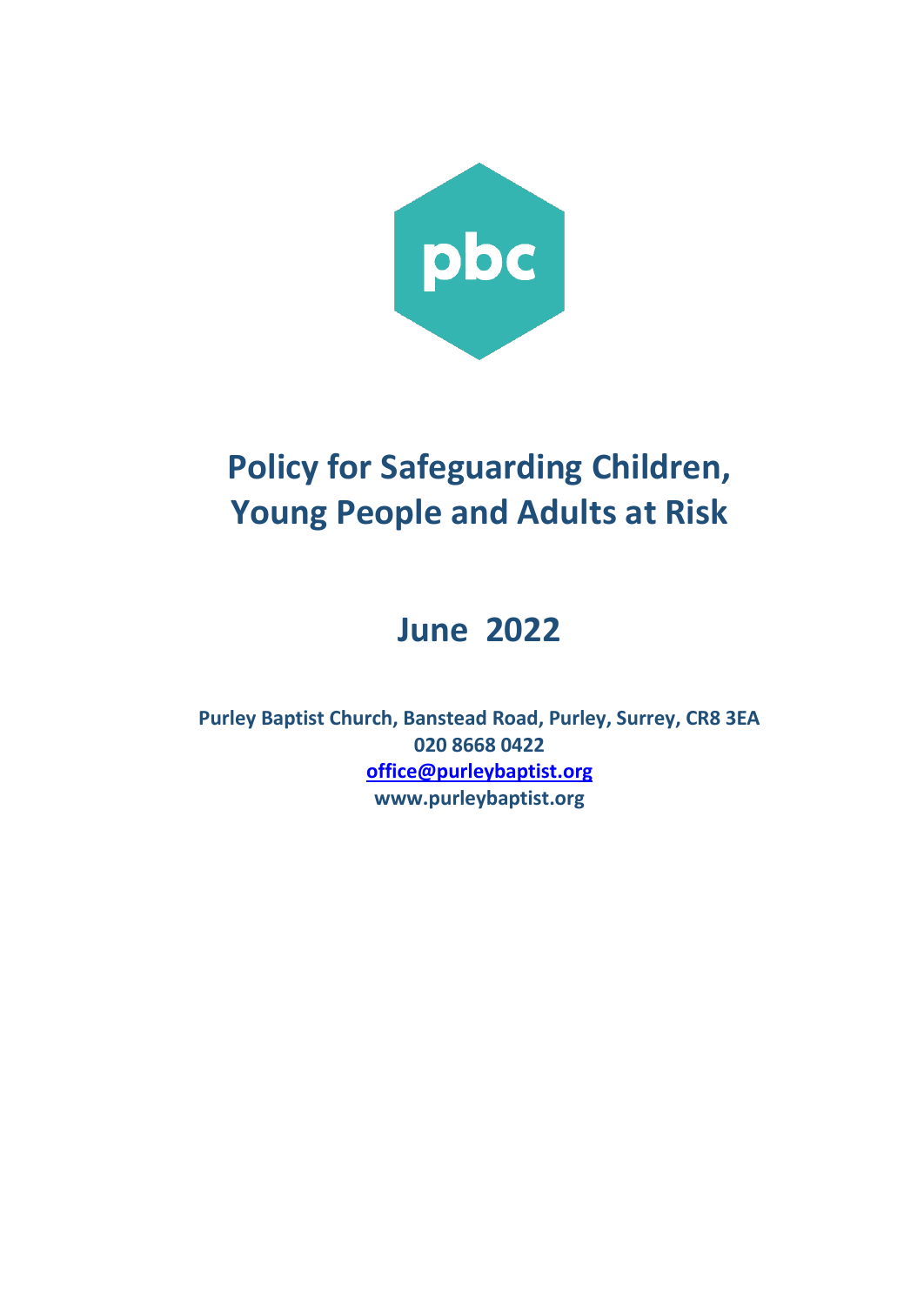| <b>Director for Safeguarding</b>                       |                            |                                              |  |
|--------------------------------------------------------|----------------------------|----------------------------------------------|--|
| Name:                                                  | <b>David Colpus</b>        |                                              |  |
| Contact:                                               | 07941 310103               | david.colpus@purleybaptist.org               |  |
| <b>Designated Person for Safeguarding</b>              |                            |                                              |  |
| Name:                                                  | Ian Rubie                  |                                              |  |
| Contact:                                               | 01737 553971               | 07795 655334 the2rubes@btinternet.com        |  |
| <b>Deputy Designated Person for Safeguarding</b>       |                            |                                              |  |
| Name:                                                  | Jacqueline Livemore        |                                              |  |
| Contact:                                               |                            | 07747 024629 jblivemore@hotmail.com          |  |
| <b>Safeguarding Administrator</b>                      |                            |                                              |  |
| Name:                                                  | Maureen Kelly              |                                              |  |
| Contact:                                               | sg.admin@purleybaptist.org |                                              |  |
| <b>London Baptist Association Safeguarding Officer</b> |                            |                                              |  |
| Name:                                                  | <b>Rachel Swaby</b>        |                                              |  |
| Contact:                                               | 020 7692 5592              |                                              |  |
| <b>Senior Minister</b>                                 |                            |                                              |  |
| Name:                                                  | James Collins              |                                              |  |
| Contact:                                               |                            | 07957 631940 james.collins@purleybaptist.org |  |
|                                                        |                            |                                              |  |

# **Organisation (Churches Agency for Safeguarding**) 020 7467 5216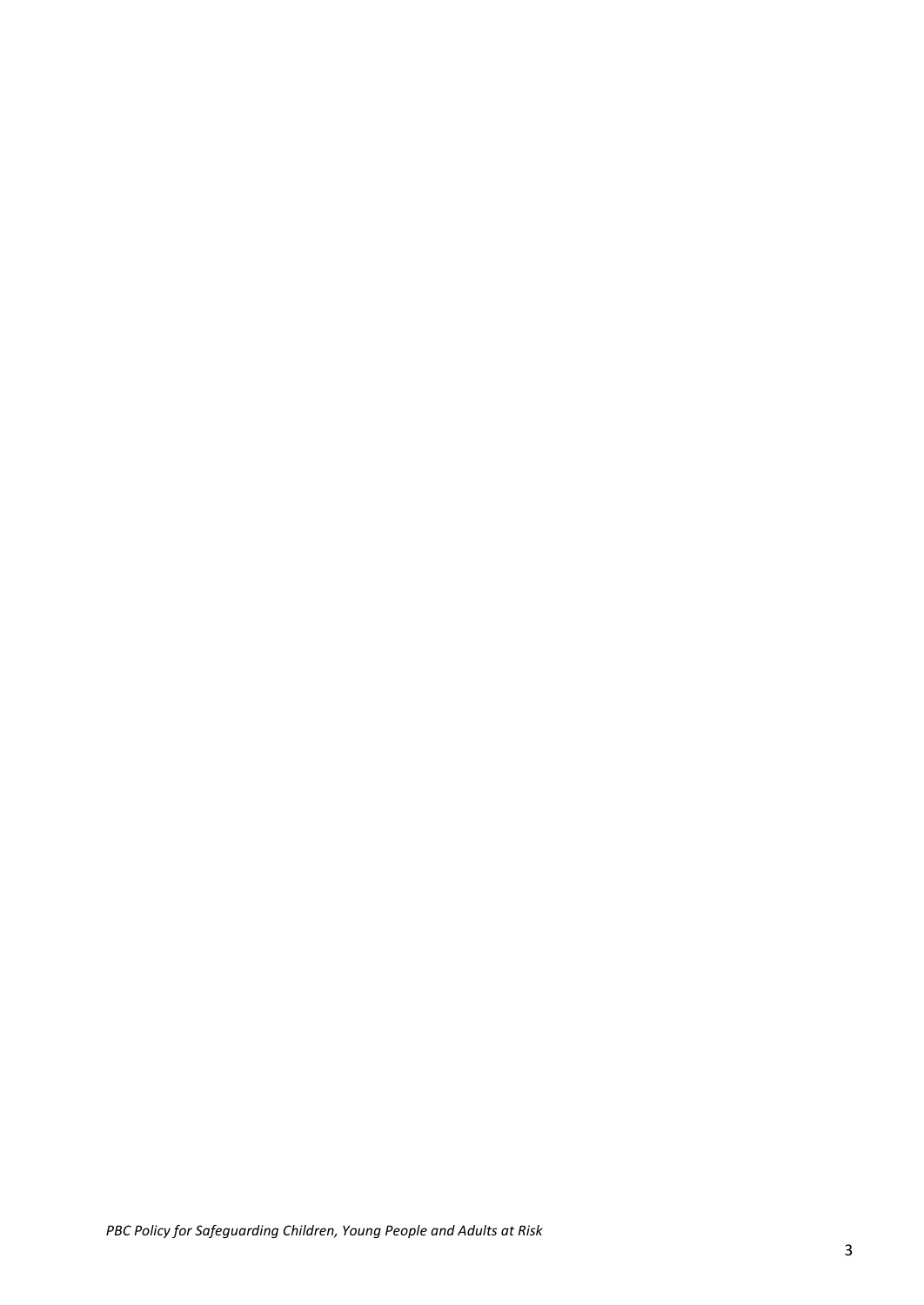| 2.1 PROCEDURE FOR RECOGNISING, RESPONDING TO AND REPORTING ABUSE |  |
|------------------------------------------------------------------|--|
|                                                                  |  |
|                                                                  |  |
|                                                                  |  |
|                                                                  |  |
|                                                                  |  |
|                                                                  |  |
|                                                                  |  |
|                                                                  |  |
|                                                                  |  |
|                                                                  |  |
|                                                                  |  |
|                                                                  |  |
|                                                                  |  |
|                                                                  |  |
|                                                                  |  |
|                                                                  |  |
|                                                                  |  |
|                                                                  |  |
|                                                                  |  |
|                                                                  |  |
|                                                                  |  |
|                                                                  |  |
|                                                                  |  |
|                                                                  |  |
|                                                                  |  |
|                                                                  |  |
|                                                                  |  |
|                                                                  |  |
|                                                                  |  |
|                                                                  |  |
|                                                                  |  |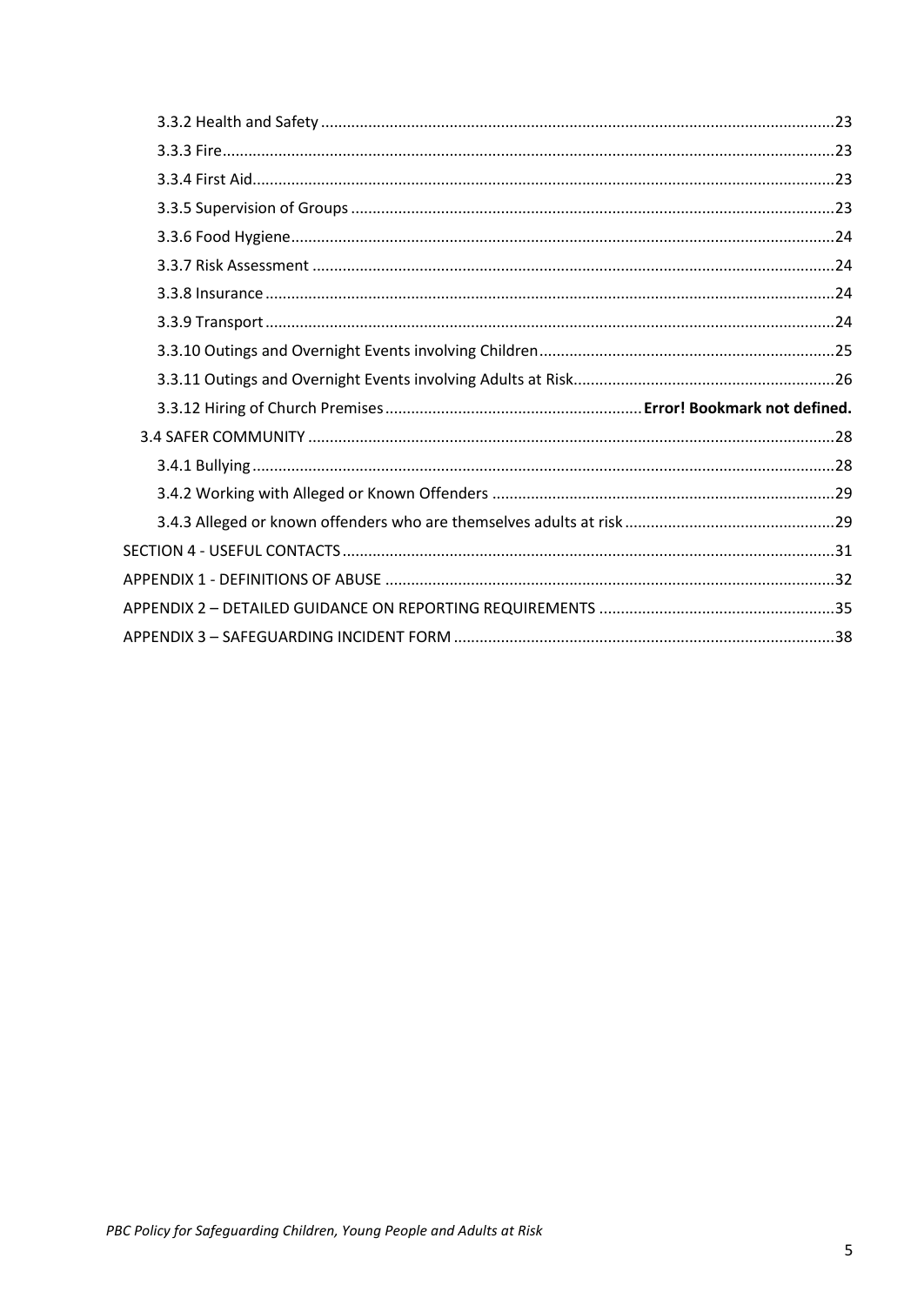# <span id="page-5-0"></span>**SECTION 1 – SAFEGUARDING POLICY STATEMENT**

# **SAFEGUARDING POLICY STATEMENT FOR PURLEY BAPTIST CHURCH**

#### **Our vision**

The vision statement of Purley Baptist Church is

Building authentic courageous generous Christian community In fulfilling this vision, we:

- Welcome children and adults at risk into the life of our community
- Run activities for children and adults at risk
- Make our premises available to organisations working with children and adults at risk

#### **Our safeguarding responsibilities**

Purley Baptist Church will be referred to as "the church".

The church recognises its responsibilities in safeguarding all children, young people and adults at risk, regardless of gender, ethnicity or ability.

As members of this church we commit ourselves to the nurturing, protection and safekeeping of all associated with the church and will pray for them regularly. In pursuit of this, we commit ourselves to this policy and to the development of sound procedures to ensure we implement our policy well.

#### • **Prevention and reporting of abuse**

It is the duty of each church member to help prevent the abuse of children and adults at risk, and the duty of each church member to respond to concerns about the well-being of children and adults at risk. Any abuse disclosed, discovered or suspected will be reported in accordance with our procedures. The church will fully co-operate with any statutory investigation into any suspected abuse linked with the church.

#### • **Safer recruitment, support and supervision of workers**

The church will exercise proper care in the selection and appointment of those working with children and adults at risk, whether paid or voluntary. All workers will be provided with appropriate training, support and supervision to promote the safekeeping of children and adults at risk.

#### • **Respecting children and adults at risk**

The church will expect all who are appointed to work with children and adults at risk to give the respect that is due to them.

#### • **Safer working practices**

The church is committed to providing an environment that is as safe as possible for children and adults at risk and will adopt ways of working with them that promote their safety and well-being.

#### • **A safer community**

The church is committed to the prevention of bullying. The church will seek to ensure that the behaviour of any individuals who may pose a risk to children, young people and adults at risk in the community of the church is managed appropriately.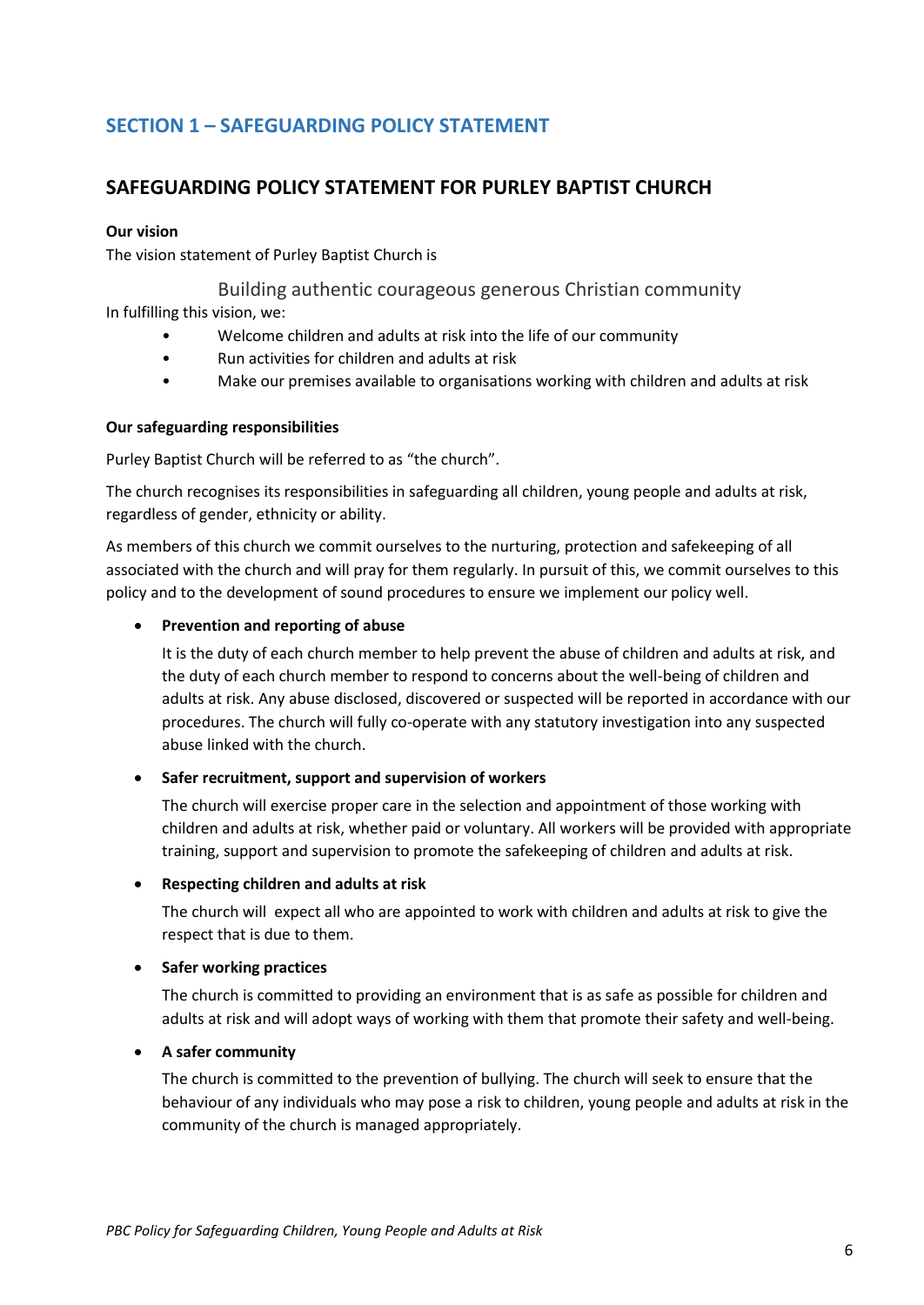#### **Safeguarding contact points within our church**

The church has appointed the following individuals to form part of the church safeguarding team:

#### **Ian Rubie Designated Person for Safeguarding (DPS)**

They will advise the church on any matters related to the safeguarding of children and adults at risk and take the appropriate action when abuse is disclosed, discovered or suspected.

| Phone number: | 07795 655334             | 01737 553971 |
|---------------|--------------------------|--------------|
| Email address | the2rubes@btinternet.com |              |

#### **Jacqueline Livemore Deputy Designated Person for Safeguarding (DDPS)**

They will assist the Designated Person for Safeguarding (DPS) in helping the church on any matters related to the safeguarding of children and adults at risk and take the appropriate action when abuse is disclosed, discovered or suspected.

| Phone number: | 07747 024629           |
|---------------|------------------------|
| Email address | jblivemore@hotmail.com |

#### **David Colpus Safeguarding Director**

They will raise the profile of safeguarding within the church and oversee and monitor the implementation of the safeguarding policy and procedures on behalf of the church directors.

| Phone number  | 07941 310103                   |
|---------------|--------------------------------|
| Email address | david.colpus@purleybaptist.org |

Our church manager, Childrens and Family Worker and Administrator are also an important part of the Church Safeguarding Team. Where possible, the Church Safeguarding Team will work together if and when issues arise. However, each person has a responsibility to report allegations of abuse as soon as they are raised.

#### **Putting our policy into practice**

- A copy of the safeguarding policy statement will be displayed permanently on the church noticeboard and church office and is available on our church website.
- Each worker with children and/or adults at risk will be given a full copy of the safeguarding policy and procedures and will be asked to sign to confirm that they will follow them.
- A full copy of the policy and procedures will be made available on request to any member of, or other person associated with the church.
- The policy and procedures will be monitored and reviewed annually, and any necessary revisions adopted into the policy and implemented through our procedures.
- The policy statement will be read annually at the Church Members' Meeting in November, together with a report on the outcome of the annual safeguarding review.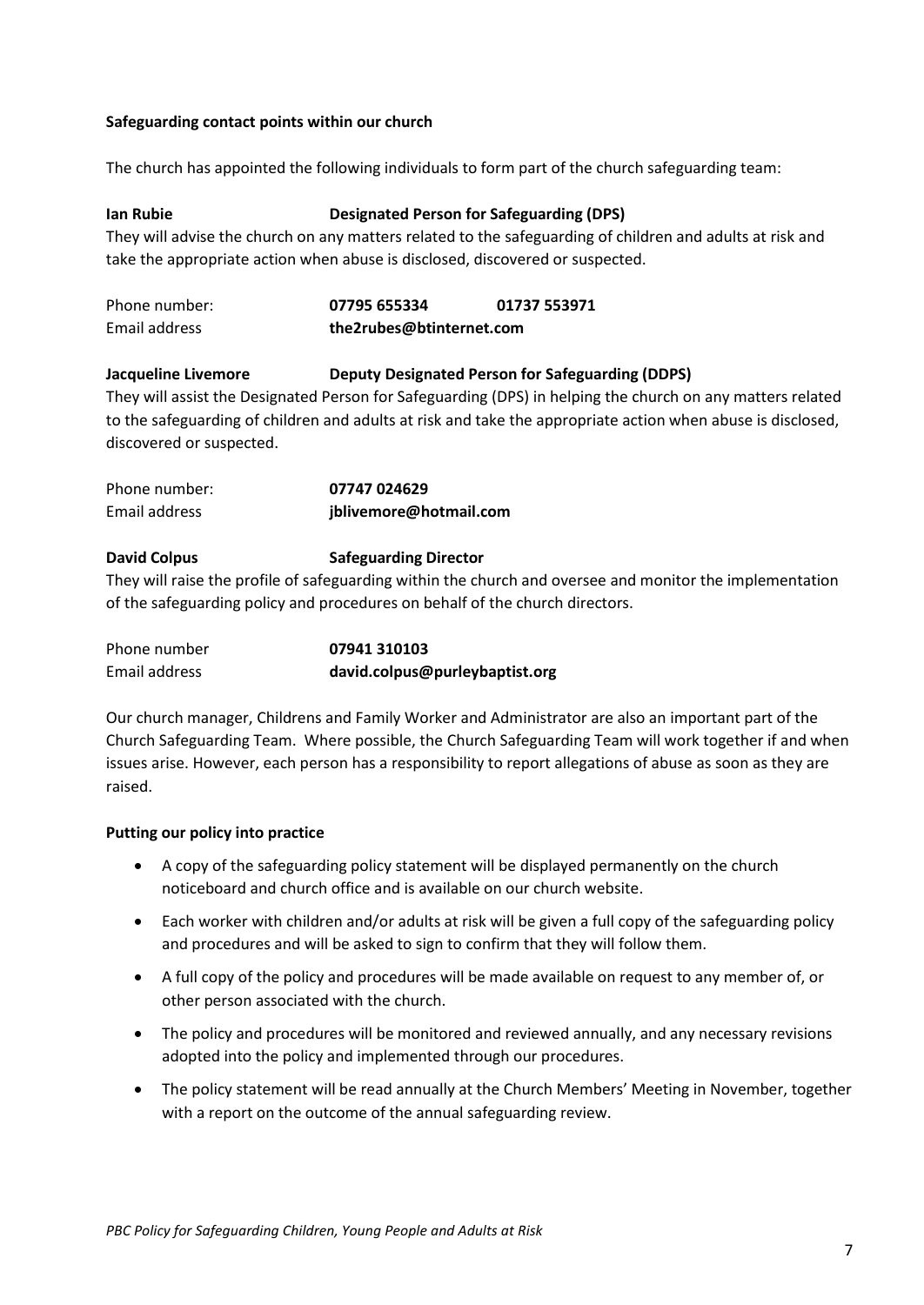# <span id="page-7-0"></span>**SECTION 2 - SAFEGUARDING PROCEDURES**

#### <span id="page-7-1"></span>**INTRODUCTION**

Your church's safeguarding procedures will set out how your safeguarding policy is implemented in all the services, groups and meetings that are part of the life of your church.

Each trustee, church leader and worker (paid or voluntary) needs to be familiar with these procedures, and we strongly recommend that those in leadership roles attend both Level 2 and Level 3 BUGB Excellence in Safeguarding training (delivered through your local Baptist association team) to ensure that they have the knowledge and confidence needed to deal with safeguarding issues as they arise.

Over the following pages you will find clear, specific information on how to recognise and report abuse and how to respond to concerns raised within your church. It is vitally important that these procedures are well known and that all those working with children and/or adults at risk in your church have the information and training needed to work with these procedures.

All church workers (paid and voluntary) who work with children and/or adults at risk should attend the BUGB Level 2 Excellence in Safeguarding training before they are able to work without supervision. The Baptist Union of Great Britain also publishes a Gateway to Level 2 Excellence in Safeguarding guide for new workers (paid and voluntary) that is available free of charge from our website. This document is designed to be an interim measure whilst a new member of staff or volunteer is waiting for a Level 2 Excellence in Safeguarding course to take place.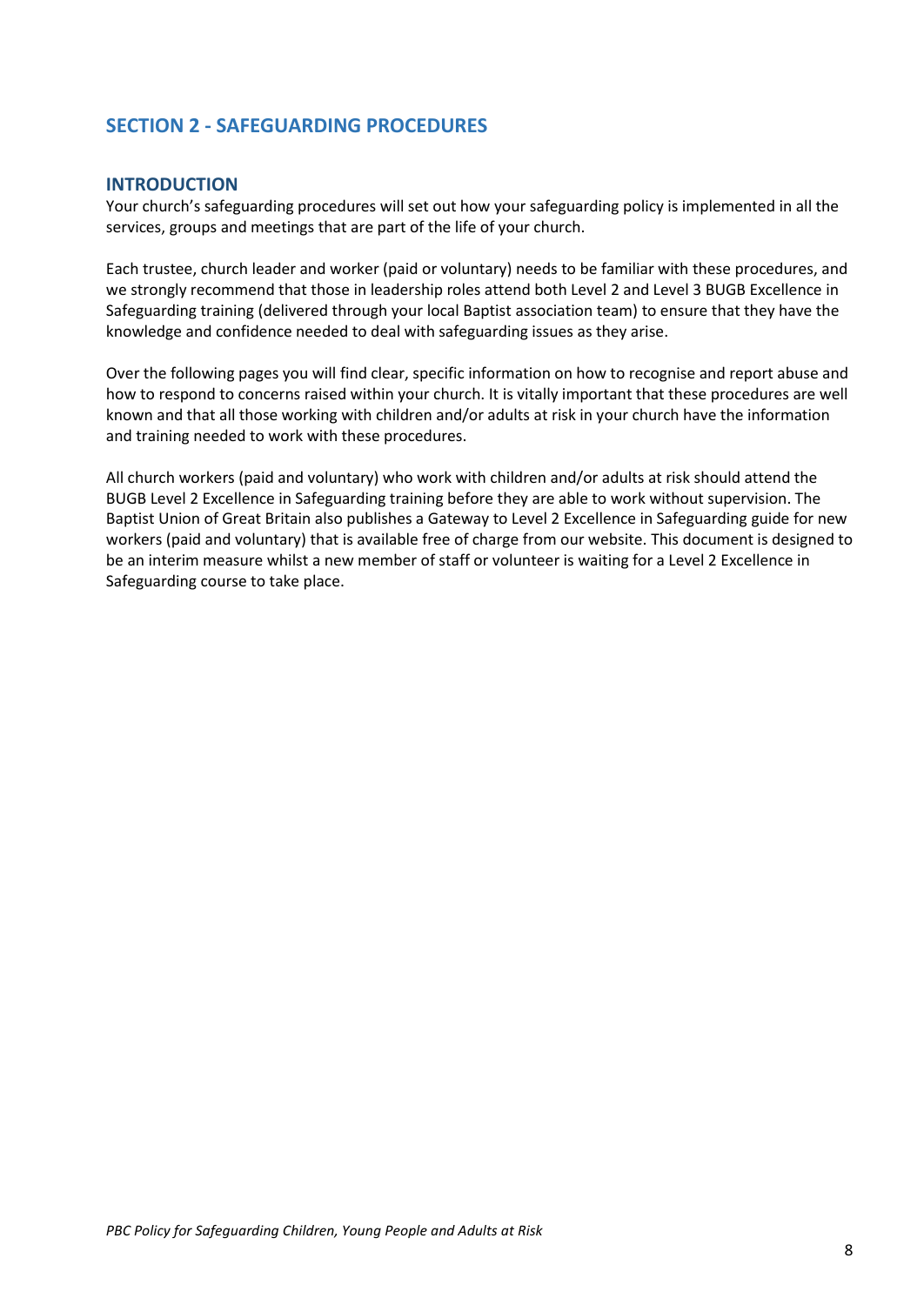# <span id="page-8-0"></span>**2.1 PROCEDURE FOR RECOGNISING, RESPONDING TO AND REPORTING ABUSE**

#### <span id="page-8-1"></span>**2.1.1 What to do if Abuse is Suspected or Disclosed**

Abuse and neglect are forms of maltreatment of a child or adult at risk. Somebody may abuse or neglect a child or adult by inflicting harm, or by failing to act to prevent harm. Children and adults at risk may be abused in a range of settings, by those known to them or, more rarely, by a stranger. There are many ways in which people suffer abuse. For more information, please see Appendix 1.

Everyone has their part to play in helping to safeguard children and adults at risk within the life of the church:

- If the behaviour of a child or adult at risk gives any cause for concern
- If an allegation is made in any context about a child or adult at risk being harmed
- If the behaviour of any individual towards children or adults at risk causes concern

| <b>WHAT TO DO</b>                                                                                                                                                                                                                                                                                                                                                                                                                                                                                                                                                                                                                                                                                                                        | <b>WHAT NOT TO DO</b>                                                                                                                                                                                                                                                                                                                                                                                                                                                                                                                                                                                                                                                                              |
|------------------------------------------------------------------------------------------------------------------------------------------------------------------------------------------------------------------------------------------------------------------------------------------------------------------------------------------------------------------------------------------------------------------------------------------------------------------------------------------------------------------------------------------------------------------------------------------------------------------------------------------------------------------------------------------------------------------------------------------|----------------------------------------------------------------------------------------------------------------------------------------------------------------------------------------------------------------------------------------------------------------------------------------------------------------------------------------------------------------------------------------------------------------------------------------------------------------------------------------------------------------------------------------------------------------------------------------------------------------------------------------------------------------------------------------------------|
| Listen to and acknowledge what is being<br>$\bullet$<br>said.<br>Try to be reassuring & remain calm.<br>Explain clearly what you will do and what<br>will happen next.<br>Try to give them a timescale for when and<br>how you / the DPS will contact them again.<br>Take action - don't ignore the situation.<br>$\bullet$<br>Be supportive.<br>Tell them that:<br>They were right to tell you;<br>You are taking what they have said<br>seriously;<br>It was not their fault;<br>That you would like to pass this<br>information on to the appropriate<br>people, with their permission;<br>Be open and honest.<br>Give contact details for them to report<br>$\bullet$<br>any further details or ask any questions<br>that may arise. | Do not promise confidentiality.<br>$\bullet$<br>Do not show shock, alarm, disbelief or<br>disapproval.<br>Do not minimise what is being said.<br>Do not ask probing or leading questions, or push<br>$\bullet$<br>for more information.<br>Do not offer false reassurance.<br>$\bullet$<br>Do not delay in contacting the DPS.<br>Do not contact the alleged abuser.<br>$\bullet$<br>Do not investigate the incident any further.<br>$\bullet$<br>Never leave a child or adult at risk waiting to<br>$\bullet$<br>hear from someone without any idea of when or<br>where that may be.<br>Do not pass on information to those who don't<br>$\bullet$<br>need to know; not even for prayer ministry. |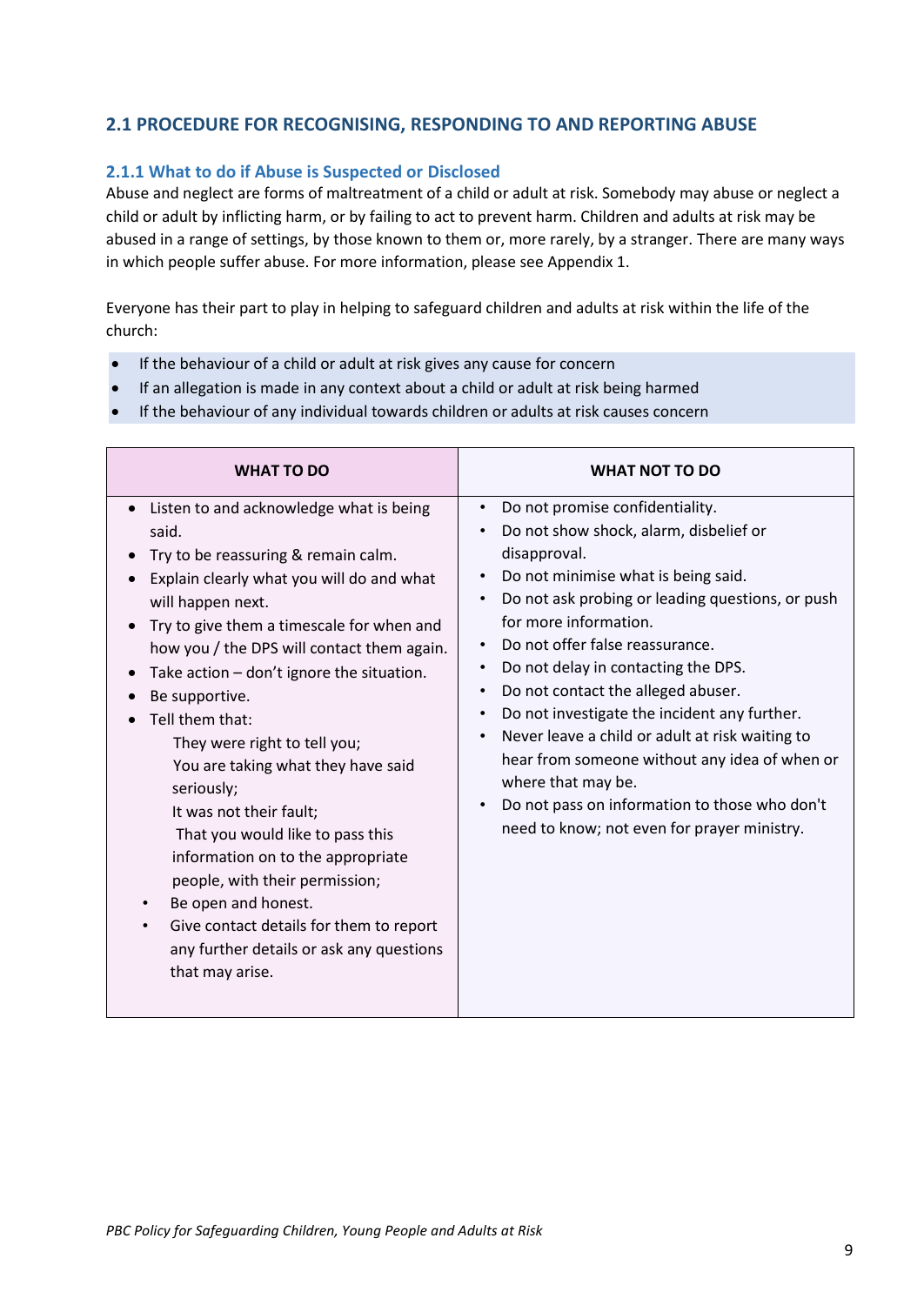#### <span id="page-9-0"></span>**2.1.2 Responding to Concerns**

When there are concerns that a child, young person or adult is being abused, the following process must be followed. More detailed information can be found in Appendix 2.



A hand-written record must be made of the concern using a standard incident report form (Appendix 3) and the concern must be passed on to the church DPS within 24 hours.

The written record should: be made as soon as possible after the event; be legible; include the name, date of birth and address of the child or adult at risk; include the nature of any concerns and description of any bruising or injuries that have been noticed; include an exact record of what the child or adult at risk has said, using their own words where possible; include any action taken; be signed and dated; be kept secure and confidential (available only to the DPS and others responsible for safeguarding).

The report will be reviewed by the DPS with any other relevant information and a decision will be taken (often in liaison with others) as to what action should follow. See appendix 2 for examples of possible actions. Any formal referral to the police or Social Services should normally be made within 24 hours of receiving the report.

The Local Baptist Association Safeguarding Contact should be made aware of any referrals to the statutory authorities.

**SUPPORT AND REPORT**

Support should be offered to all parties affected by any safeguarding concerns (this could be the church as a whole, but more specifically victims; alleged perpetrators; children; adults at risk; other family members; church workers; the DPS; Minister; members of the leadership team.

Where formal referrals are made, reports may need to be made to the Disclosure and Barring Service (DBS) and the Charity Commission.

If the DPS is not available, or is implicated in the situation, any reports or concerns should be passed to another member of the church Safeguarding Team.

> **If you think that anyone is in imminent danger of harm, a report should be made immediately to the police by calling 999**.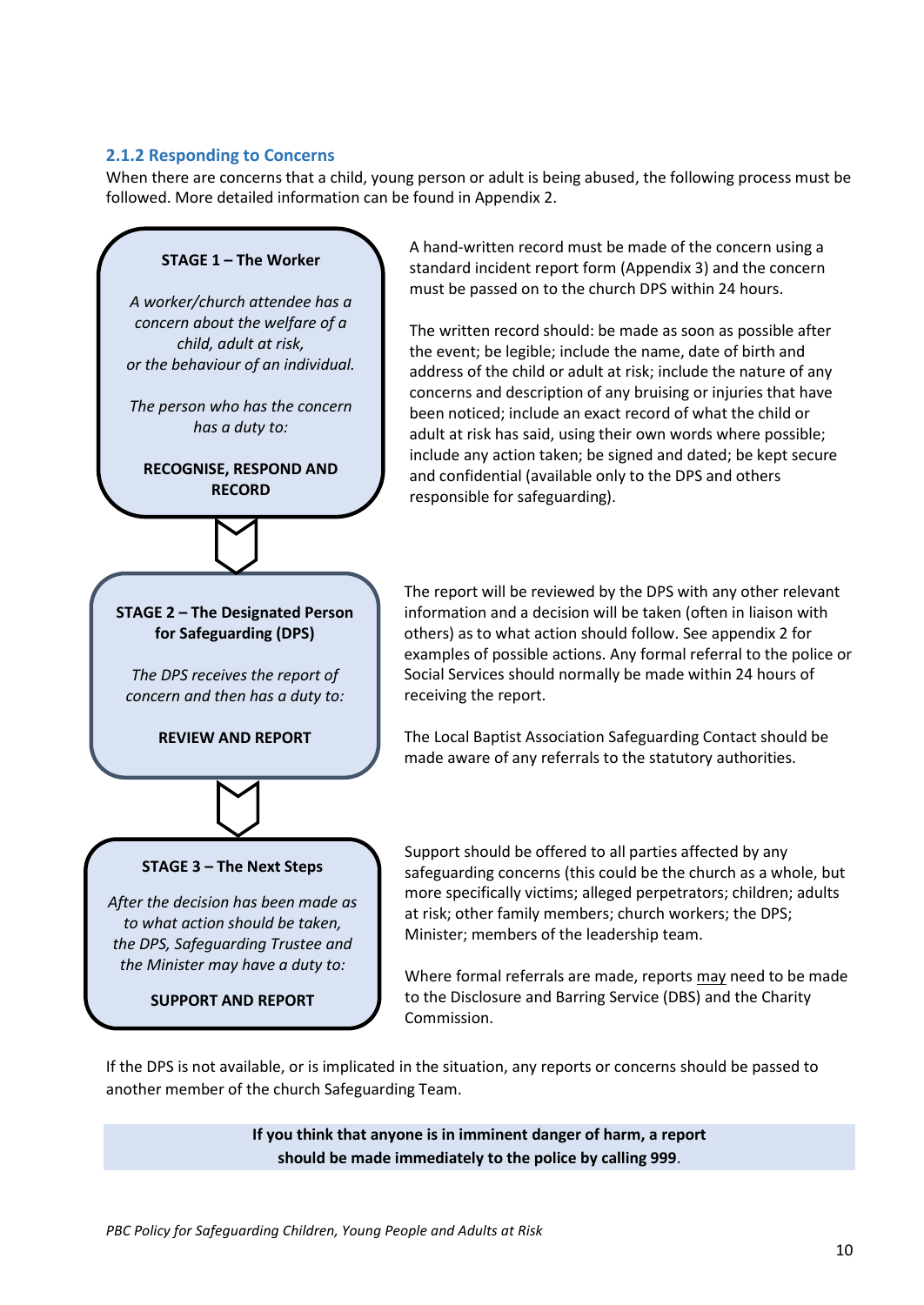# <span id="page-10-0"></span>**2.1.3 Responding to Concerns Raised about Adults at Risk**

When a concern is raised about an adult it should be treated in the same way as a concern about a child ie the church worker (paid or voluntary) should:

- 1) **Recognise** that abuse may be taking place.
- 2) **Respond** to the concern.
- 3) **Record** all the information they have received.
- 4) **Report** the concern to the DPS who may, in turn, report it to the statutory authorities.

It is not your role to decide whether someone has mental capacity and is therefore able to make decisions that impact on their safety and well-being. Decisions on mental capacity are best made by professionals with the relevant background information to hand. Always share your concerns with the DPS even if you do not have the consent of the adult to do so – in this instance, make sure the DPS knows that the person concerned has not given consent for the information to be passed on.

The Care Act 2014 provides helpful guidance on these situations:

*"If the adult has the mental capacity to make informed decisions about their safety and they do not want any action to be taken, this does not preclude the sharing of information with relevant professional colleagues. This is to enable professionals to assess the risk of harm and to be confident that the adult is not being unduly influenced, coerced or intimidated and is aware of all the options. This will also enable professionals to check the safety and validity of decisions made. It is good practice to inform the adult that this action is being taken unless doing so would increase the risk of harm".*

The DPS will consider all the information to hand and decide whether it is appropriate for the information to be reported to the statutory authorities (see appendix 2 for further information). If there are any concerns about an adult's mental capacity, the DPS will contact the Local Authority Adult Safeguarding Team for advice.

#### <span id="page-10-1"></span>**2.1.4 Allegations Against Workers**

If you see another worker acting in ways which concerns you or might be misconstrued, speak to the DPS about your concerns as soon as you can. This includes the actions or behaviours of those in leadership positions in the church.

Church workers should encourage an atmosphere of mutual accountability, holding each other to the highest standards of safeguarding practice. The following procedure should be followed:

- 1) When an allegation of abuse has been made do not approach the alleged perpetrator about it
- 2) Follow the usual safeguarding procedure: **Recognise, Respond, Record, Report**
- 3) Once the allegation has been reported to the DPS they can liaise with the relevant statutory authority and with the regional Baptist Association Safeguarding Contact if they need further advice.
- 4) Whilst waiting for an outcome from the statutory authorities, the worker about whom concerns have been raised will be supervised as closely as possible, without raising suspicion
- 5) Once the statutory authorities are involved, the church will follow their advice with regard to the next steps to take (for example suspension of worker, putting a contract in place)
- 6) A written record of all discussions with statutory authorities or other parties should be maintained by the DPS and stored securely and confidentially, where only those directly involved in safeguarding (DPS, Safeguarding Trustee, Minister) can access them.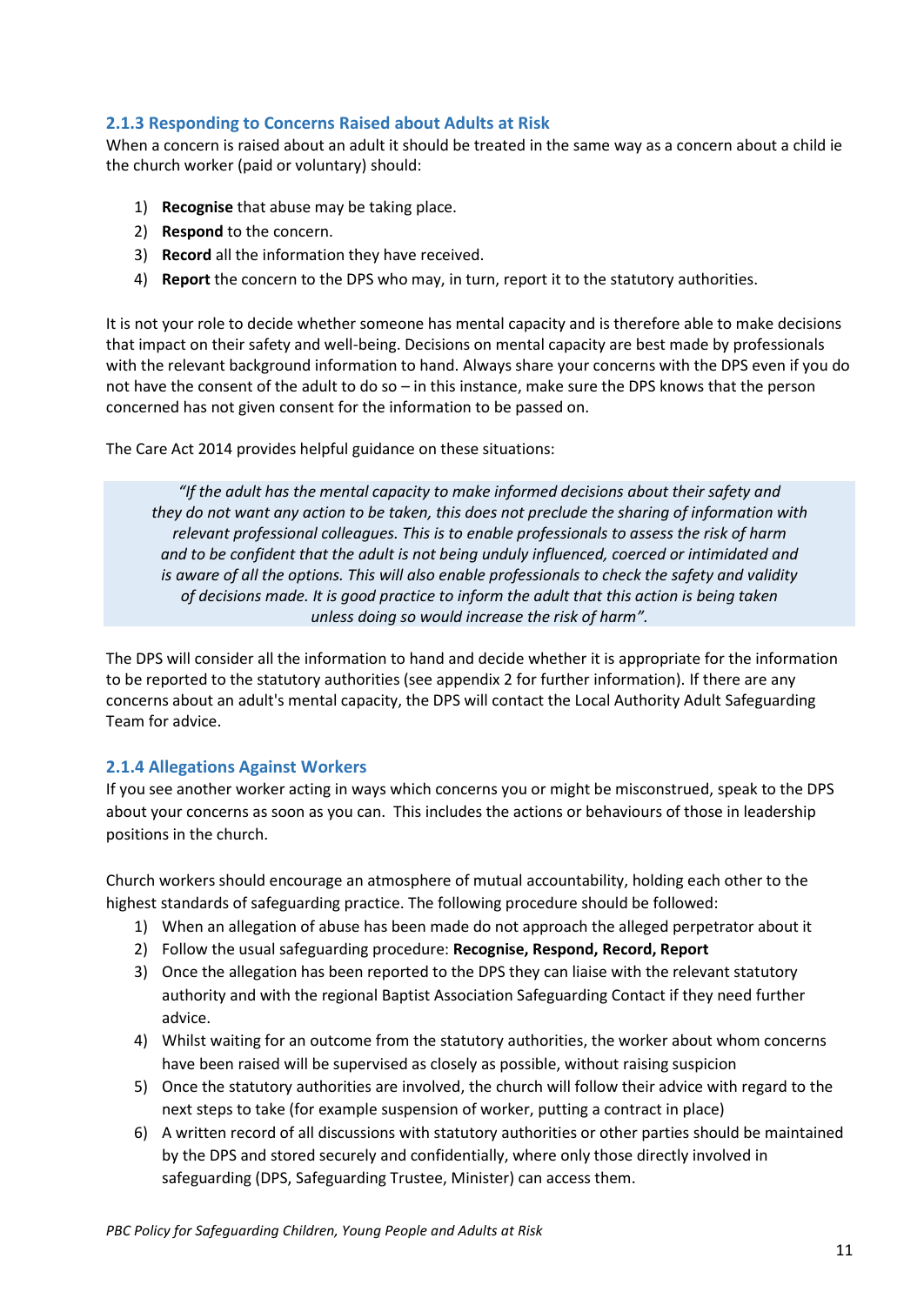7) No information about the allegation will be shared with people in the church other than those directly involved in safeguarding; not even for prayer purposes.

The suspension of a worker following an allegation is, by definition, a neutral act. Our priority as a church is to protect children and adults at risk from possible further abuse or from being influenced in any way by the alleged perpetrator.

It may be necessary, for the sake of the child / adult at risk or to satisfy the needs of an investigation, for the alleged perpetrator to worship elsewhere. In such cases the new church DPS will be informed of the reasons for this happening.

#### **When concerns are expressed about the Minister**

Any safeguarding concerns involving a Minister should always be reported immediately to the local Baptist Association Safeguarding Contact in addition to following the church's usual procedures. Do not tell the Minister that a concern has been raised about them.

#### **When concerns are expressed about the church DPS / Safeguarding Trustee**

Any safeguarding concerns involving the DPS or Safeguarding Trustee should be raised with the Minister, they in turn should consult the regional Baptist Association Safeguarding Contact Do not tell the DPS / Safeguarding Trustee that a concern has been raised about them.

#### <span id="page-11-0"></span>**2.1.5 Abuse of Trust**

Relationships between children and adults at risk and their church workers can be described as 'relationships of trust'. The worker is someone in whom the child or adult at risk has placed a degree of trust. This may be because the worker has an educational role, is a provider of activities, or is even a significant adult friend. It is not acceptable for a church worker to form a romantic relationship with a child or adult at risk with whom they have a relationship of trust.

While by no means restricted to young leaders, those who are in their early adult years will need to be particularly aware of the need not to abuse their position of trust in their relationships with other young people who are not much younger than themselves.

#### <span id="page-11-1"></span>**2.1.6 Allegations Made Against Children and Adults at Risk**

Children and young people are by nature curious about the opposite sex. However, where a child is in a position of power, has responsibility over another child (as in a babysitting arrangement) and abuses that trust through some sexual activity, then this is abusive. Where one child introduces another child to ageinappropriate sexual activity or forces themselves onto a child, this is abusive. Such situations will be taken as seriously as if an adult were involved, because the effects on the child victim can be as great.

When such an instance occurs, they are investigated by the statutory authorities in the same way as if an adult were involved, though it is likely that the perpetrator would also be regarded as a victim in their own right, as they may have also been abused. It cannot be assumed that young people will grow out of this type of behaviour, as most adult sex offenders started abusing in their teens or even younger. Allegations against adults at risk will be investigated by the statutory authorities. If the alleged perpetrator is unable to understand the significance of questions put to them or their replies, they can access support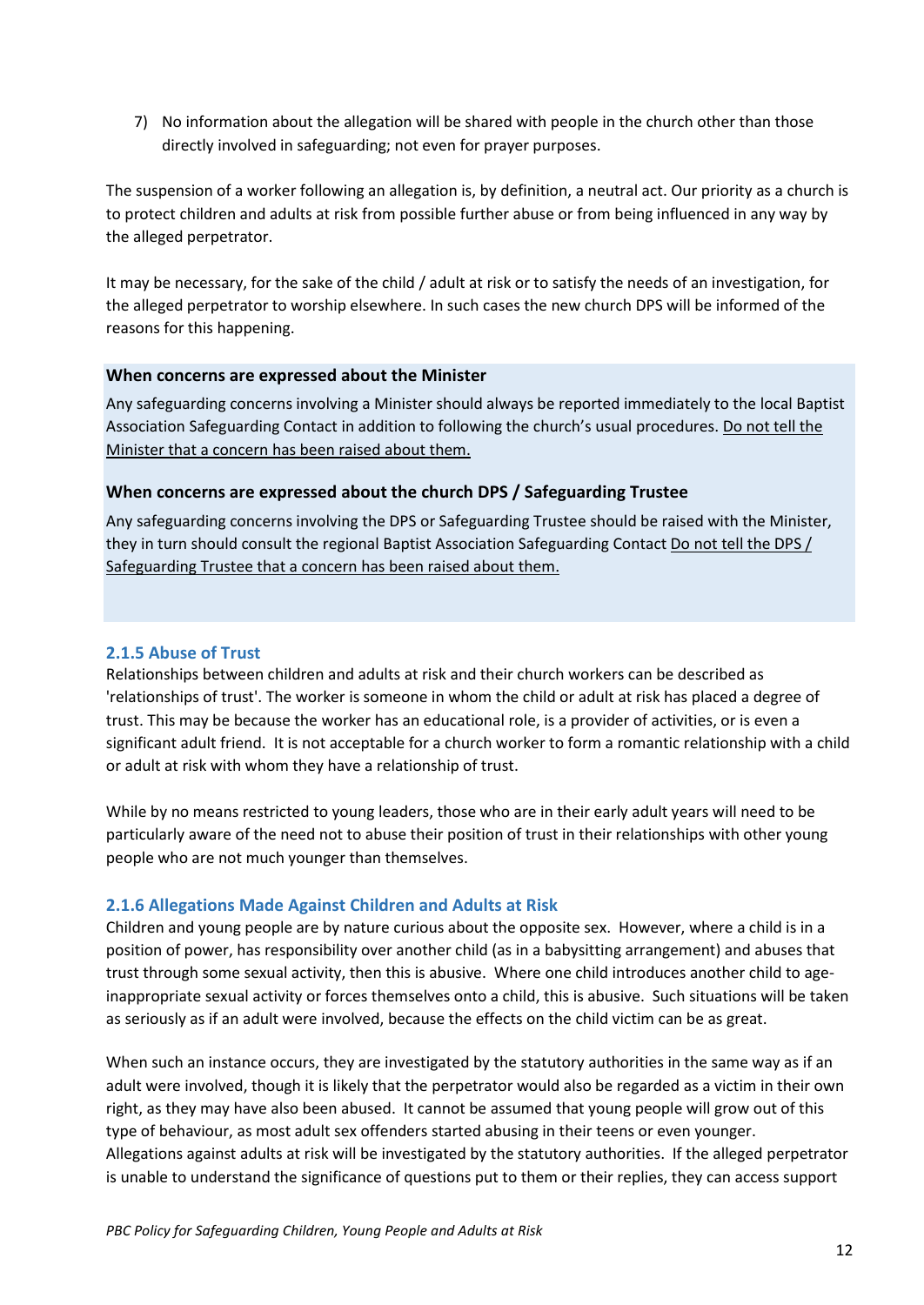from an 'appropriate' adult whilst they are being questioned. This role can be filled by a range of people, such as a family member, carer, social worker, etc. In court, adults at risk may be allowed to be assisted by an intermediary or give evidence through a live link.

When an allegation is made against a child or adult at risk the following procedure should be followed:

- 1) Do not approach the person about whom the allegation has been made or their parents / carers
- 2) Follow the church's safeguarding procedure: **Recognise, Respond, Record, Report**
- 3) Seek advice from the DPS, who will speak to the police or social services about when to inform a parent. The DPS will also seek advice about what steps need to be taken to ensure the needs of both the victim and alleged perpetrator are met; this may include placing the child or adult at risk on a Safeguarding Contract or equivalent (see section 3.4: Safer Community / Working with Alleged or Known Offenders)
- 4) Make sure there is pastoral support in place for the child or adult at risk throughout the process involved.

#### <span id="page-12-0"></span>**2.1.7 Pastoral Care**

#### **Following an allegation / suspicion**

When an allegation/suspicion arises in the church, a period of investigation will follow, which will be stressful for all involved. The church will ensure that one person is responsible for dealing with the authorities, another offers support to the victim/s and their family, and another gives pastoral care to the alleged perpetrator, without compromising the alleged victims or their families. It may be necessary to appoint other people to support the families involved.

Where a statutory investigation is under way, this support will be provided with the knowledge of the statutory authority involved.

Where the perpetrator accepts some responsibility, they will be encouraged to seek specialised interventions/treatment to reduce the risk of re-offending. This may only be appropriate once the investigation and legal processes have been completed.

#### **Supporting those who have experienced abuse**

As a church, we are committed to caring for those who have experienced abuse and refer to the Baptist Union of Great Britain *Supporting Those who have Experienced Abuse* guide to ensure that we adhere to a model of best practice.

We recognise it is important that those who have experienced abuse:

- Are accepted for who they are, without being made to forgive or being put into a position of feeling guilty and responsible for what happened to them.
- Know that God loves them unconditionally, and that nothing can or will change this truth.
- Can be confident that those in the church community who know about the abuse are with them on their journey – no matter how long or difficult that journey may be.

It may be necessary to signpost individuals to specialist support. The DPS has a list of relevant local information and contacts, ready for anyone who may need it.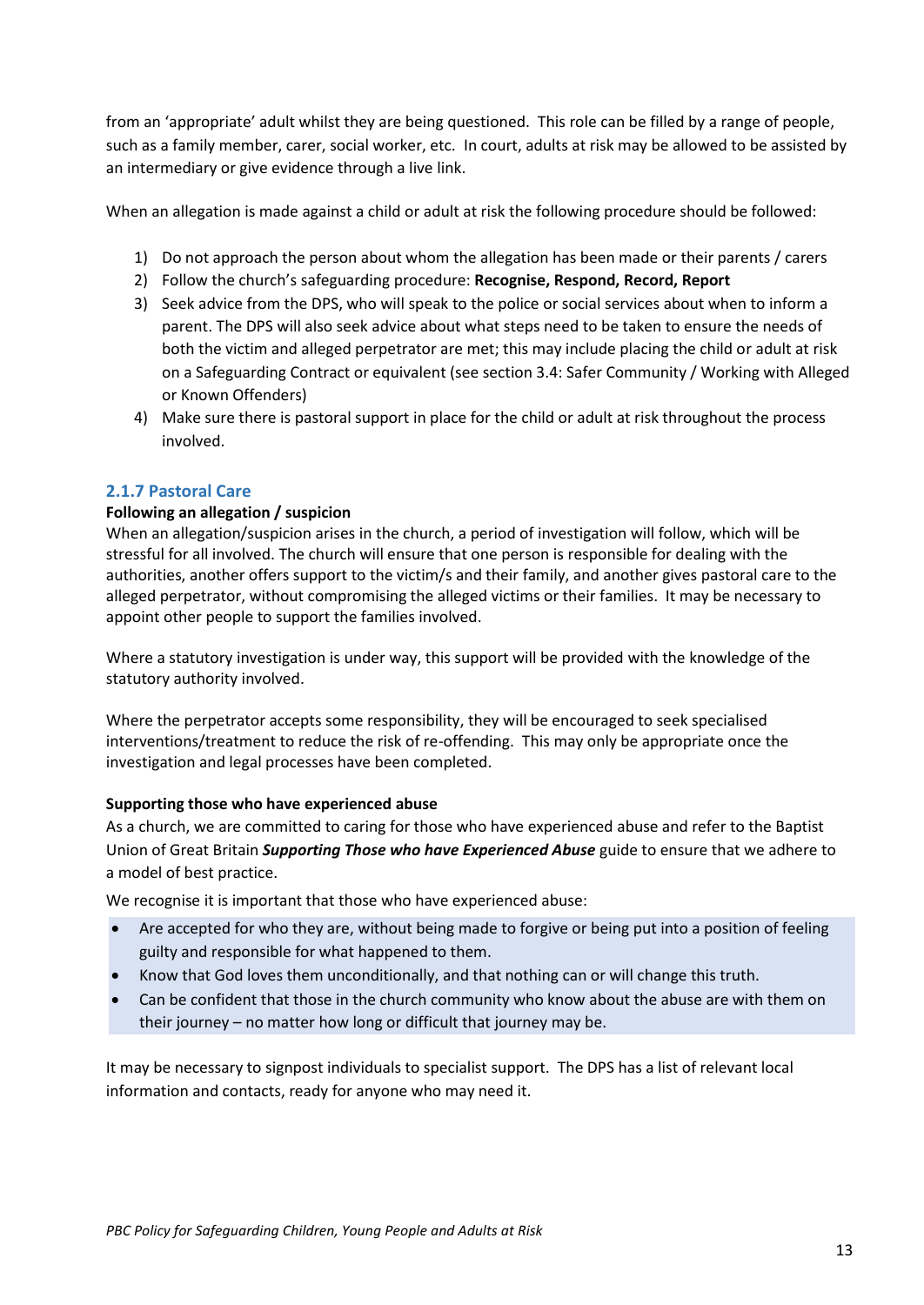# <span id="page-13-0"></span>**2.2 SAFER RECRUITMENT**

As a church, we are committed to safer recruitment practices. When recruiting paid church workers, the following process will be applied:

- 1) We will develop a clear role profile, person specification and application form;
- 2) When advertising a role which involves working with children or adults at risk we will make it clear that any appointment is subject to a DBS check;
- 3) All applicants will be asked to complete an application form and include the names of two referees;
- 4) Shortlisting of applicants will be carried out by at least two people, including the line manager or group leader directly overseeing the role being recruited for;
- 5) Interviews will be carried out by at least two people, including the line manager or group leader;
- 6) References, a Self Disclosure Form and an enhanced DBS check must be completed satisfactorily before the appointed person starts in their role.

When recruiting volunteer church workers, the following process will be applied:

- 1) We will develop a clear role profile, person specification and application form;
- 2) When advertising a role which involves working with children or adults at risk we will make it clear that any appointment is subject to a DBS check;
- 3) All applicants will be asked to complete an application form;
- 4) An informal interview and approval of applicants will be carried out by at least two people, including the line manager or group leader directly overseeing the role being recruited for;
- 5) All applicants will be required to provide a character reference from an individual outside the church who has known them for at least three years.
- 6) A Self Disclosure Form and an enhanced DBS check must be completed satisfactorily before the appointed person starts in their role.

Note: Under the Criminal Justice and Court Services Act 2000, it is an offence for anyone disqualified from working with children or adults at risk to knowingly apply, accept or offer to work with children or adults at risk. It is also a criminal offence to knowingly offer work with children or adults at risk to an individual who is so disqualified or to knowingly allow such an individual to continue to work with children or adults at risk.

#### **Additional checks for paid workers**

In addition to the above checks which should be completed for both paid and volunteer church workers, an applicant's UK residency status and/ or right to work in the UK will be checked when recruiting for a paid role.

Formal written references will be requested, ideally in the form of at least one professional and one personal reference.

#### **Appointment and Supervision**

The church's safeguarding policy and procedures will be discussed with the applicant and they will be required to adhere to and sign the Gateway to Level 2 Safeguarding document. All workers will have a role description and clear lines of accountability to a leader and the leadership team.

Paid workers will also have an assigned supervisor whom they will meet with regularly to discuss work and address any issues or areas of concern. There will be a probationary period of six months in the role before any paid appointment is confirmed.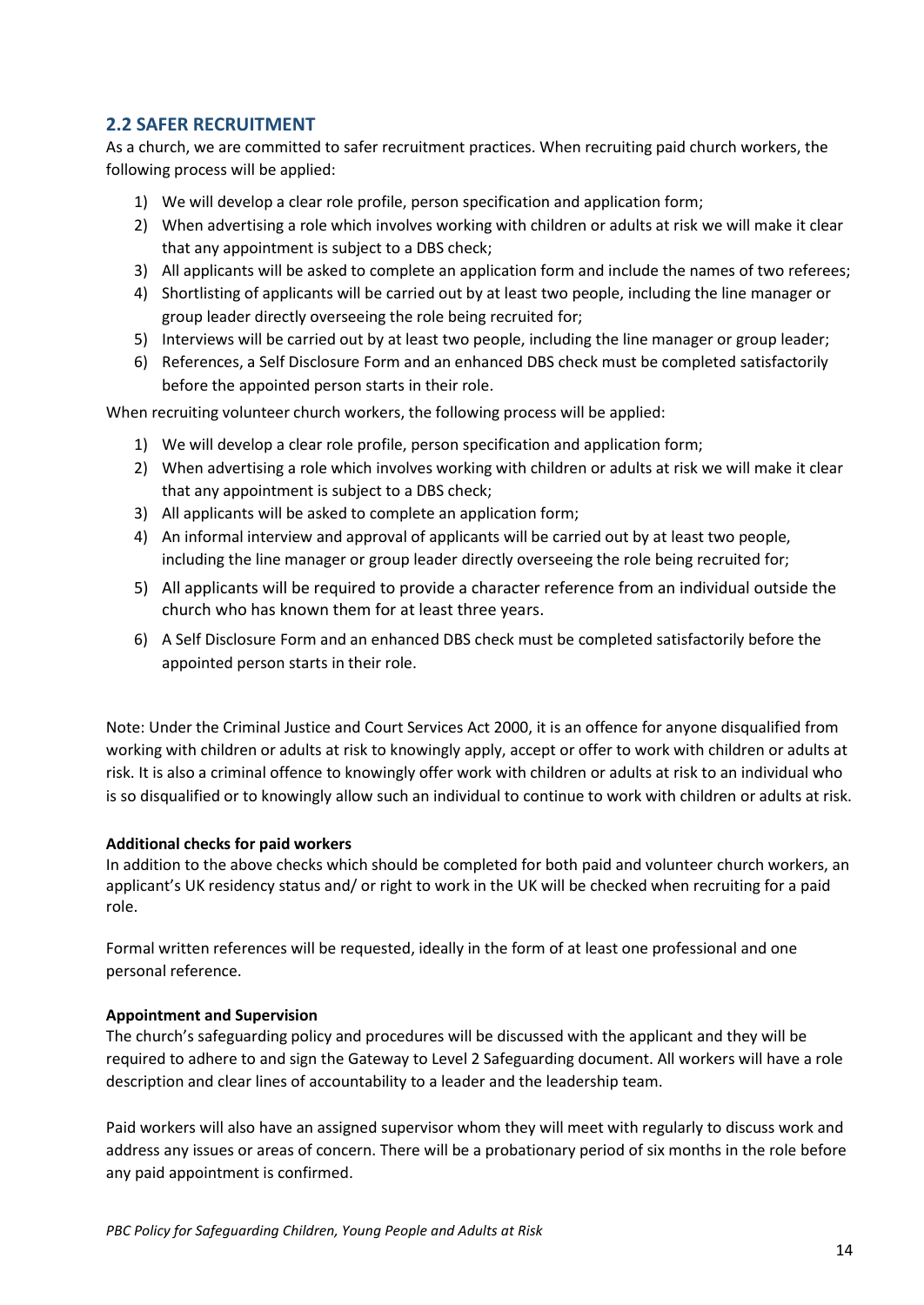There will also be regular team meetings to review procedures, share concerns and identify other matters that may need clarification and guidance.

#### **Training**

It is important that all workers understand our church's agreed safeguarding procedures and attend BUGB Excellence in Safeguarding training at least once every four years. Where a worker is successfully recruited but has not yet been able to attend the training, they should be given a copy of the Baptist Union of Great Britain's *Gateway to Level 2 Excellence in Safeguarding* booklet and asked to complete the relevant sections. Additional specialist training will also be arranged where needed, for example, in First Aid.

#### **Renewal of DBS Checks**

All paid and volunteer workers should have their DBS check renewed every five years.

#### **Young helpers under 18 years of age**

In law, young helpers under the age of 18 are children and cannot be treated as adult members of a team. Training and mentoring will be given to ensure that they are helped to develop and hone their skills, attitudes and experience. Young helpers must always be closely supervised by an adult leader and never given sole responsibility for a group of children. When considering ratios of staff to children, young helpers need to be counted as children, not leaders. The safeguarding procedures apply to a young helper just as they do to any other person. Parent / carer permission needs to be sought for young helpers to attend an event or help with a children's group just as you would for any other person under 18 years of age.

# <span id="page-14-0"></span>**2.3 SAFER BEHAVIOUR**

The church has a code of behaviour for all those working with children and/or adults at risk so that everyone is shown the respect that is due to them:

- Treat everyone with dignity and respect.
- Use age and ability appropriate language and tone of voice. Be aware of your body language and the effect you are having on the child or adult at risk.
- Listen well to everyone. Be careful not to assume you know what a child or adult at risk is thinking or feeling. Listen to what is being spoken and how it is said. At the same time, observe the individual's body language to better understand what is being said.
- Be aware of any physical contact you may have with a child or adult at risk and record it when necessary. For instance, if you need to stop a fight, administer First Aid, give a hug to someone in distress, or protect yourself or others from danger.
- Do not make sexually suggestive comments about or to a child or adult at risk, even in 'fun'.
- Do not scapegoat, belittle, ridicule or reject a child or adult at risk.
- Keep a record of any significant incidents or concerns on a Safeguarding Incident Form (see Appendix 3). Enter the names of all those present and anything of note which you observe, e.g. details of any fights broken up by the workers, allegations made, etc. All workers who witnessed the incident, overheard it or responded in any way should record the details and sign and date the form.

Specific considerations when working with children:

- Do not invade the privacy of children when they are using the toilet or showering.
- The level of assistance with personal care (e.g. toileting) must be appropriate and related to the age of the child, whilst also accepting that some children have special needs.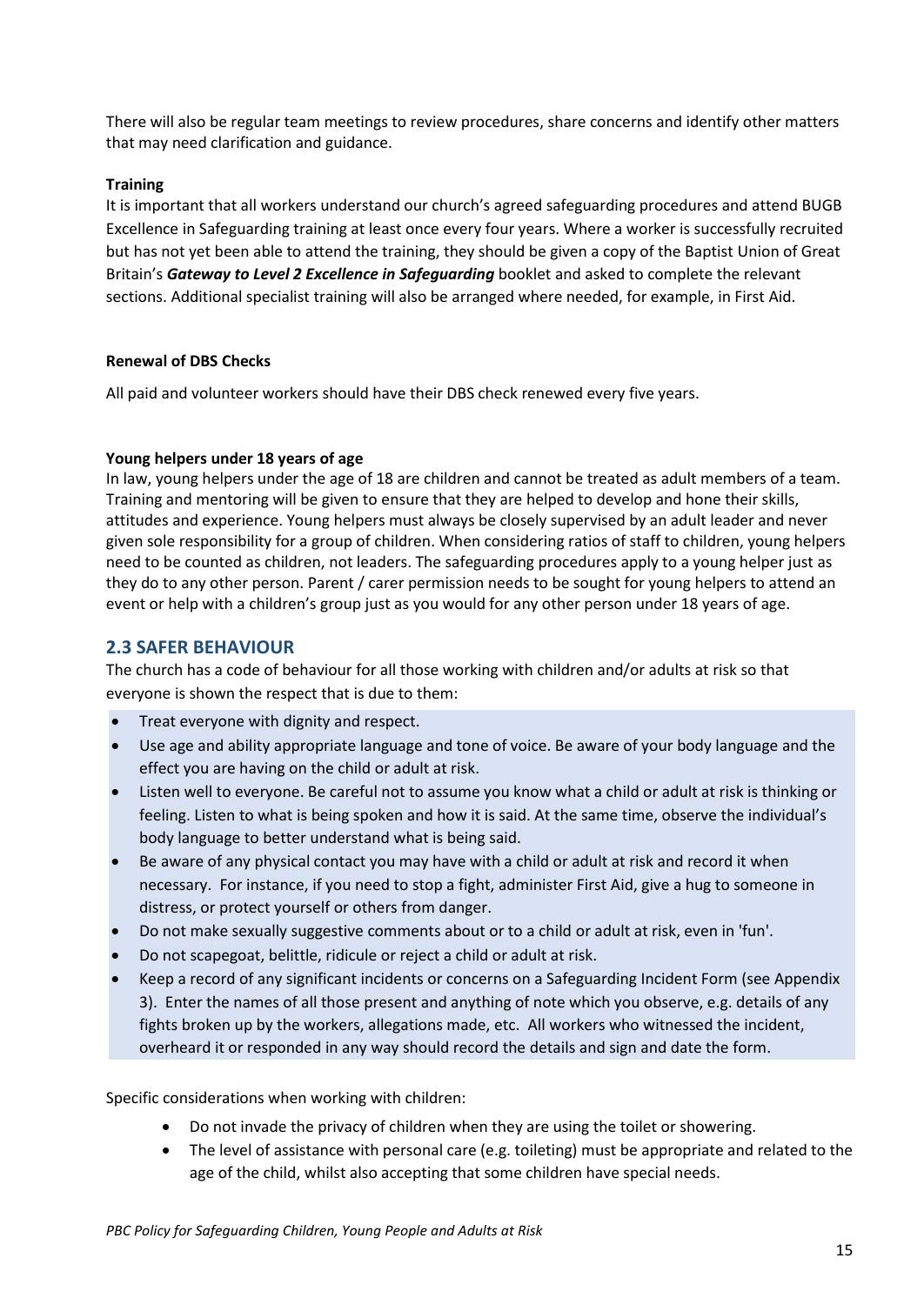- Avoid rough games involving physical contact between a worker and a child.
- Avoid sexually provocative games.
- When it is necessary to discipline children, this should be done without using physical punishment. There may, however, on the rare occasion be circumstances where a child needs to be restrained in order to protect them or a third person.
- Only invite children and young people to your home or on trips in groups and always make sure that another worker is present.
- Notify the DPS of any children's trips which take place in the name of the church. Parental permission must always be sought.
- Do not give lifts to children or young people on your own. Ensure that if transporting children as part of your church role, you have the correct insurance cover in place as well as parental permission.
- No person under 18 years of age should be left in sole charge of any children of any age. Nor should children or young people attending a group be left alone at any time.

No one should normally be left working alone with children, young people or adults at risk, but should instead work as part of a team. If there are insufficient leaders for groups:

- Internal doors should be left open.
- At least two people should be present before external doors are opened for an event.
- Consider whether you could combine groups together or rearrange planned activities.
- Reconsider whether you can run the group safely, carrying out a Risk Assessment to record your findings.

If workers do find themselves on their own with children or adults at risk, they should:

- Assess the risk of sending the children or adults at risk home.
- Phone another team member and let them know the situation.
- If a child or adult at risk wants to talk on a one-to-one basis you should make sure that:
- You try to hold the conversation in a corner of a room where other people are present.
- You leave the door open if you are in a room on your own.
- Another team member knows where you are.

Consideration should be given to how many workers should be involved with the group and whether they should be male or female workers, or both. See section 3.11 for recommended ratios. A married couple, or two members of the same family should be considered to count as only one person when considering the distribution of workers through different groups. If a married couple want to work together then a third person will need to be assigned to that group.

The only adults allowed to participate in children's and adult at risk activities are those safely appointed and appropriately trained. The leader of the activity should be aware of any other adults who are in the building whilst the activity is running.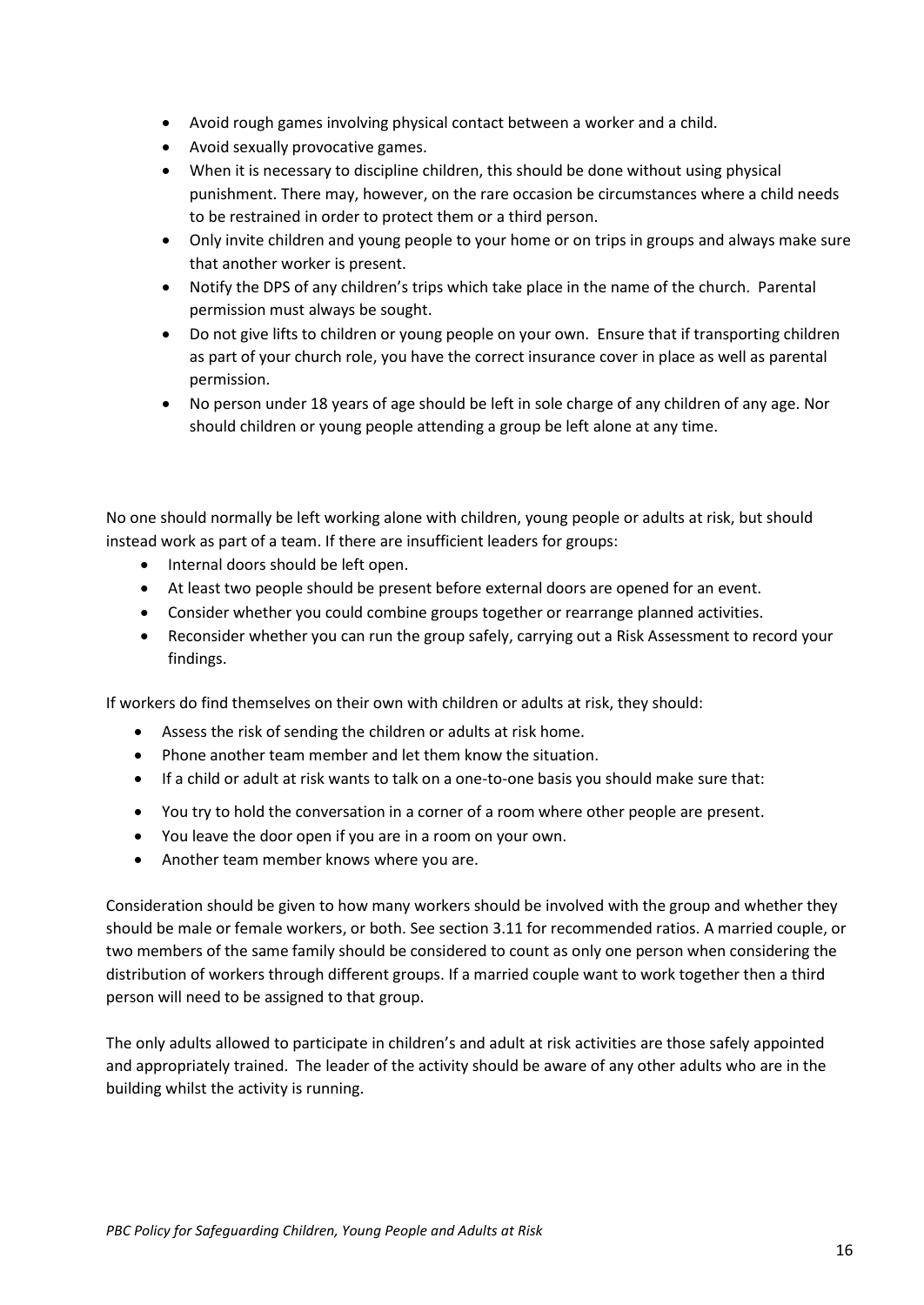# <span id="page-16-0"></span>**SECTION 3 - BEST PRACTICE GUIDELINES**

The church is in an amazing position in society, with the opportunity to minister to individuals from the whole community, from the very young to the very old. These best practice guidelines are in place to help those working on behalf of the church to do it well, prioritising the safety and well-being of those they are working with. Whilst this section is divided into adults and children, some aspects of good practice will overlap.

# <span id="page-16-1"></span>**3.1 – WORKING WITH CHILDREN**

#### <span id="page-16-2"></span>**3.1.1 Ratios**

When working with children the following recommended minimum ratios of workers to children apply:

| <b>Age range</b>  | <b>Recommended minimum ratio for</b><br><b>INDOOR activities</b>                                                             | <b>Recommended minimum ratio for</b><br><b>OUTDOOR activities</b>                                                         |
|-------------------|------------------------------------------------------------------------------------------------------------------------------|---------------------------------------------------------------------------------------------------------------------------|
| $0 - 2$ years     | $1:3$ (minimum 2)<br>$1:3$ (minimum 2)                                                                                       |                                                                                                                           |
| 3 years           | $1:4$ (minimum 2)                                                                                                            | $1:4$ (minimum 2)                                                                                                         |
| $4 - 7$ years     | $1:8$ (minimum 2)                                                                                                            | $1:6$ (minimum 2)                                                                                                         |
| $8 - 12$ years    | 2 adults for up to 20 children<br>(preferably one of each gender) with<br>an extra adult for every 10 additional<br>children | 2 adults for up to 15 children (preferably<br>one of each gender) with an extra adult for<br>every 8 additional children  |
| 13 years and over | 2 adults for up to 20 children<br>(preferably one of each gender) with<br>an extra adult for every 10 additional<br>children | 2 adults for up to 20 children (preferably<br>one of each gender) with an extra adult for<br>every 10 additional children |

This does not take into account special circumstances such as behavioural issues, developmental issues, disability and so on, which may mean an increase to the recommended ratios. In calculating the ratios of workers to children, young helpers who are under the age of 18 should be counted as one of the children, not one of the workers. A married couple or other directly related people should be counted as one adult for the purposes of the recommended ratios rather than two workers.

#### <span id="page-16-3"></span>**3.1.2 Children with Special Needs**

Children and young people who have a disability can be at greater risk of abuse. They will often require more help with personal care, such as washing, dressing, toileting, feeding, mobility, etc. Some children may have limited understanding and behave in a non-age-appropriate way. It is good practice to speak with the parents/carers of children/young people with special needs and find out from them how best to assist the child or young person.

#### <span id="page-16-4"></span>**3.1.3 Visiting Children or Young People at Home**

Workers should not visit children or young people who are home alone.

If a situation occurs where it is needed then it should be done in pairs, and ideally with the prior agreement of a member of the Leadership Team.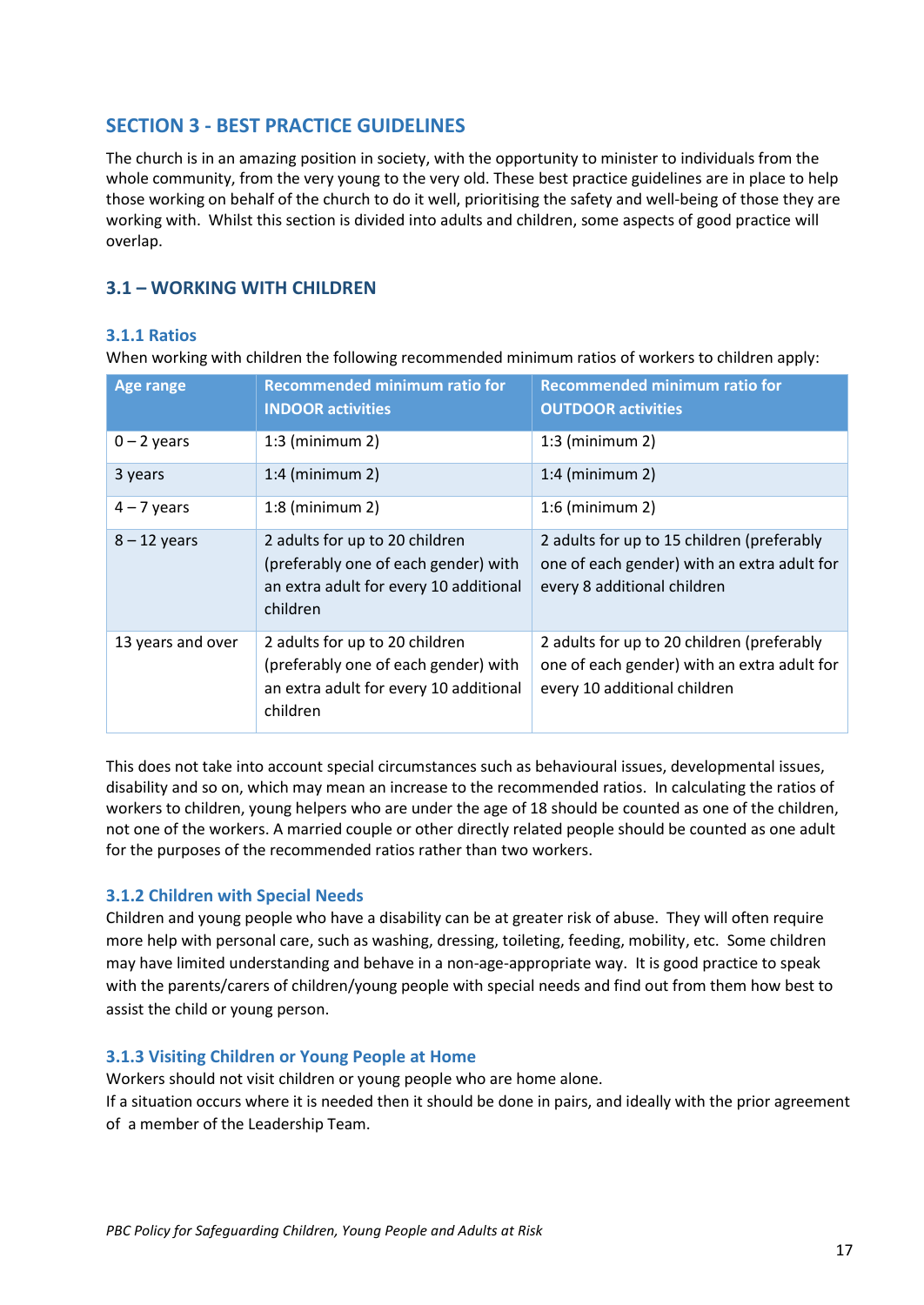# <span id="page-17-0"></span>**3.1.4 Children with no adult supervision**

When children turn up to and want to join in with church activities without the knowledge of their parents/carers, workers will:

- Welcome the child and try to establish their name, age, address and telephone number.
- Record their visit in a register.
- Ask the child if a parent/carer is aware of where they are. Where possible, phone and make contact.
- Without interrogating the child, find out as soon as possible whether they have any specific needs (eg. medication) so that you can respond appropriately in an emergency.
- Give the child a consent form and explain it needs to be filled in and brought back next time.

#### <span id="page-17-1"></span>**3.1.5 One to One with Young People**

If a worker is meeting Young People on a one to one basis

- This should be done with the knowledge of the parents
- In a public place
- A basic record should be kept

#### **3.1.5 Mentoring**

If a worker is working with a young person as part of the recognised church mentoring programme:

- The parents of all young people involved in mentoring are required to sign a letter to say they are aware that the mentoring is happening and who it is with.
- Mentoring meetings should only be held in agreed places, and should be in view of other people.
- A mentoring meeting should have an agreed start and end time and someone should be aware that a meeting is taking place and where it is being held.
- A basic record should be kept of dates of significant meetings and any text messages or emails.
- Appropriate boundaries should be put in place in regard to times and demand, ie not phoning or texting late at night, etc.
- A written record should be kept of issues/decisions discussed at meetings.

#### <span id="page-17-2"></span>**3.1.6 Peer Group Activities for Young People**

All youth activities will be overseen by named adults who have been selected in accordance with safer recruitment procedures. It is accepted that groups aged 16+ may benefit from being led and run by peers. In this situation, adult leaders will contribute to programme planning and reviews and will always be present to oversee any peer-led activities taking place.

#### <span id="page-17-3"></span>**3.1.7 Physical Contact**

- Keep everything public. A hug within a group context is very different from one behind closed doors.
- Touch should be related to the child's needs, not the worker's.
- Touch should be age-appropriate and generally initiated by the child rather than the worker.
- Workers should avoid any physical activity that is, or may be thought to be, sexually stimulating to the adult or the child.
- Children are entitled to privacy to ensure their personal dignity.
- Children have the right to decide how much physical contact they have with others, except in exceptional circumstances such as when they need medical attention.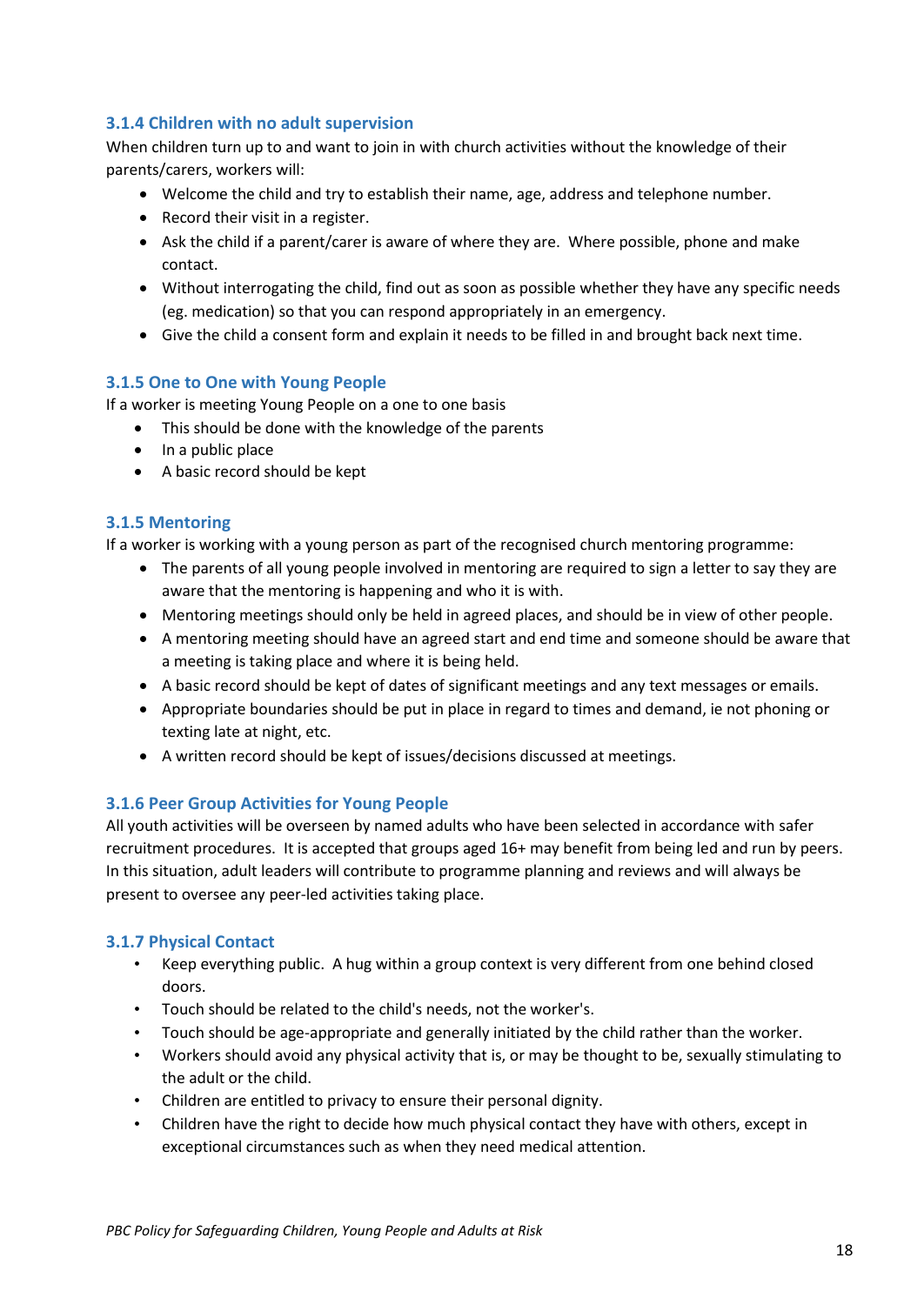- When giving first aid (or applying sun cream, etc), workers should encourage the child to do what they can manage themselves but consider the child's best interests and give appropriate help where necessary.
- Team members should monitor one another in the area of physical contact. They should help each other by constructively challenging anything which could be misunderstood or misconstrued.
- If a team member is unsure about whether the actions of another volunteer or worker constitutes a concern, they should raise this with the Designated Person for Safeguarding.

## <span id="page-18-0"></span>**3.1.8 Electronic Communications - Cyber Safety**

#### **Modern Technologies and Safe Communication**

A worker's role description will include an acknowledgement and approval of technologies such as email, social networking and mobile phone communications as a legitimate means of communicating with young people. It should also include the expectations of the church in relation to their use. On the general consent form, parents/carers sign to agree that the young person can receive such communications.

Young people also need to be aware of the protocols that workers follow in relation to electronic communications. It is important to remember that as well as the parent/carer, young people have a right to decide whether they want a worker to have their contact details and should not be pressurised otherwise.

It is not appropriate to use these communication methods with children aged 11 years and younger. For more information on cyber safety, please refer to the Baptist Union of Great Britain *Cyber Safety Guide*, which can be found on their website as well as the *Guide to using Social Media to Communicate with Young People*, which is also available on their website.

#### **Email or Direct Messaging**

Email should be limited to sharing generic information, for example, to remind young people about meetings. If email is being used, workers will ensure that they are accountable by copying each message to an additional leader or parent's email address. It is important workers use clear and unambiguous language to reduce the risk of misinterpretation, for example, avoiding inappropriate terms such as 'love' when ending an email.

#### **Communicating using Group Messaging (e.g. Facebook, WhatsApp, Instagram)**

Ideally all communication should be done using group messaging including other leaders.

Snapchat Messaging (or similar) should not be used.

#### **Mobile Phones**

Workers need to take care in using mobile phones to communicate with young people:

- Mobile phone use should primarily be for the purposes of information sharing.
- Workers should keep a log of significant conversations/texts.
- Any texts or conversations that raise concerns should be passed on to the worker's supervisor.
- Workers should use clear language and should not use abbreviations like 'lol' which could mean 'laugh out loud' or 'lots of love'.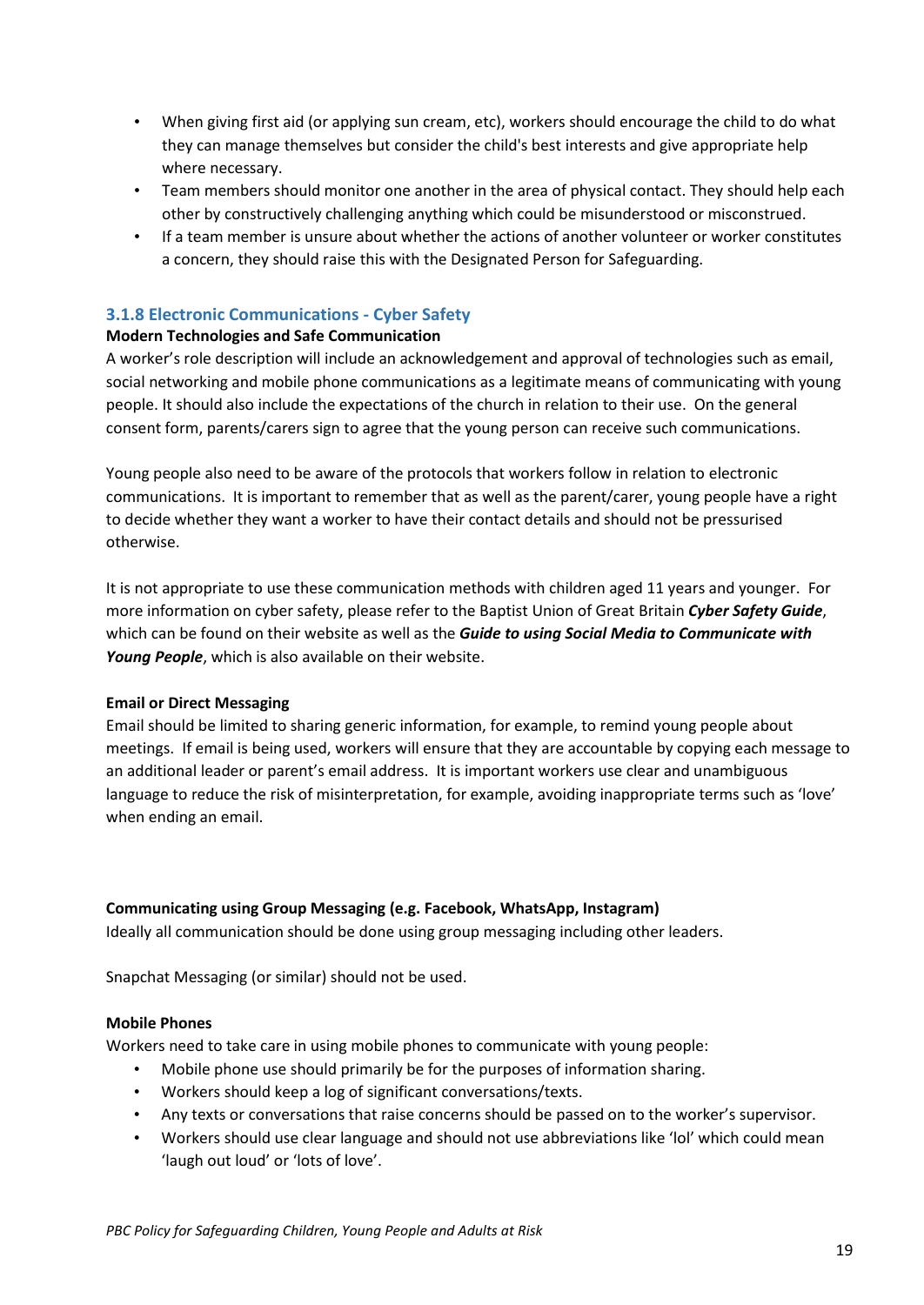- Where appropriate paid workers will be issued with a mobile phone under a contract that provides itemised billing.
- Workers should not take photos of children, young people or adults at risk unless permission is sought in advance and should not store such photos on personal phones.

#### **Social Networking**

- Workers should have a site that is used solely for children's / youth work communications and is totally separate from their own personal site. This is to ensure that all communication with children and young people is kept within public domains.
- Workers should not send private messages to children on social networks. Workers should ensure that all communications are transparent and open to scrutiny.
- Workers should not accept 'friend' or 'following' requests from children on their personal site, nor seek to be 'friends' or a 'follower' of any child known to them in a church context.

#### **Taking Videos and Photographs of Children**

Since the introduction of the Data Protection Act in 1998, churches must be very careful if they use still or moving images of clearly identifiable people. Previous legislation was reinforced through the introduction of the General Data Protection Regulation (GDPR) in May 2018. There are several issues to be aware of:

- Permission must be obtained, via the consent form, of all children who will appear in a photograph or video before the photograph is taken or footage recorded if they are going to be used for publicity or marketing purposes.
- It must be made clear why that person's image is being used, what you will be using it for, and who might want to look at the pictures.
- If images are being taken at an event attended by large crowds, such as a sports event, this is regarded as a public area and permission from a crowd is not necessary.
- Many uses of photographs are not covered by the Data Protection Act 1998, including all photographs and video recordings made for personal use, such as a parent/carer taking photographs at school sports days or videoing a church nativity play.
- Children and young people under the age of 18 should not be identified by surname or other personal details, including email, postal address or telephone number.
- When using photographs of children and young people, it is preferable to use group pictures.

# <span id="page-19-0"></span>**3.2 WORKING WITH ADULTS AT RISK**

#### <span id="page-19-1"></span>**3.2.1 Premises**

The church building will be made as accessible as possible to all people. Any restrictions to access, visibility, audibility, toilet facilities, lighting or heating will be addressed wherever possible, and where necessary, aids and adaptations put in place.

#### <span id="page-19-2"></span>**3.2.2 Language**

Every effort will be taken to use appropriate language and suitable vocabulary, enabling the greatest level of inclusivity and accessibility. We will be mindful of the language used within worship and the language used to describe people (such as derogatory words focusing on aspects of someone's disability, race or sexuality rather than the person themselves).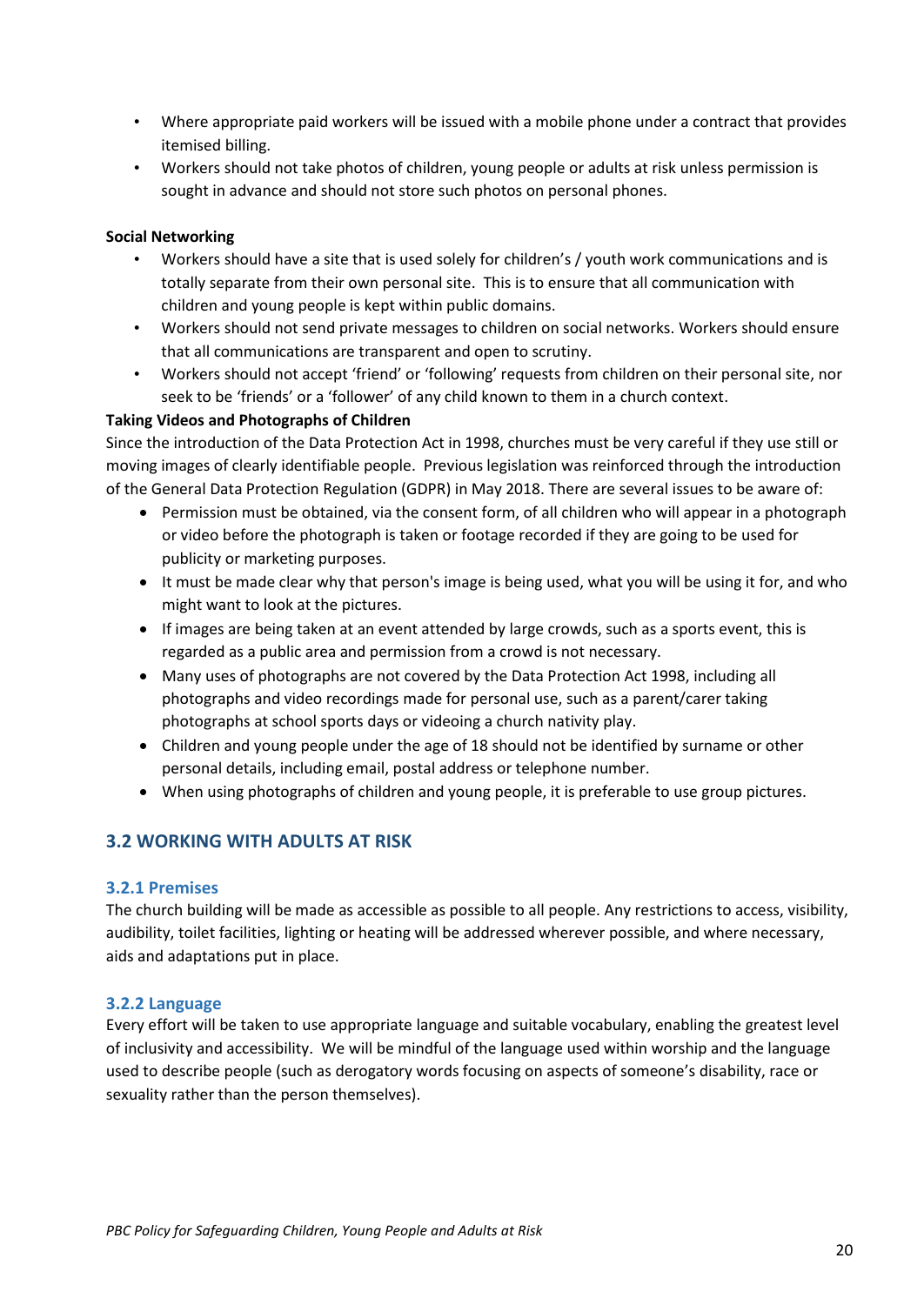# <span id="page-20-0"></span>**3.2.3 Worship**

In all worship services, we will consider the varied requirements of our congregation and try to be as inclusive as possible, by:

- Providing some copies of large print type for all printed materials
- Speakers always facing the congregation and not covering their mouths when talking, enabling those who rely on lip-reading
- Describing what is being presented on a screen for those who cannot see it clearly
- Using inclusive language
- Using a variety of liturgy and resources to cater for different levels of understanding
- Using a microphone during times of open prayer so that all can hear
- Considering holding a service which specifically caters for certain groups of adults at risk, such as those with learning disabilities, the deaf or the visually impaired.

#### <span id="page-20-1"></span>**3.2.4 Insurance**

We will take reasonable steps to safeguard adults at risk and will follow any specific safeguarding requirements as laid out by our insurance company.

#### <span id="page-20-2"></span>**3.2.5 Financial integrity**

Arrangements are in place for dealing with money, financial transactions and gifts, as outlined below:

- Those who work with adults at risk may become involved in some aspects of personal finance - collecting pensions or benefits, shopping or banking, etc. If handling money for someone else, always obtain receipts or other evidence of what has been done.
- Workers should not seek personal financial gain from their position beyond any salary or recognised allowances or expenses.
- Workers should not be influenced by offers of money.
- Any gifts received should be reported to the church trustees, who should decide whether or not the gift can be accepted.
- Any money received by the church should be handled by two unrelated church workers.
- Care should be taken not to canvass for church donations from those adults who may be at risk, such as the recently bereaved.
- Workers should ensure that church and personal finances are kept apart to avoid any conflict of interest.
- If someone alters their will in favour of an individual known to them because of their church work or pastoral relationship, it should be reported to the trustees. Workers should not act as Executors for someone they know through their work or pastoral role, as this may lead to a conflict of interests.
- Expert legal advice should be sought on matters such as Power of Attorney and Appointeeship to ensure that the situation is clearly understood and is the most appropriate course of action for the adult at risk.

# <span id="page-20-3"></span>**3.2.6 Photographs**

Workers should make sure that they have the person's permission to take a picture, and that the subject is happy with the intended use of the pictures. When taking group pictures, workers should remember to get permission from everyone who will be photographed.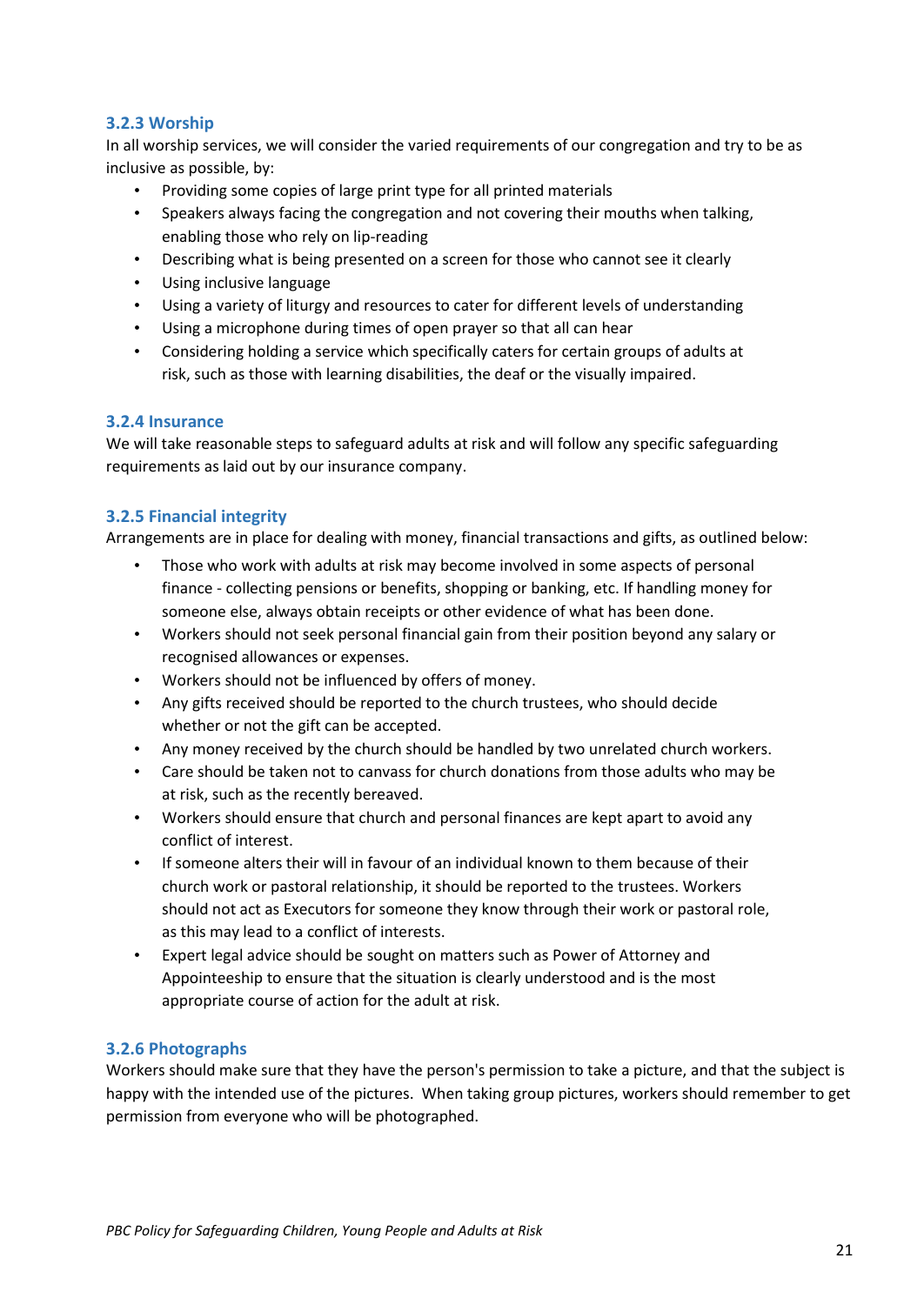#### <span id="page-21-0"></span>**3.2.7 Computers**

All church computers will have suitable parental controls and blocks put on. Although this is not failsafe, it will make using the computers for inappropriate behaviour more difficult, whilst also protecting any vulnerable users. We will create a policy specifically for church computer use, including terms and conditions for use as well as what will happen if someone breaches these conditions.

#### <span id="page-21-1"></span>**3.2.8 Record keeping**

It is good practice to record pastoral visits or meetings, noting the date, time, location, subject and any actions which are to be taken. The record of these meetings should stick to facts and try to avoid opinion. Any records of safeguarding allegations, concerns or disclosures should be passed on to the DPS and stored in a safe and secure manner for at least 75 years.

#### <span id="page-21-2"></span>**3.2.9 Pastoral Relationships**

All those involved in pastoral ministry should work in a way that follows clearly defined procedures, which set out the boundaries to protect those carrying out the pastoral ministry as well as those receiving it:

- Workers should be aware of the power imbalance within pastoral relationships and the potential for abuse of trust.
- Behaviour that suggests favouritism or gives the impression of a special relationship, should be avoided.
- Workers should be aware of the dangers of dependency within a pastoral relationship.
- Workers should never take advantage of their role and engage in sexual activity with someone with whom they have a pastoral relationship.
- All people receiving pastoral ministry should be treated with respect and should be encouraged to make their own decisions about any actions or outcomes.
- Workers should not pastorally minister to anyone whilst under the influence of alcohol or drugs.
- Workers need to recognise the limits of their own abilities and competencies and get further help when working with situations outside of their expertise or role.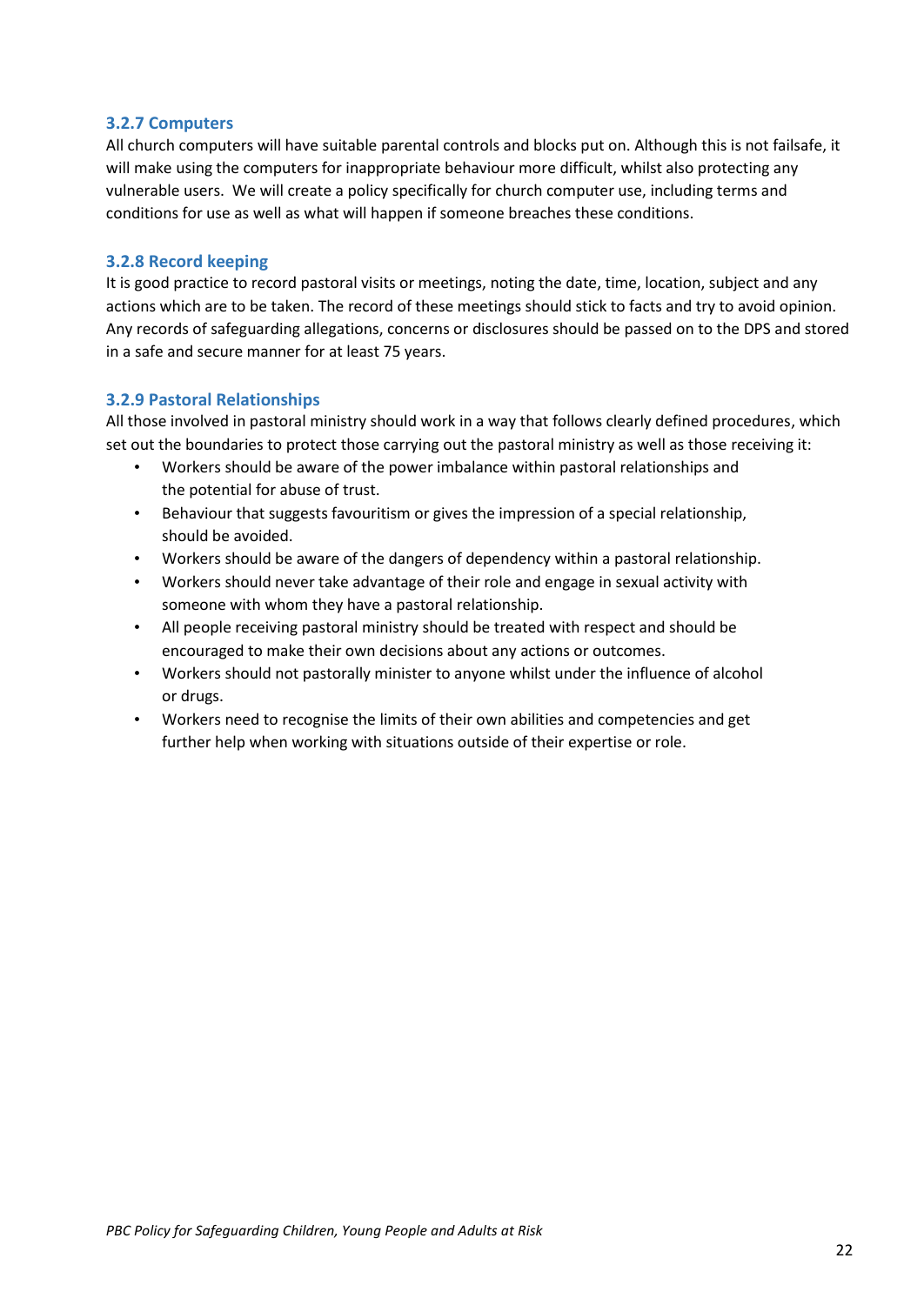The Purley Baptist Church Scouts are governed by the 'Scouting Safeguarding Policy' but must adhere to the Safe Premises Section (Part 3.3) of this policy.

It is the responsibility of the Purley Baptist Church Safeguarding Director to make sure that this is happening within the Scouts through regular communication with the Group Scout Leader and the PBC Head of Department for Scouts.

# <span id="page-22-0"></span>**3.3 HEALTH AND SAFETY - Safe Practice and Safe Premises**

#### <span id="page-22-1"></span>**3.3.1 Consent forms**

It is essential that we have important information about all children and young people involved in any activities at the church, which is recorded on our consent forms**.** The first week someone attends workers must record their name, medical emergency information and a contact name and number. Then they must bring their completed form back with them. Similar details will be gathered for adults at risk.

#### <span id="page-22-2"></span>**3.3.2 Health and Safety**

All activities for children, young people and adults at risk will comply with the church's current health and safety policy and will be conducted in accordance with *Guidelines for users of* Purley Baptist Church, with particular attention paid to the sections on Fire Action, First Aid, PAT testing, Health and Safety and Kitchen and Food Hygiene.

Whenever possible, at all events involving food preparation, at least one worker will hold a valid Basic Food Hygiene Certificate.

Buildings being used for children's and adult at risk groups will be properly maintained. A representative from the teams involved will take part in an annual health and safety review in order to consider all aspects of safety for everyone involved in using the premises.

#### <span id="page-22-3"></span>**3.3.3 Fire**

It is the responsibility of all group leaders/responsible persons within the building to ensure the safety of themselves and those who are in their care. In addition, it is a legal requirement that all group leaders/responsible persons are familiar with the emergency procedures in the event of a fire.

#### <span id="page-22-4"></span>**3.3.4 First Aid**

Our church has a number of trained First Aiders and there is a list showing who they are on the noticeboard. All church groups will ensure that they have sufficient trained first aiders on their regular team so that there is always a first aider present at events and activities.

We have first aid kits as well as an incident reporting book, which must be completed in the event of any accidents, injuries, or incidents. There is also an additional first aid kit for external events. The Operations Manager will ensure that the contents of the first aid kits are checked on a regular basis. Completed accident forms should be passed on to the Operations Manager.

#### <span id="page-22-5"></span>**3.3.5 Supervision of Groups**

The person responsible for a group/activity must sign in at the start and end of that activity so that it is apparent who the 'responsible person' for that activity is – even if you were already in the building or are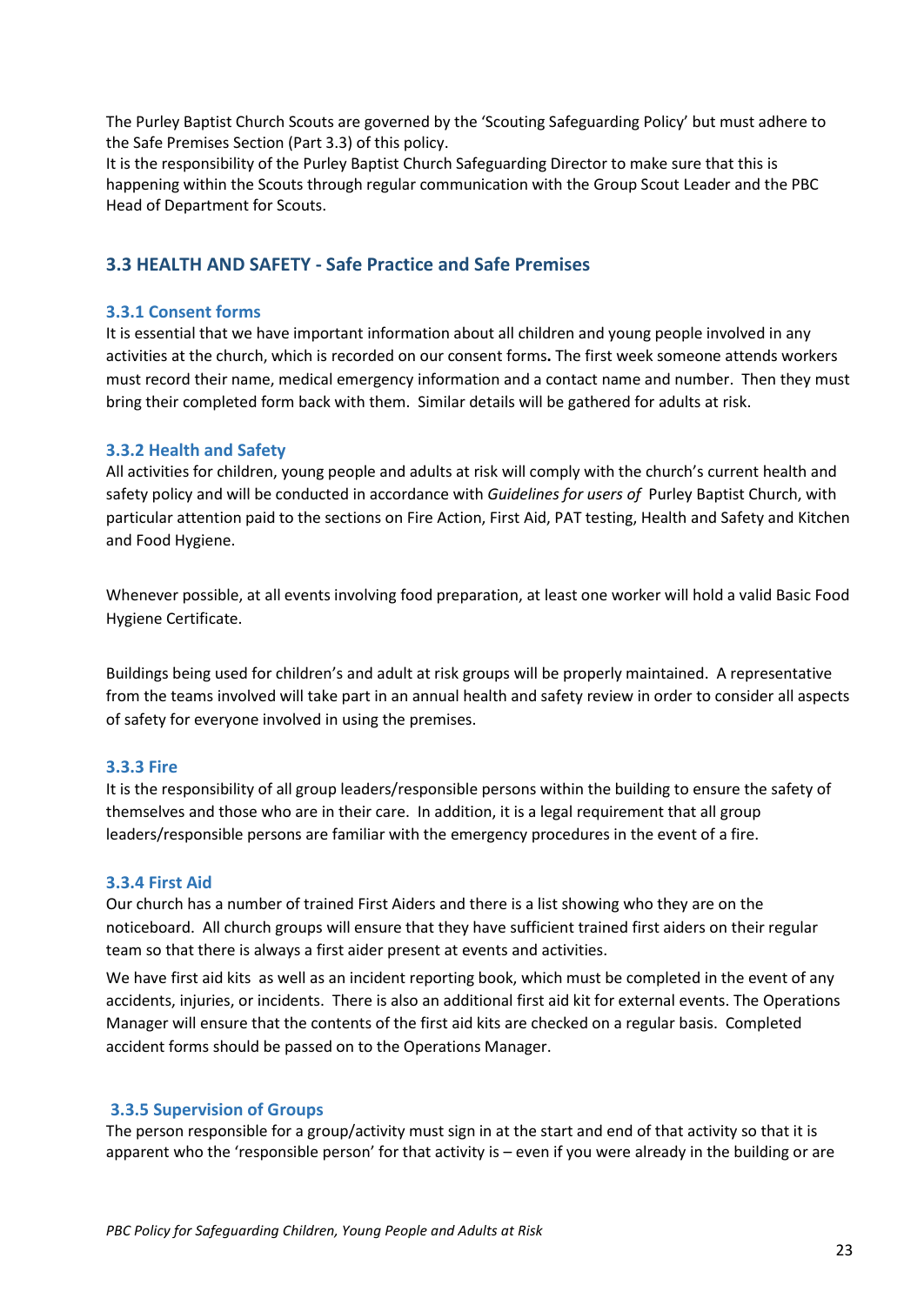staying on afterwards. You also need to make sure that you keep a register so that you know who is on the premises.

#### <span id="page-23-0"></span>**3.3.6 Food Hygiene**

The Food Hygiene (England) Regulations 2013 state that anyone who handles food or whose actions could affect its safety must comply with the regulations. It therefore follows that those with responsibility for food will need to possess the Basic Food Hygiene Certificate and be aware of food safety (preparation, handling and storage, disposal of waste, etc).

#### <span id="page-23-1"></span>**3.3.7 Risk Assessment**

Before undertaking any activity with children or adults at risk, the leader will ensure that a risk assessment is carried out. It is advisable to appoint someone specifically for this task.

#### <span id="page-23-2"></span>**3.3.8 Insurance**

Residential activity organisers will check that there is adequate insurance cover for any activities planned. If the trip is at a centre it is also important to establish that there is appropriate public liability insurance in place.

#### <span id="page-23-3"></span>**3.3.9 Transport**

These guidelines apply to all drivers involved in the transportation of children, young people and adults at risk on behalf of the church. They do not apply to private arrangements, for example, transport arrangements made between friends.

- Only those who have gone through the church safer recruitment procedures for workers will transport children and adults at risk (within the DBS eligibility criteria).
- All drivers will have read the church's Safeguarding Policy and agree to abide by it.
- Drivers will be aged 21 or over and have held a full driving licence for at least two years.
- Drivers must ensure that they have adequate insurance cover and that the vehicle being used is road worthy.
- All hired minibuses will have a small bus permit, the necessary insurance and a driver with a valid driving licence that entitles them to drive a minibus.

Our practice specifically for transporting children is as follows:

- Parental consent will be given for all journeys.
- All children and young people should be returned to an agreed drop off point. At collection or drop off points, children should never be left on their own; make sure they are collected by an appropriate adult.
- At least two workers (unrelated to each other) should be present when transporting children as part of a church role.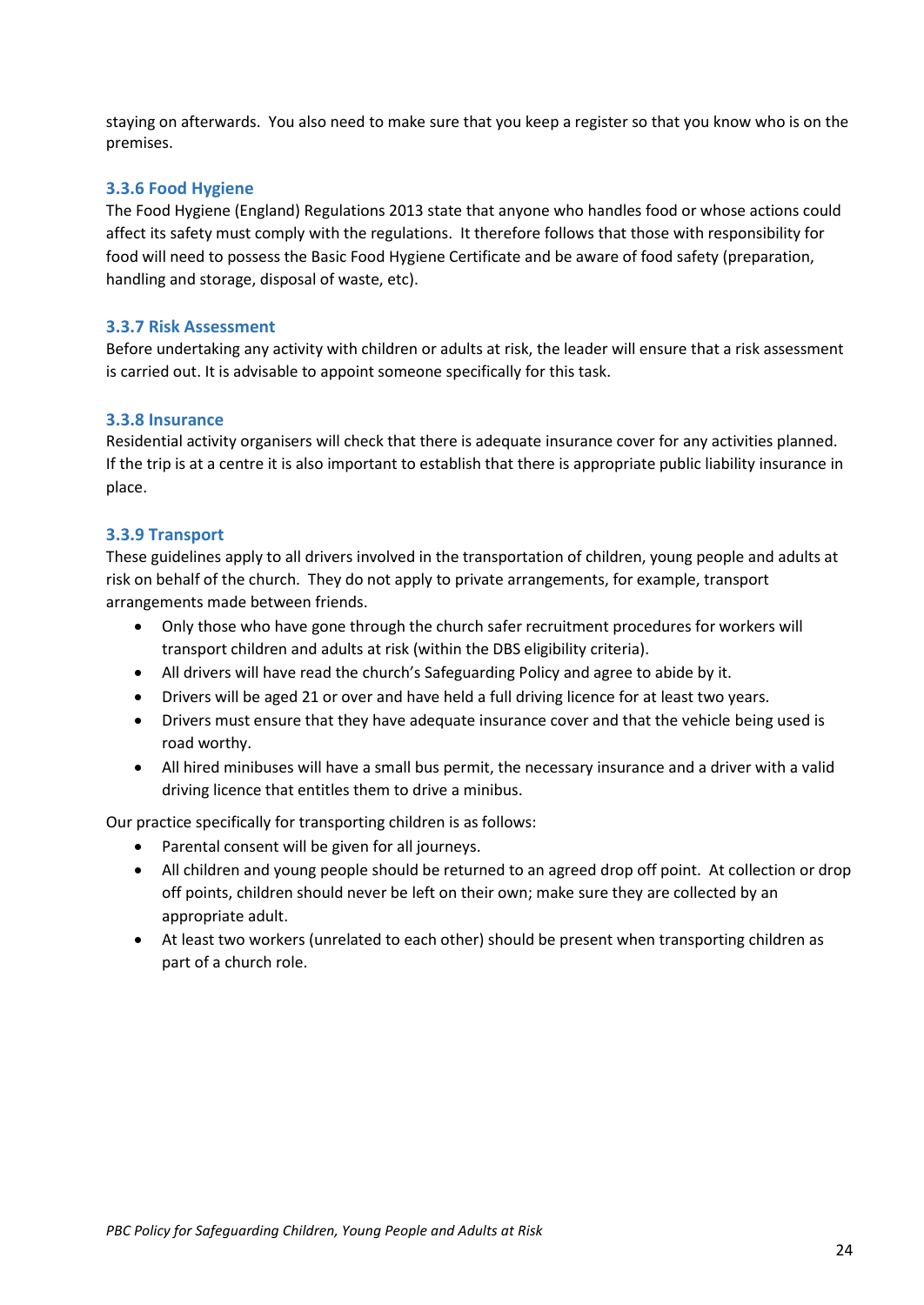# <span id="page-24-0"></span>**3.3.10 Outings and Overnight Events involving Children**

There are some specific considerations which need to be made for outings and overnight events involving children:

- A risk assessment must be carried out beforehand.
- Parents will be informed in writing of all the arrangements.
- Consent forms will be obtained for the specific activities involved.
- There will be workers with first aid and food hygiene certificates with the group.

#### **Sleeping Arrangements**

Sleeping arrangements for overnight events will be carefully considered. It may be acceptable for workers to share sleeping accommodation with children/young people in a large dormitory or on an activity such as youth hostelling, where it is customary practice and there is more than one worker per room. Workers will not share sleeping accommodation with fewer than three children. Arrangements will be age-appropriate, provide security for the child/young person and be safe for everyone involved. The event leader will ensure that parents understand what the arrangements will be and are happy with them.

#### **Adventurous Activities**

No child will participate in adventurous activities without the written consent of the parent /carer. The activity leader will ensure that the staff engaged in such activities are properly trained and qualified and that the correct ratio of staff to children is met. At an activity centre or for an organisation whose own staff undertake such activities, if the activities come within the scope of the Adventure Activities Licensing Regulations 2004, the activity leader needs to ensure that the premises are licensed.

#### **Fire Safety**

The event leader will have a fire safety procedure in place, which will include the following:

- Everyone will be warned of the danger of fire. If the overnight event is in a building, then everyone must be made aware of the fire exits and what to do and where to go in the event of a fire.
- In the case of an emergency, ensure measures are in place to alert children and young people with disabilities (e.g. a child who is hard of hearing).

#### **Safety**

It is the responsibility of the workers to always know the whereabouts of every child/young person participating in an overnight event, and this may include monitoring access on and off the site. General safety rules will be applied as appropriate (e.g. no running around tents due to the risk of injury from tripping over guy lines).

#### **Swimming Trips**

There will be an increased adult to child ratio for swimming trips. Prior to the trip, workers will establish the swimming ability of the children attending and obtain specific consent. Workers should never change in front of the children.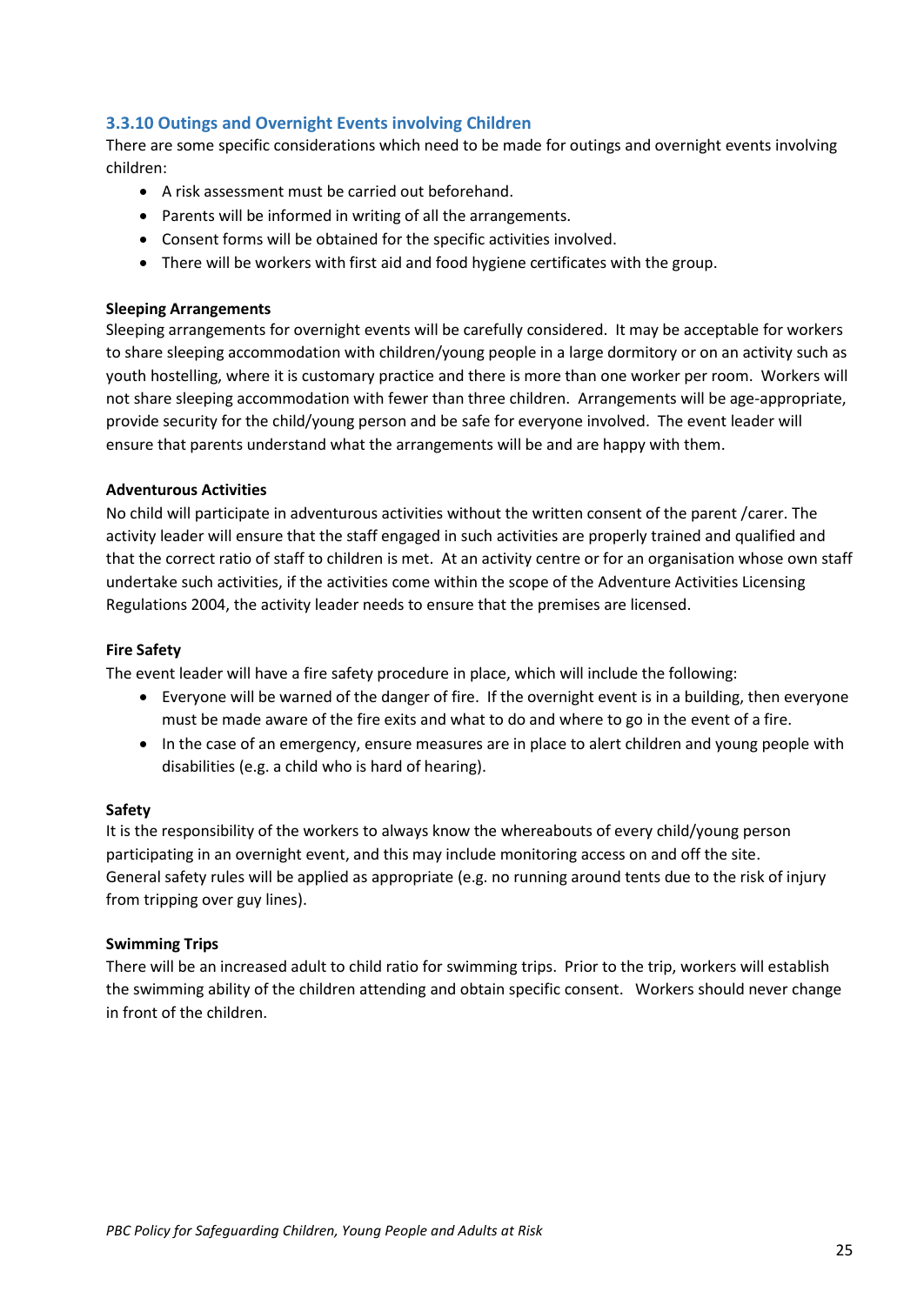# <span id="page-25-0"></span>**3.3.11 Outings and Overnight Events involving Adults at Risk**

As with outings and events for children, there are additional considerations for a group taking adults with additional needs, such as learning difficulties or mental health needs, on outings or overnight events:

- A risk assessment must be carried out beforehand.
- Planning for the trip should consider specific medical, physical and support needs of each group member, bearing in mind that there may be people in the group who have individual care needs that will have to be met (including personal care).
- Adults at risk should be included in the planning of trips and events.
- Consideration should be given to the suitability and accessibility of the venue and accommodation, travel time and mode of transport, and the affordability of the event.
- Adults at risk should be given all the information about the trip beforehand so that they know where they are going, how long it will take to get there and what type of activities they will be taking part in.
- There should be a minimum of two leaders with each group; the individual needs of those attending may determine the additional number of people required.

#### **Sleeping Arrangements**

Consideration should be given to the individual needs of those staying overnight. If there is a need for personal care or additional support during the night, it would be better that the person's usual caregiver also attends the event and therefore shares a room with them.

#### **Personal Care**

It is not appropriate for church workers to perform personal care for adults at risk unless this is their usual task (i.e. if they have come along to help generally, but also have a caring role for a member of the group, they can provide personal care for that person).

#### **Activities**

Leaders should consider the mobility needs of the group when deciding on activities or events. For example, if members of the group have difficulty walking, then including a walking tour around a town may be inaccessible to some who are attending. If you have members of the group who use wheelchairs then consideration needs to be given as to whether you have sufficient workers to support those who may need pushing.

#### **Safety**

It is the responsibility of the workers to always know the whereabouts of every person in the group; this may include monitoring access on and off the site.

General safety rules will be applied as appropriate and advice sought from the event organiser / venue about the fire evacuation procedures. A copy of the event / venue risk assessment should be included with the group leader's risk assessment.

#### **Consent and Medical Information**

It is important to recognise that adults at risk are mostly able to give consent for their own involvement in activities, inclusion in photographs and medical treatment. However, in some situations the question of capacity may arise. The guidelines clearly state that an adult at risk should have a say in their care and any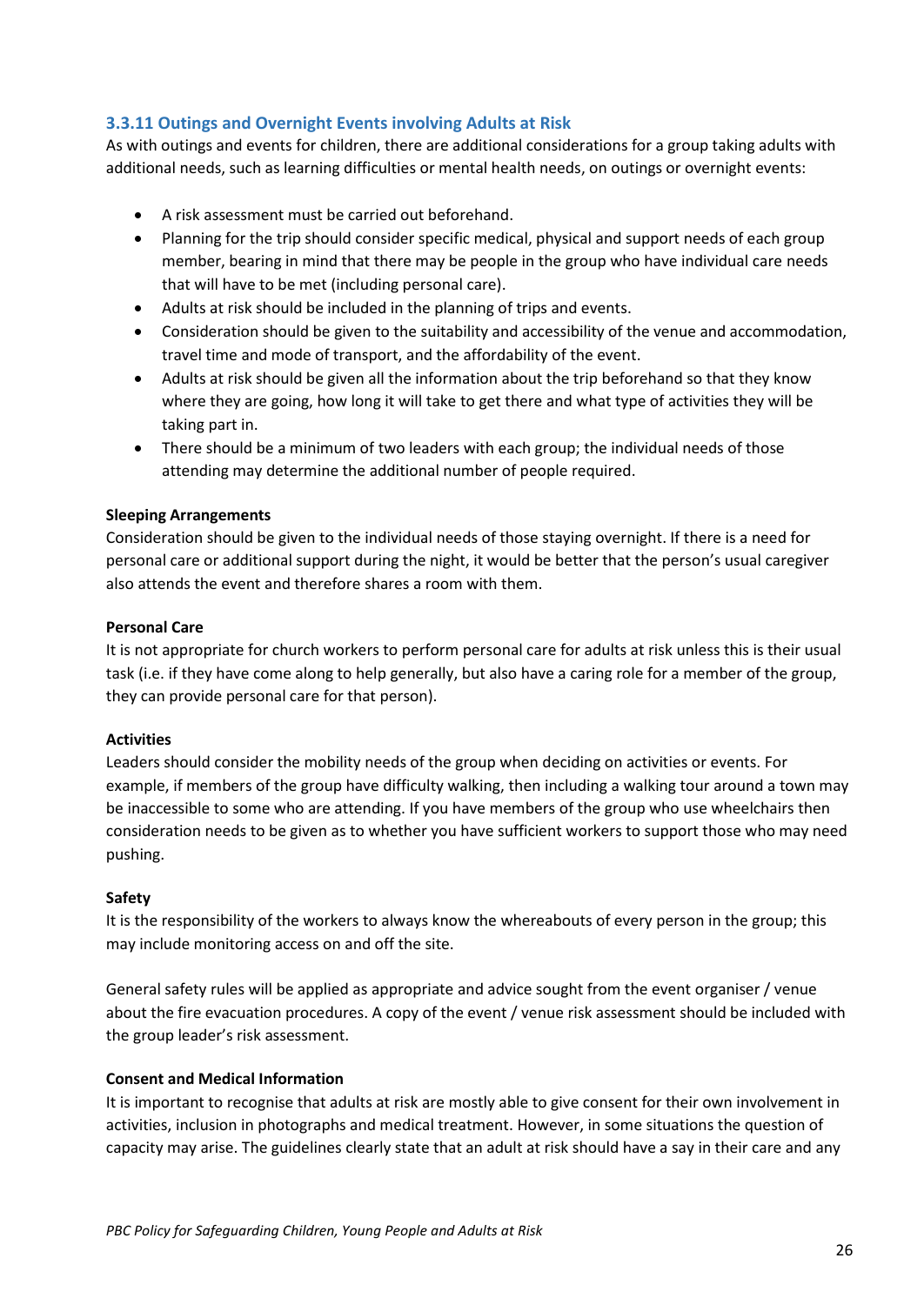arrangements made for them, however, there may be occasions when you need to involve others in decision making. In these situations, seek advice from the DPS with regard to who should be involved.

A medical consent form should be completed by each member of the group and held by the leader. This will include any health concerns, emergency contact information and contact details for their GP. This will allow emergency medical personnel to have access to information should the need arise.

#### **Holding and Dispensing of Medication**

<span id="page-26-0"></span>Church workers should never agree to hold or dispense medication for those on an event. If someone is unable to manage their own medication then consideration should be given as to whether their usual carer could attend with them or whether they will not be able to attend the event.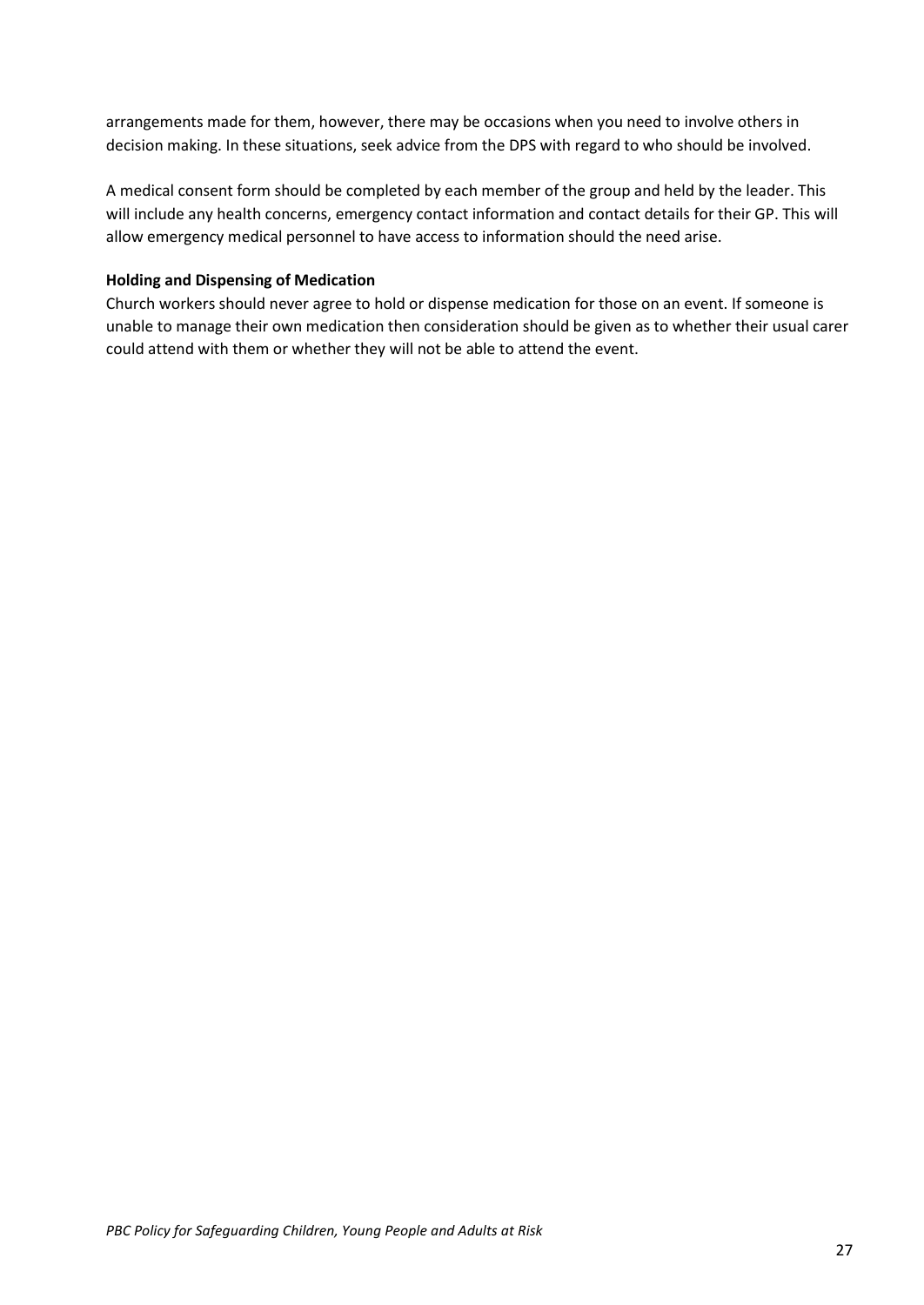# **3.4 SAFER COMMUNITY**

#### <span id="page-27-0"></span>**3.4.1 Bullying**

Bullying is another form of abuse, and it can be verbal or physical. Bullying doesn't just happen to children, often adults can be victims too. There is no legal definition of bullying, but it is usually defined as a repeated pattern of behaviour intended to cause emotional or physical harm to another person, or exert power over them. The effect of bullying on the victim can be profound, both emotionally and physically, regardless of their age, ability or status.

It is important to recognise that bullying happens within churches, and it is not isolated to the children and young people. Anyone in the church can be a victim of bullying, just as anyone in the church can be the bully, including those in leadership.

Some examples of bullying that could arise in the church context are:

- Being verbally or physically abusive towards another person
- Isolating or deliberately ignoring someone, or excluding them from group activities
- Spreading rumours and malicious untruths about another person in the church
- Use of email, phone or social media to publicly challenge or undermine someone
- Name calling and personal insults
- Making false accusations
- Sending abusive messages or degrading images via phone, email or social media

Bullying will always cause a great deal of pain and harm for those on the receiving end. Many people affected by bullying, both children and adults, believe they have nowhere to turn. They are scared to speak out and often blame themselves. They can become fearful and reclusive. It is important that churches are able to recognise when bullying is occurring and are prepared to take action to resolve the situation.

Some signs that can indicate a person is being bullied are as follows:

• Withdrawal from group or church activities; appearing anxious, tearful or more reticent than usual, particularly in a certain context; development of mental health difficulties, such as depression or anxiety disorders; drop in performance relating to any church roles; physical injuries.

In order to help prevent bullying, the following procedures will be adopted within the church:

- The children and young people will be involved in agreeing a code of behaviour for their groups, which makes it clear that bullying is unacceptable. This should then be displayed somewhere visible to the whole church.
- The church will display signs stating the importance of valuing and respecting each other even in disagreements and this will be practically embedded into the leadership approach to others.
- Everyone in the church, whether children or adults, should know how they can report any incidents of bullying.
- All allegations of bullying will be treated seriously and details will be carefully checked before action is taken.
- The bullying behaviour will be investigated and bullying will be stopped as quickly as possible.
- An attempt will be made to help bullies change their behaviour.
- All allegations and incidents of bullying will be recorded, together with the actions that are taken.
- Where an allegation of bullying is made against a church or group leader, advice will be sought from the local Baptist Association Safeguarding Contact as this should be addressed.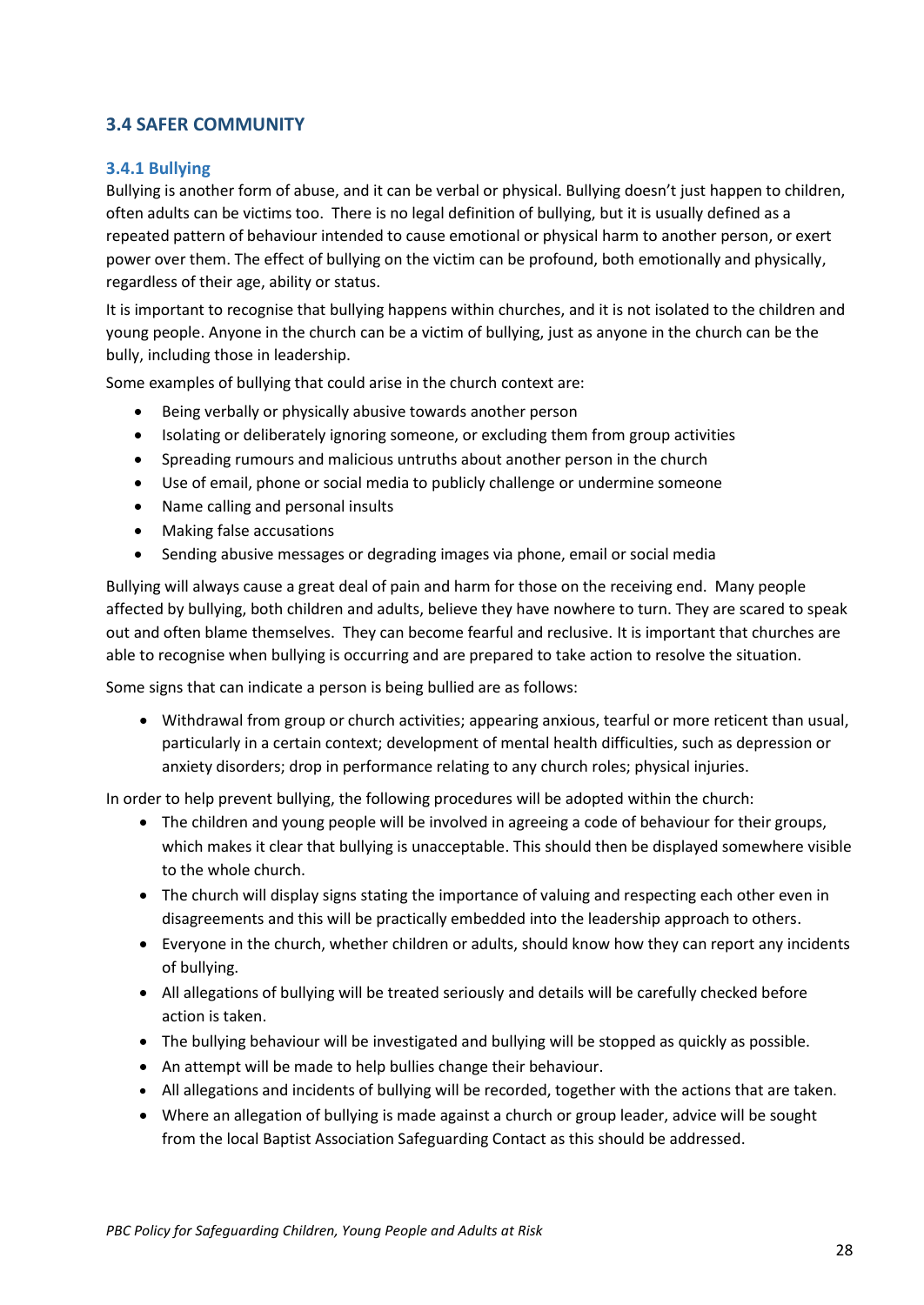• Incidents of bullying may be reported to the statutory authorities in line with the church safeguarding procedures.

It is important to distinguish bullying from other behaviour, such as respectfully challenging or disagreeing with someone else's beliefs or behaviours, setting reasonable expectations with regard to work deadlines and activities or taking legitimate disciplinary action.

# <span id="page-28-0"></span>**3.4.2 Working with Alleged or Known Offenders**

When someone attending the church is known to have abused children or adults at risk, or a serious allegation has been made, the church safeguarding team will supervise the individual concerned and offer pastoral care, but in its commitment to protect vulnerable groups, will set boundaries for that person which they shall be expected to keep. These will be set out in what is known as a Safeguarding Contract.

When it is known that a person who has been convicted of abusing children, young people or adults is attending our church, it is important that their behaviour within the church community is properly managed and that a contract is put in place. There are also times when it will be appropriate to take such measures with a person who has faced allegations of abuse, but hasn't been convicted.

In determining the details of the contract:

- The DPS will inform and take advice from the local Baptist Association Safeguarding Contact.
- A risk assessment will be undertaken with the help of the local Baptist Association Safeguarding Contact to determine the contents of the Safeguarding Contract.
- There will be a discussion about who should be informed about the nature of the offence and the details of the contract.
- The rights of the offender to re-build their life without people knowing the details of their past offence should be balanced against the need to protect children, young people and adults at risk.
- The members of the church Safeguarding Team will always be informed.
- The DPS should determine whether the person is subject to supervision or is on the Sex Offenders' Register. If so, the DPS should contact the offender's specialist probation officer (SPO) who will inform the church of any relevant information or restrictions that they should be aware of.

An open discussion will be held with the person concerned which will contribute to the risk assessment and in which clear boundaries are established for their involvement in the life of the church. A written contract will be drawn up which identifies appropriate behaviour. The person will be required to sign the contract and it will be monitored and enforced. If the contract is broken certain sanctions will be discussed and considered with the local Baptist Association Safeguarding Contact.

#### <span id="page-28-1"></span>**3.4.3 Alleged or known offenders who are themselves adults at risk**

Arisk assessment and formal contract may be quite a daunting process for someone with learning difficulties or a young person yet having safeguards in place is still necessary. Therefore, an alternative may be to arrange a meeting with the individual in question where they can be taken though the main elements of a formal contract in a way that is non-threatening and easy to understand. Notes would be taken and the individual would need to verbally agree to the requirements laid out in the meeting.

Rather than signing a formal 'contract', the individual would instead sign to say that they agree with the minutes or meeting notes, and that they will stick to what has been agreed during the meeting. This will result in the same outcome as a contract but is a more informal and appropriate approach for an adult at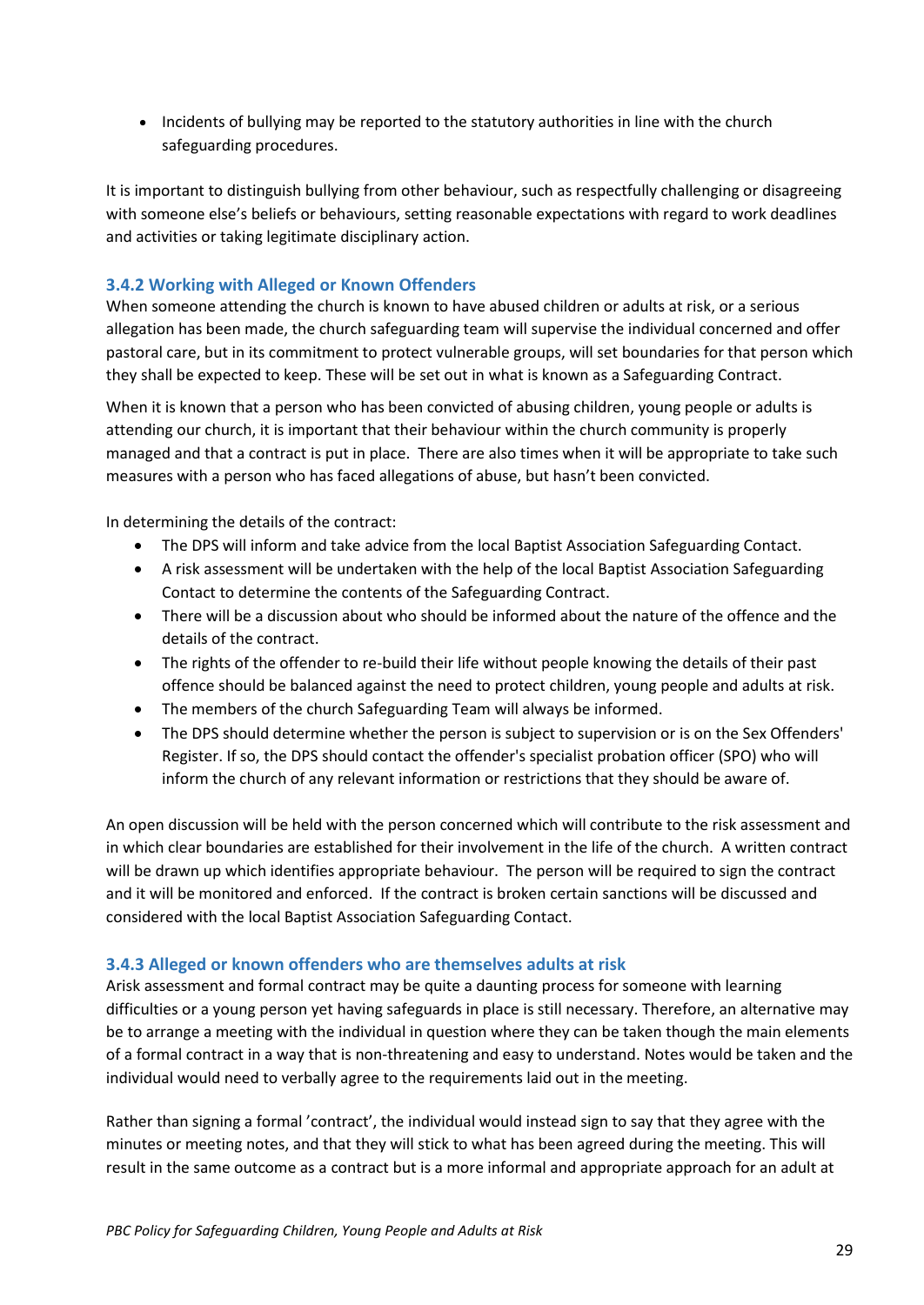risk. The agreed requirements will need to be reviewed regularly to make sure that the individual is complying, exactly as a formal contract would be. The church will work with the Association Safeguarding Contact throughout this process.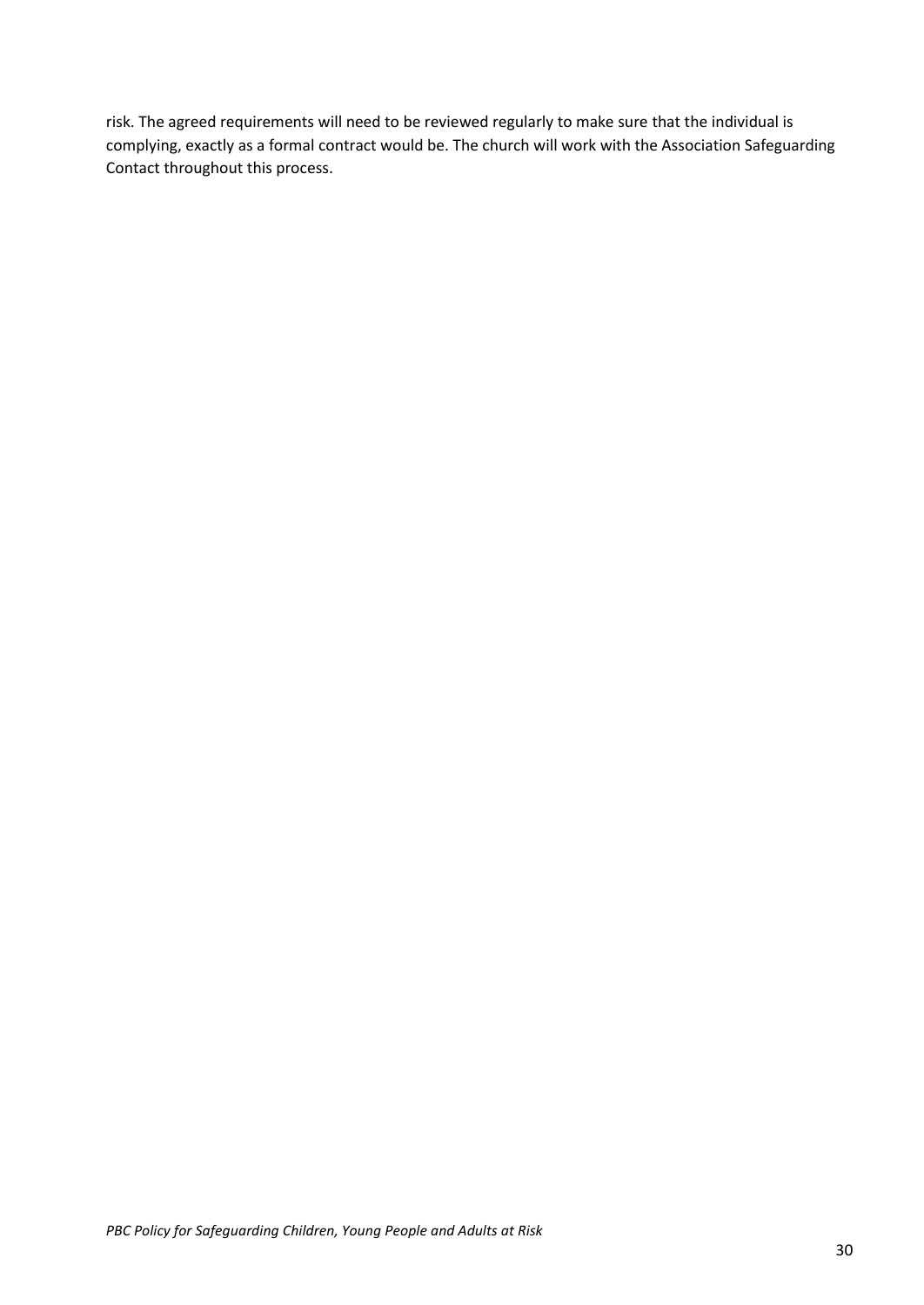# <span id="page-30-0"></span>**SECTION 4 - USEFUL CONTACTS**

**Local Authority Designated Officer (LADO)** Jane Parr

*020 8255 2889* LADO@croydon.gov.uk

**Police**

Contact 101, or 999 in an emergency

**Adult Social Services**

8.45am—5pm 020 8726 6500

#### **Children's Social Services**

8.45am—5pm 020 8255 2888 Out of hours 0208 726 6400

#### **Local Baptist Association Safeguarding Contact**

*Rachel Swaby 020 7692 5592* 

#### **Safeguarding Team, Baptist Union of Great Britain,**

Baptist House, PO Box 44, 129 Broadway, Didcot OX11 8RT 01235 517700 safeguarding@baptist.org.uk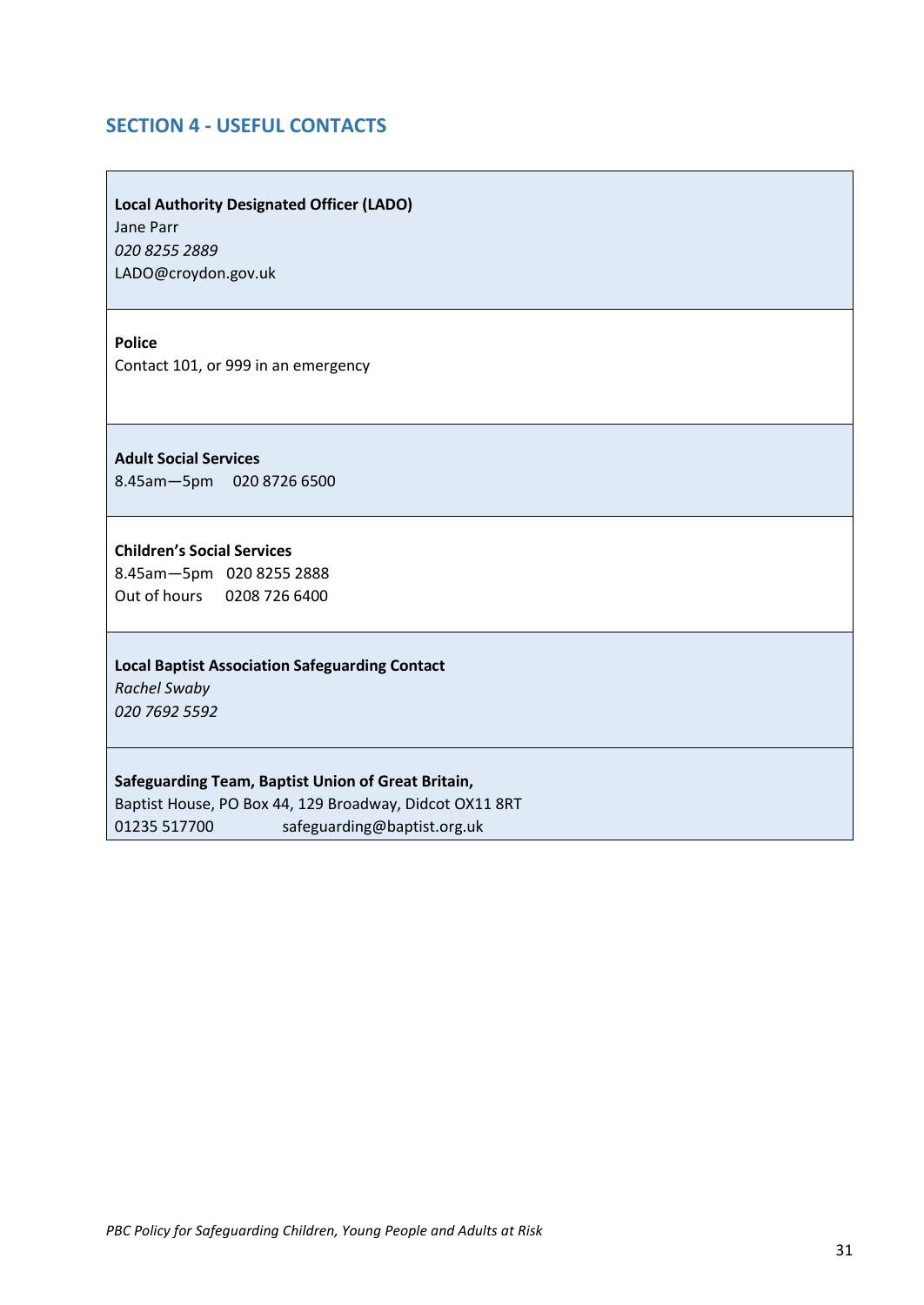# <span id="page-31-0"></span>**APPENDIX 1 - DEFINITIONS OF ABUSE**

## **Understanding, Recognising and Responding to Abuse**

Abuse and neglect are forms of maltreatment of a child or adult at risk. Somebody may abuse or neglect a child or adult by inflicting harm, or by failing to act to prevent harm. Children and adults at risk may be abused in a family, or in an institutional or community setting; by those known to them or, more rarely, by a stranger. They may be abused by an adult or adults or a child or children. There are many different ways in which people suffer abuse. The list below is, sadly, not exhaustive.

| Type of abuse         | Child<br>Adult at risk                                                                                                                                                                                                                                                                                                                                                                     |                                                                                                                                                                                                                                                               |  |
|-----------------------|--------------------------------------------------------------------------------------------------------------------------------------------------------------------------------------------------------------------------------------------------------------------------------------------------------------------------------------------------------------------------------------------|---------------------------------------------------------------------------------------------------------------------------------------------------------------------------------------------------------------------------------------------------------------|--|
| Physical              | Actual or likely physical injury to a child,<br>or failure to prevent physical injury to a<br>child.                                                                                                                                                                                                                                                                                       | To inflict pain, physical injury or suffering<br>to an adult at risk.                                                                                                                                                                                         |  |
| Emotional             | The persistent, emotional, ill treatment<br>of a child that affects their emotional<br>and behavioural development. It may<br>involve conveying to the child that they<br>are worthless and unloved, inadequate,<br>or that they are given responsibilities<br>beyond their years.                                                                                                         | The use of threats, fear or power gained by<br>another adult's position, to invalidate the<br>person's independent wishes. Such<br>behaviour can create very real emotional<br>and psychological distress. All forms of<br>abuse have an emotional component. |  |
| Sexual                | Involves forcing or enticing a child to<br>take part in sexual activities, whether or<br>not the child is aware of what is<br>happening. This includes non-contact<br>activities, such as involving children in<br>looking at, or in the production of,<br>pornographic material or watching<br>sexual activities, or encouraging<br>children to behave in sexually<br>inappropriate ways. | Any non-consenting sexual act or<br>behaviour.<br>No one should enter into a sexual<br>relationship with someone for whom they<br>have pastoral responsibility or hold a<br>position of trust.                                                                |  |
| Neglect               | Where adults fail to care for children<br>and protect them from danger,<br>seriously impairing health and<br>development.                                                                                                                                                                                                                                                                  | A person's wellbeing is impaired and their<br>care needs are not met. Neglect can be<br>deliberate or can occur as a result of not<br>understanding what someone's needs are.                                                                                 |  |
| Type of Abuse         | <b>Additional Definitions</b>                                                                                                                                                                                                                                                                                                                                                              |                                                                                                                                                                                                                                                               |  |
| Financial             | The inappropriate use, misappropriation, embezzlement or theft of money, property<br>or possessions.                                                                                                                                                                                                                                                                                       |                                                                                                                                                                                                                                                               |  |
| Spiritual             | The inappropriate use of religious belief or practice; coercion and control of one<br>individual by another in a spiritual context; the abuse of trust by someone in a<br>position of spiritual authority (e.g. minister). The person experiences spiritual abuse<br>as a deeply emotional personal attack.                                                                                |                                                                                                                                                                                                                                                               |  |
| <b>Discrimination</b> | The inappropriate treatment of a person because of their age, gender, race, religion,<br>cultural background, sexuality or disability.                                                                                                                                                                                                                                                     |                                                                                                                                                                                                                                                               |  |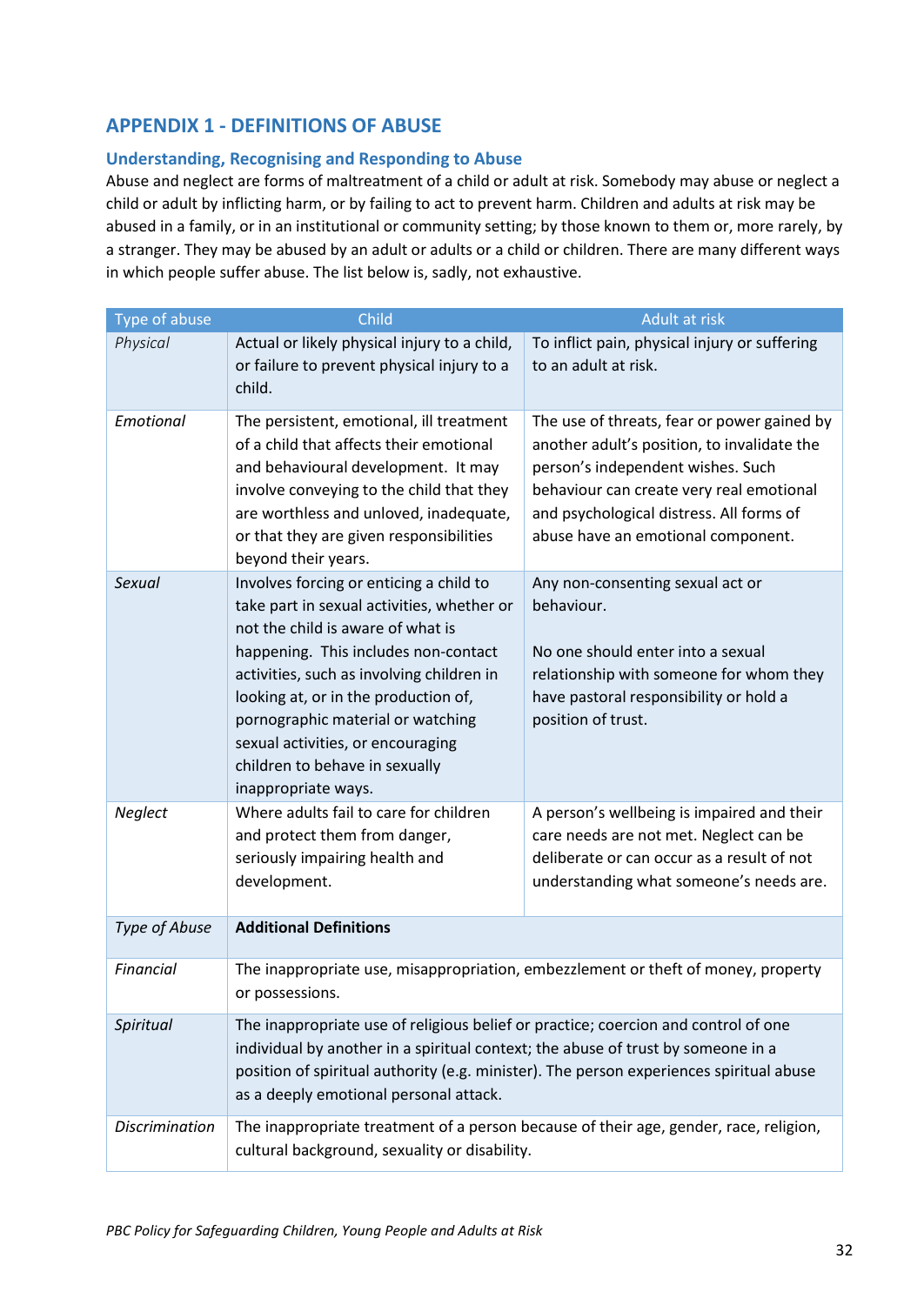| Institutional               | The mistreatment or abuse of a person by a regime or individuals within an<br>institution. It can occur through repeated acts of poor or inadequate care and neglect,<br>or poor professional practice or ill-treatment. The church as an institution is not<br>exempt from perpetrating institutional abuse.                                                                                                                                                                                                         |
|-----------------------------|-----------------------------------------------------------------------------------------------------------------------------------------------------------------------------------------------------------------------------------------------------------------------------------------------------------------------------------------------------------------------------------------------------------------------------------------------------------------------------------------------------------------------|
| Domestic<br>Abuse           | Domestic abuse is any threatening behaviour, violence or abuse between adults who<br>are or have been in a relationship, or between family members. It can affect anybody<br>regardless of their age, gender, sexuality or social status.<br>Domestic abuse can be physical, sexual or psychological, and whatever form it takes,<br>it is rarely a one-off incident. Usually there is a pattern of abusive and controlling<br>behaviour where an abuser seeks to exert power over their family member or<br>partner. |
| <b>Cyber Abuse</b>          | The use of information technology (email, mobile phones, websites, social media,<br>instant messaging, chatrooms, etc.) to repeatedly harm or harass other people in a<br>deliberate manner.                                                                                                                                                                                                                                                                                                                          |
| Self-harm                   | Self-Harm is the intentional damage or injury to a person's own body. It is used as a<br>way of coping with or expressing overwhelming emotional distress. An individual may<br>also be neglecting themselves, which can result in harm to themselves.                                                                                                                                                                                                                                                                |
| Mate crime                  | 'Mate crime' is when people (particularly those with learning disabilities) are<br>befriended by members of the community, who go on to exploit and take advantage<br>of them.                                                                                                                                                                                                                                                                                                                                        |
| Modern<br>Slavery           | Modern slavery is the practice of treating people as property; it includes bonded<br>labour, child labour, sex slavery and trafficking. It is illegal in every country of the<br>world.                                                                                                                                                                                                                                                                                                                               |
| Human<br><b>Trafficking</b> | Human trafficking is when people are bought and sold for financial gain and/or abuse.<br>Men, women and children can be trafficked, both within their own countries and over<br>international borders. The traffickers will trick, coerce, lure or force these vulnerable<br>individuals into sexual exploitation, forced labour, street crime, domestic servitude or<br>even the sale of organs and human sacrifice.                                                                                                 |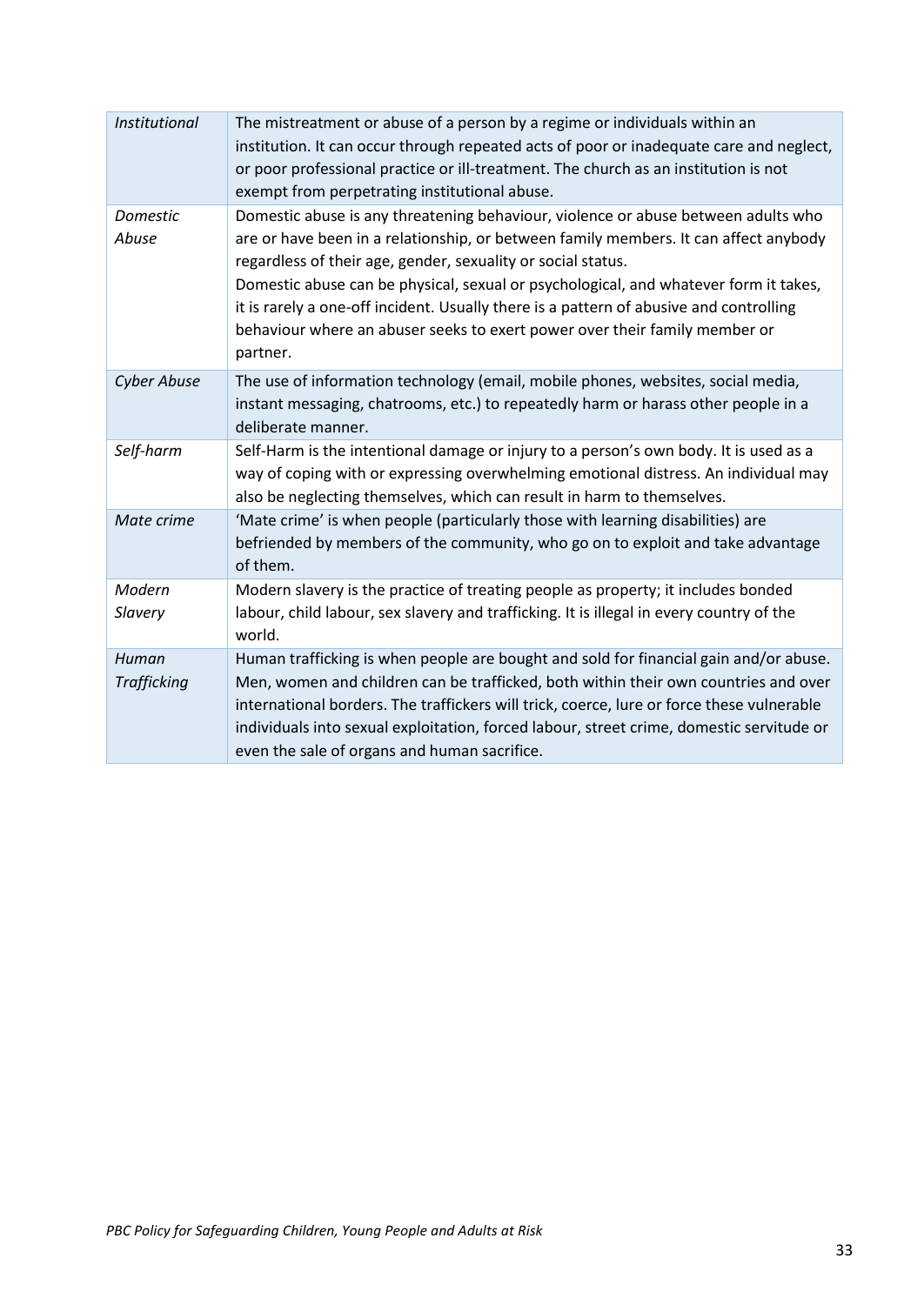| Radicalisation                         | The radicalisation of individuals is the process by which people come to support any<br>form of extremism and, in some cases, join terrorist groups. Some individuals are<br>more vulnerable to the risk of being groomed into terrorism than others.                                                                                                                                                                                                                                                |
|----------------------------------------|------------------------------------------------------------------------------------------------------------------------------------------------------------------------------------------------------------------------------------------------------------------------------------------------------------------------------------------------------------------------------------------------------------------------------------------------------------------------------------------------------|
| Honour /<br>Forced<br>Marriage         | An honour marriage / forced marriage is when one or both of the spouses do not, or<br>cannot, consent to the marriage. There may be physical, psychological, financial,<br>sexual and emotional pressure exerted in order to make the marriage go ahead. The<br>motivation may include the desire to control unwanted behaviour or sexuality.                                                                                                                                                        |
| Female<br>Genital<br><b>Mutilation</b> | Female genital mutilation (FGM) comprises all procedures involving partial or total<br>removal of the female external genitalia or other injury to the female genital organs<br>for non-medical reasons as defined by the World Health Organisation (WHO). FGM is<br>a cultural practice common around the world and is largely performed on girls aged<br>between 10 and 18. Performing acts of FGM is illegal in the UK as is arranging for a<br>child to travel abroad for FGM to be carried out. |
| <b>Historic Abuse</b>                  | Historic abuse is the term used to describe disclosures of abuse that were perpetrated<br>in the past. Many people who have experienced abuse don't tell anyone what<br>happened until years later, with around one third of people abused in childhood<br>waiting until adulthood before they share their experience.                                                                                                                                                                               |

Whilst it is not possible to be prescriptive about the signs and symptoms of abuse and neglect, the following list sets out some of the indicators which might be suggestive of abuse:

- unexplained injuries on areas of the body not usually prone to such injuries
- an injury that has not been treated/received medical attention
- an injury for which the explanation seems inconsistent
- a child or adult at risk discloses behaviour that is harmful to them
- **■** unexplained changes in behaviour or mood (e.g. becoming very quiet, withdrawn or displaying sudden bursts of temper)
- inappropriate sexual awareness in children
- signs of neglect, such as under-nourished, untreated illnesses, inadequate care.

**It should be recognised that this list is not exhaustive and the presence of one or more indicators is not in itself proof that abuse is actually taking place. It is also important to remember that there might be other reasons why most of the above are occurring**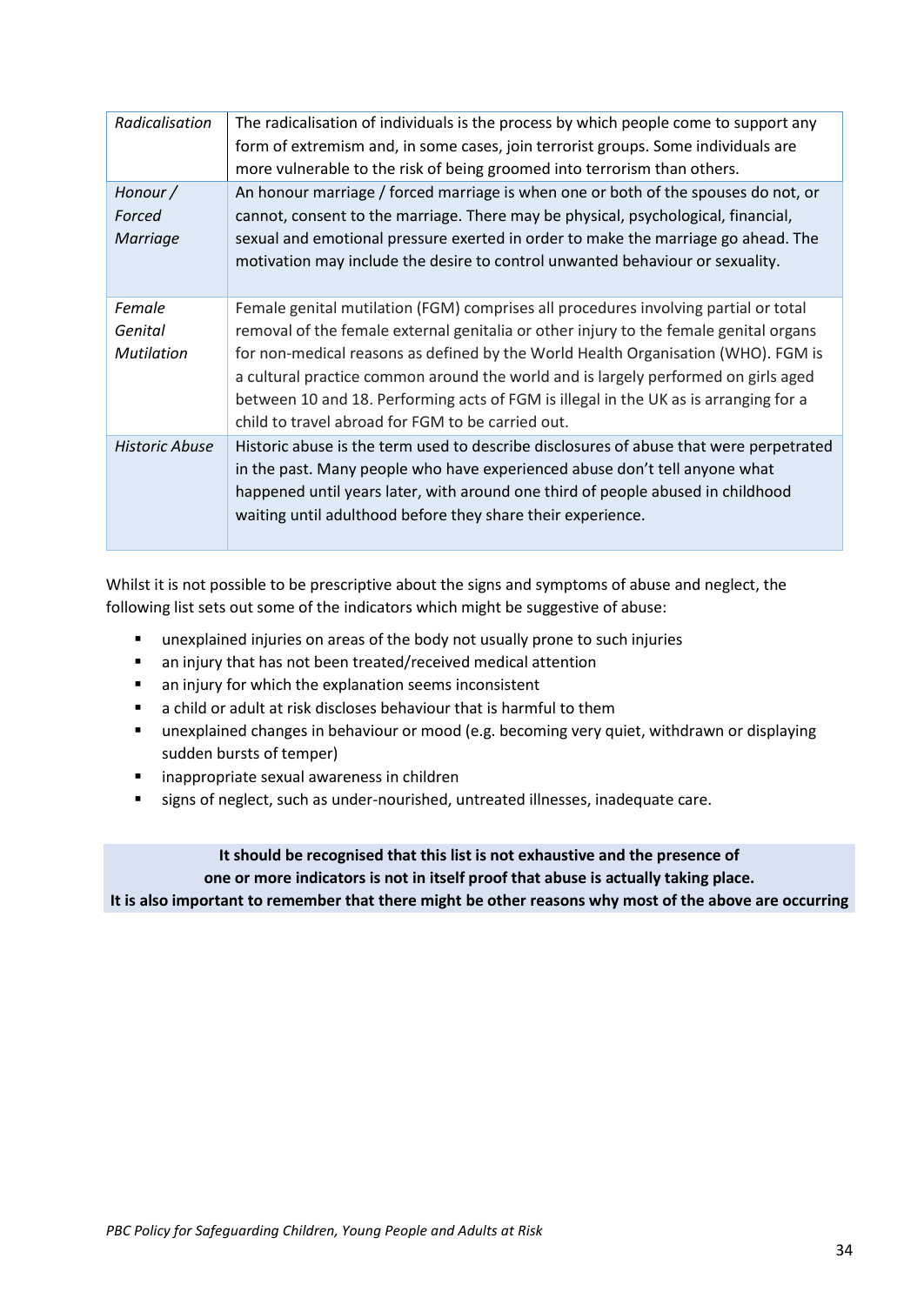# <span id="page-34-0"></span>**APPENDIX 2 – DETAILED GUIDANCE ON REPORTING REQUIREMENTS**

#### **STAGE 1 – THE WORKER**

The duty of the person who receives information or who has a concern about the welfare of a child, young person or adult at risk is to RECOGNISE the concerns, make a RECORD in writing and RESPOND by passing on their concerns to the DPS. If he/she is not contactable, or they are implicated in the situation, another member of the church Safeguarding Team should be contacted instead.

Concerns should be passed on to the DPS within 24 hours of the concern being raised. If anyone is considered to be in imminent danger of harm, a report should be made immediately to the police by calling 999. If such a report is made without reference to the DPS, they should be informed as soon as possible afterwards.

A written record using the standard incident report form should be made as soon as possible after a child or adult at risk tells you about harmful behaviour, or an incident takes place that gives cause for concern.

#### **The record should:**

- be hand-written as soon as possible after the event
- be legible and state the facts accurately (when hand-written notes are typed up later the original hand-written notes should be retained)
- include the child or adult at risk's name, address, date of birth (or age if the date of birth is not known)
- include the nature of the concerns/allegation/disclosure
- include a description of any bruising or other injuries that you may have noticed
- include an exact record of what the child or adult at risk has said, using their own words where possible
- include what was said by the person to whom the concerns were reported
- include any action taken as a result of the concerns
- be signed and dated
- be kept secure and confidential and made available only to the church Safeguarding Team (including the church minister), representatives of any statutory authorities involved and the local Baptist association.

If concerns arise in the context of children's or adult at risk work, the worker who has the concern may in the first instance wish to talk it through with their group leader, where appropriate. However, such conversations should not delay concerns being passed on to the DPS. It should be clear that the duty remains with the worker to record and pass on their concerns to the DPS.

If an issue concerns an adult at risk who does not give permission to pass on the information to anyone else, the worker should explain that they will need to speak with the DPS, who will have greater expertise in dealing with the issue at hand.

If a concern is brought to the attention of a group leader by one of the workers, the leader should remind the worker of their duty to record and report, and will also themselves have a duty to pass on the concern to the DPS.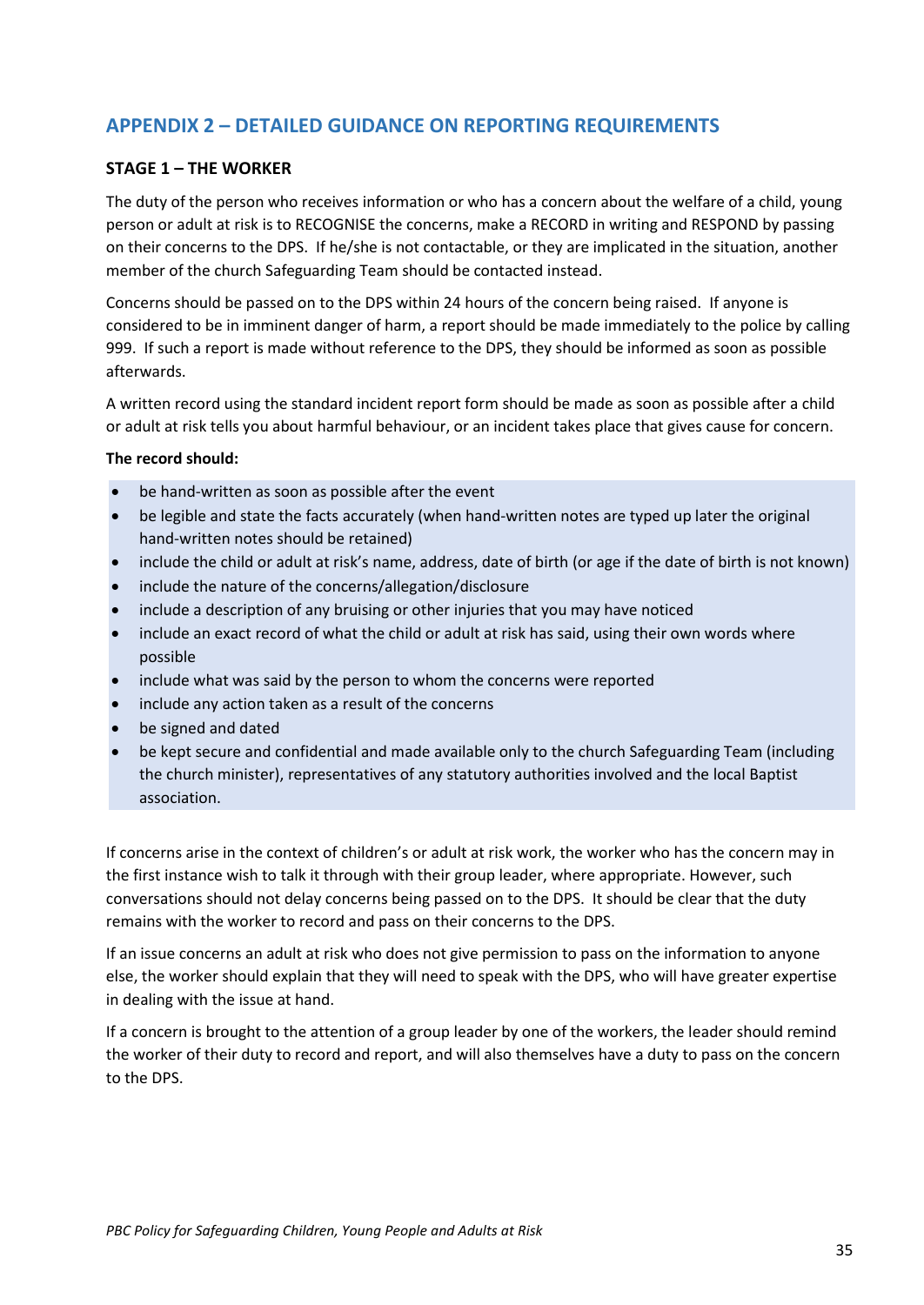# **STAGE 2 – THE DESIGNATED PERSON FOR SAFEGUARDING (DPS)**

The duty of the DPS on receiving a report is to REVIEW the concern that they have received and REPORT the concern on to the appropriate people, where necessary.

#### **The duty to REVIEW**

In reviewing the report that is received, the DPS:

- should take into account their level of experience and expertise in assessing risk to children or adults at risk.
- must take into account any other reports that have been received concerning the same individual or family.
- may speak with others in the church where appropriate (including the Minister and church Safeguarding Team, unless allegations involve them) who may have relevant information and knowledge that would impact on any decision being made. Such conversations should not lead to undue delay in taking any necessary action.
- may consult with other agencies to seek guidance and advice in knowing how to respond appropriately to the concerns that have been raised.

#### **The duty to REPORT**

The DPS will decide who the report should be referred on to, working in conjunction with the church Safeguarding Team where appropriate. They may:

- refer back to the worker who made the initial report if there is little evidence that a child or adult at risk is being harmed, asking for appropriate continued observation.
- refer the concern to others who work with the child or adult at risk in question, asking nfor continued observation where appropriate.
- Inform parents / carers under certain circumstances, where doing so would not present any further risk of harm.
- Make a formal referral to the police or local Social Services team. With adults at risk, confidentiality means that someone's personal business is not discussed with others, except with their permission. This is not always possible when considering passing relevant information about abuse or concerns to the statutory authorities, however, it is possible to keep the information confidential to the relevant parties. This means not telling or hinting to others what has been disclosed, not even for prayer ministry purposes. For adults at risk, concerns will only be referred to the police or Social Services without consent where:
	- the person lacks the mental capacity to make such a choice
	- there is a risk of harm to others
	- in order to prevent a crime
- If an allegation is made against someone who works with children<sup>\*</sup> the allegation should be reported to the Local Authority Designated Officer (LADO) or equivalent. The LADO is located within Children's Services and should be alerted to all cases in which it is alleged that a person who works with children has:
	- behaved in a way that has harmed, or may have harmed, a child
	- possibly committed a criminal offence against children, or related to a child
	- behaved towards a child or children in a way that indicates s/he is unsuitable to work with children.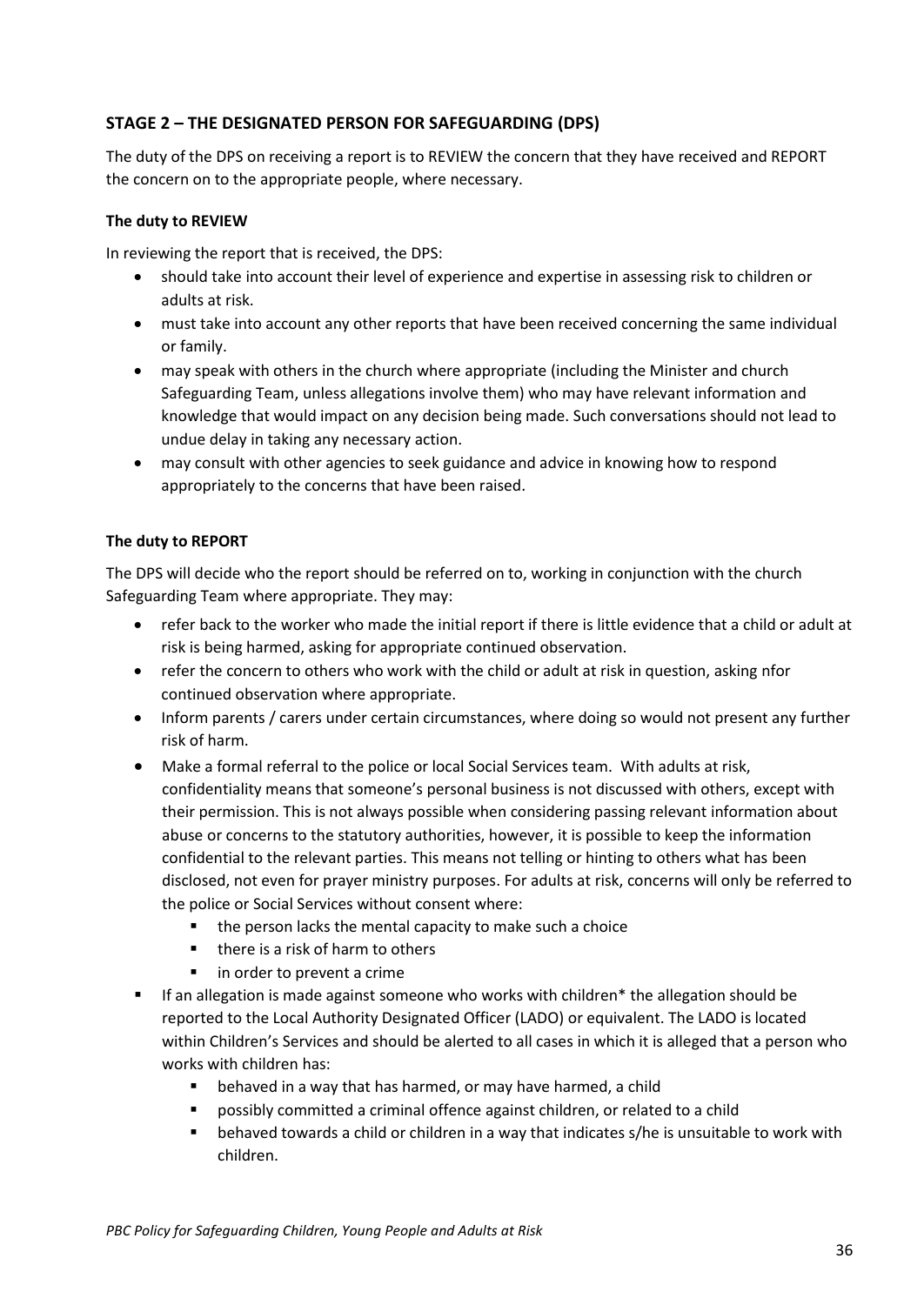• If an allegation is made against someone who works with adults at risk\*, it should be reported to the police or Adult Social Services.

*\*If a worker has an allegation made against them, they should step down from all church duties until the incident has been investigated by the statutory authorities. It may also be appropriate to put a Safeguarding Contract in place; this should be discussed with the local Baptist Association Safeguarding Contact.*

- Whenever a formal referral is made to the police, Social Services or LADO, the DPS should report the referral to:
	- The Safeguarding Trustee
	- The Minister
	- The local Baptist Association Safeguarding Contact

A record should be kept of all safeguarding incidents and should be considered in the annual review of the church's safeguarding policy. All original reports should be retained safely and securely by the DPS and a written record should be made of the actions taken.

## **STAGE 3 – THE NEXT STEPS**

Responsibilities to **REPORT** and **SUPPORT** in stage 3 of the process are shared by the church Safeguarding Team and the Minister.

#### **The duty to SUPPORT**

Once concerns, suspicions and disclosures of abuse have been addressed, the church continues to have a responsibility to offer support to all those who have been affected, including:

Victims; Alleged perpetrators; Children; Adults at risk; Other family members; Church workers; Church Safeguarding Team; Minister; Leadership Team.

#### **The duty to REPORT**

If a church worker has been accused of causing harm to children, young people or adults at risk this would be classed as a serious incident that should be reported to the Charity Commission by those churches that are registered with the Charity Commission.

If a worker has been removed from their post or would have been removed from their post because of the risk of harm that they pose to children, young people or adults at risk, there is also a statutory duty to report the incident to the Disclosure and Barring Service (DBS).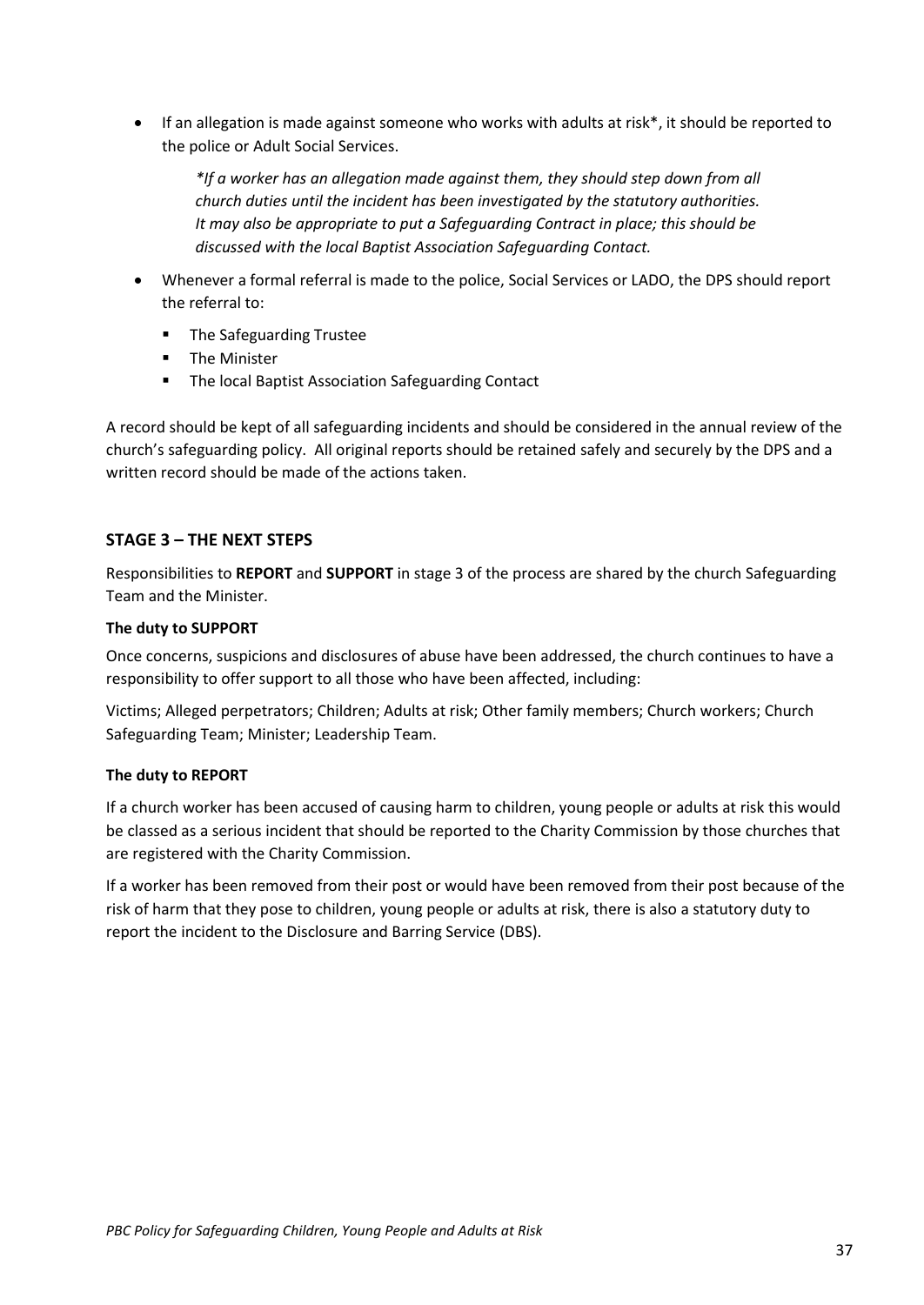# <span id="page-37-0"></span>**APPENDIX 3 – SAFEGUARDING INCIDENT FORM**

Taken from GBC

#### **Date Form Completed**

# **Details of child(ren) and/or adult(s) in this incident / concern**

Please include (where known) Names, Dates of Birth/Age, Address, Contact Details, Gender

| <b>Details of Person Completing Form</b> |  |                       |  |
|------------------------------------------|--|-----------------------|--|
| Your Name:                               |  | Contact<br>Number(s): |  |
| Your Job Title:                          |  | Email:                |  |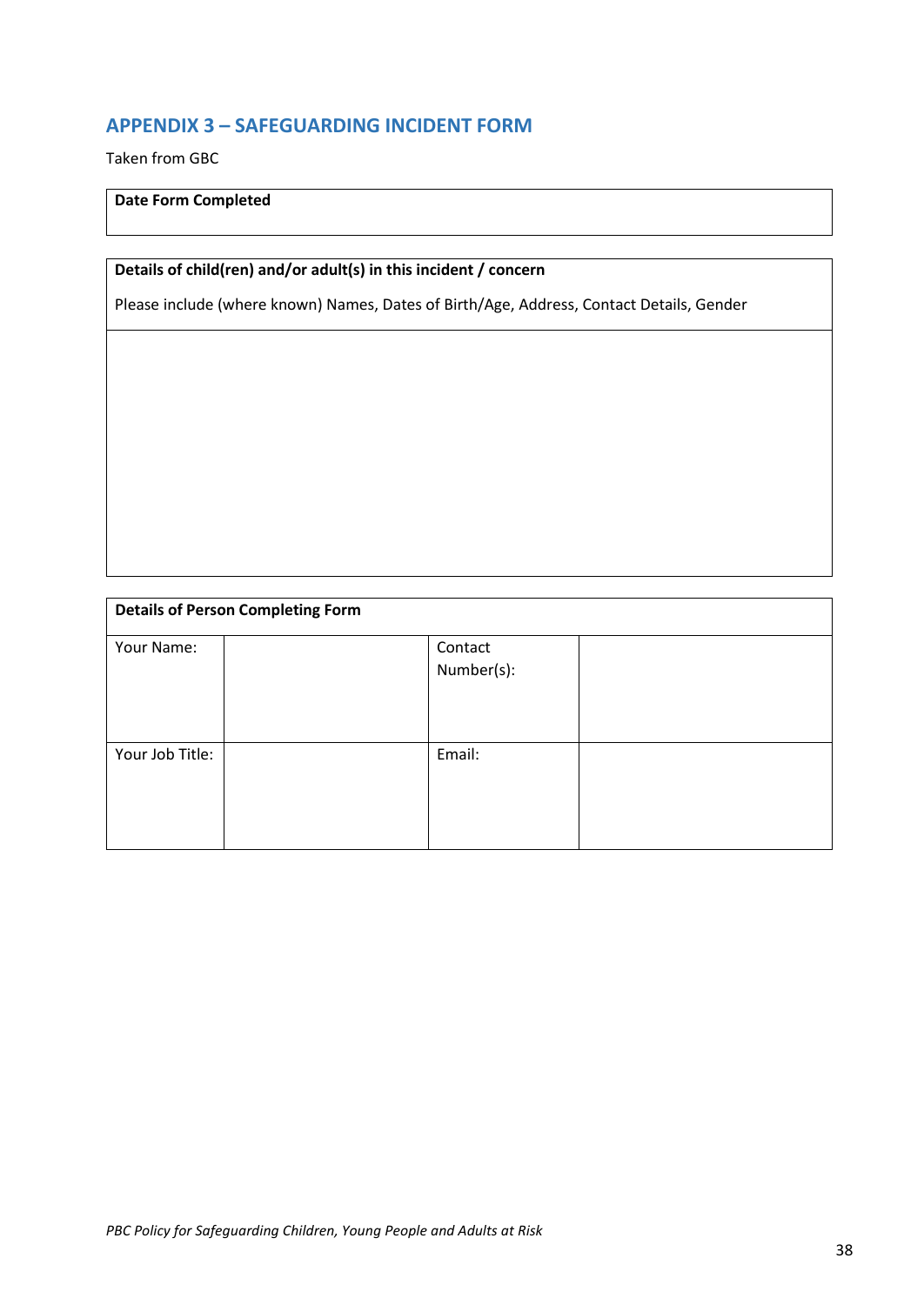**Summary of concerns, allegations or suspicions** 

## **Further comments on actions taken**

*If a designated person for safeguarding has recommended further action (eg. Contacting Childrens Services, then please list the details of these further actions below:*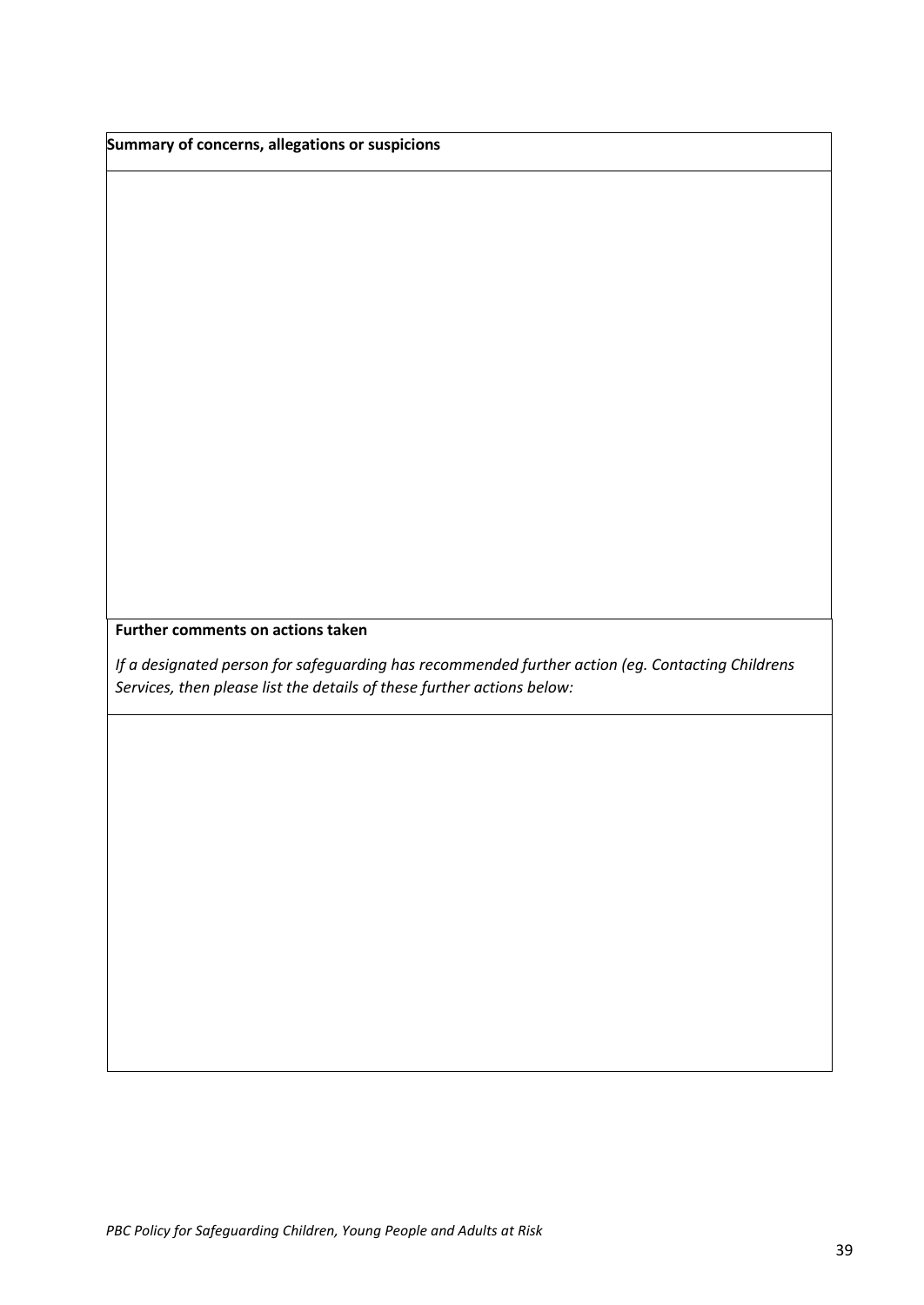| This section is to be completed by the Designated Person for Safeguarding after receiving the |  |
|-----------------------------------------------------------------------------------------------|--|
| completed form                                                                                |  |

| Alert Received By: |  |
|--------------------|--|
|                    |  |
|                    |  |
| Date:              |  |
|                    |  |
|                    |  |

| Additional Advice/Action/Notes for future reference |  |
|-----------------------------------------------------|--|
|-----------------------------------------------------|--|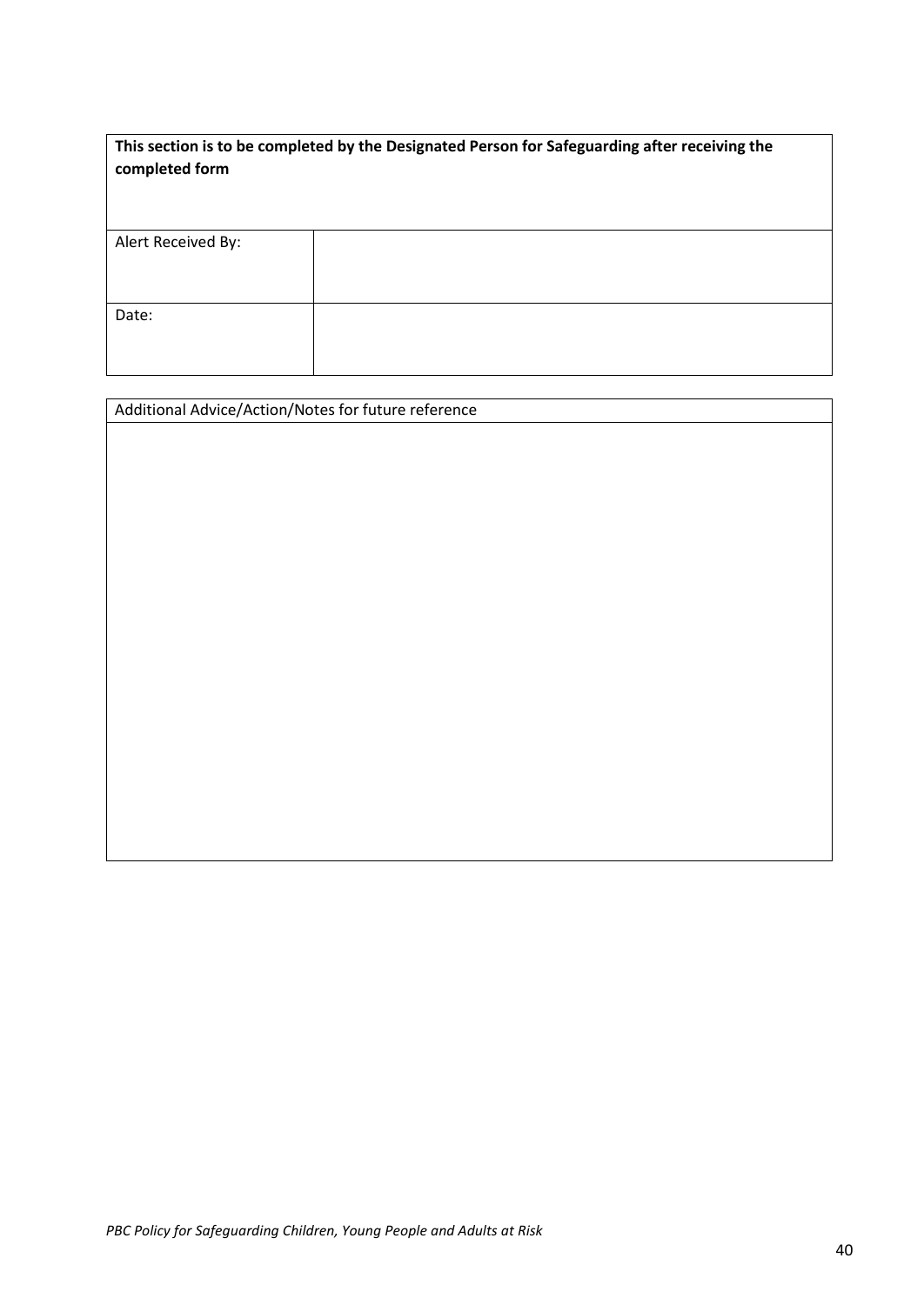#### *This form should be completed by the Designated Person for Safeguarding*

| Name of church / organisation |  |
|-------------------------------|--|
| Contact details of church /   |  |
| organisation                  |  |

| Name of concerned person or to<br>whom disclosure was given |  |
|-------------------------------------------------------------|--|
| Contact details of concerned person                         |  |
| or whom disclosure was given                                |  |

## **INDIVIDUAL OF CONCERN - CONTACT DETAILS**

| Name                         |  |
|------------------------------|--|
| Date of birth                |  |
| Address                      |  |
|                              |  |
|                              |  |
|                              |  |
| Phone number / Email address |  |

#### **THE INCIDENT**

What happened? (Nature of concern / disclosure made - use the person's own words if known

When did it happen? (date, time)

Where did it happen? (specific location)

Who was allegedly involved and in what way? (includes witnesses)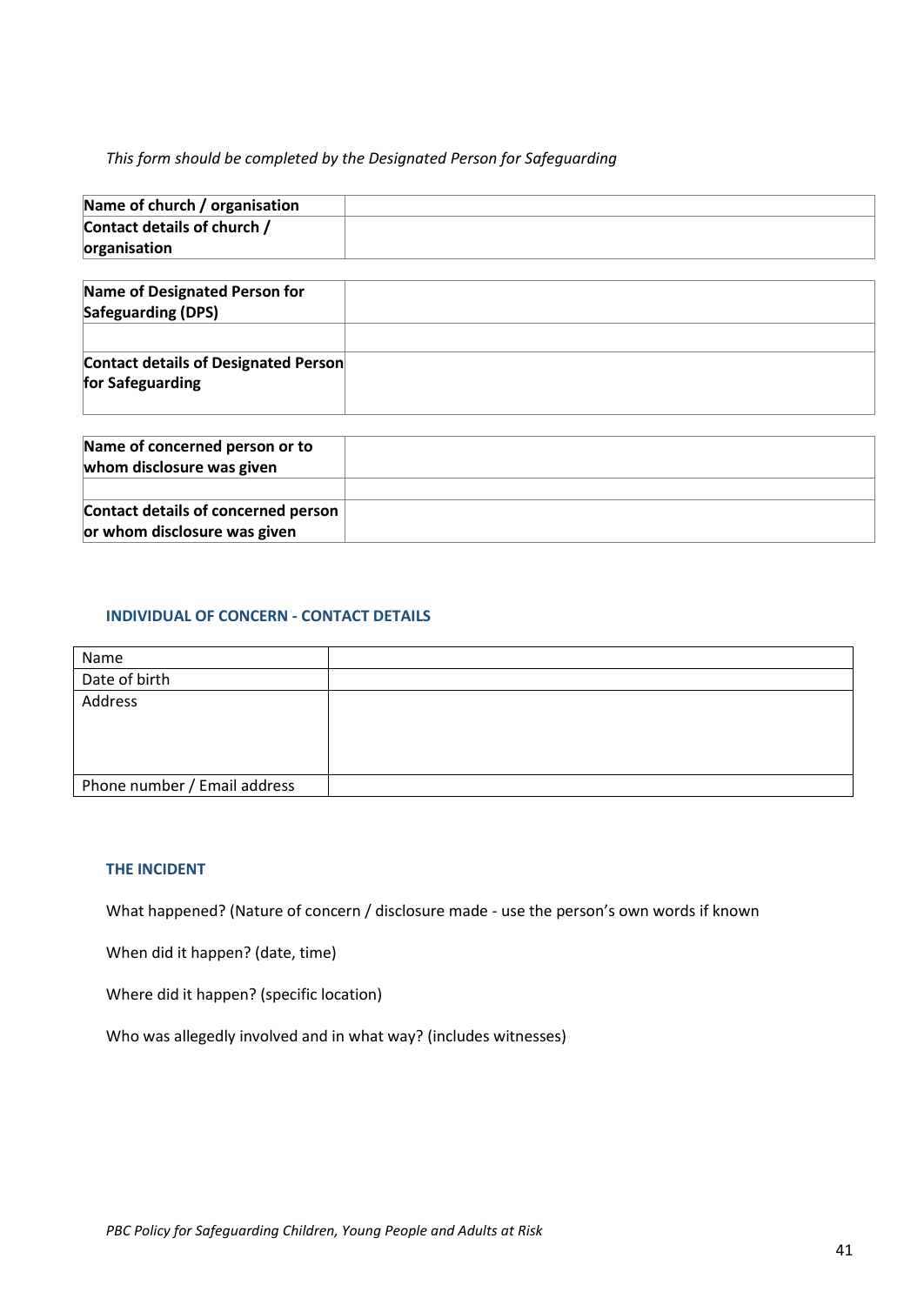#### ANY ACTION THAT HAS BEEN TAKEN

| Have the carers or parents / guardians been informed?<br>If so, when and by whom?  | (Please tick) | lYes       | ۱No       |  |
|------------------------------------------------------------------------------------|---------------|------------|-----------|--|
| Have the statutory authorities been informed?<br>If so, please complete the table: |               | <b>Yes</b> | <b>No</b> |  |

#### *Example:*

| Authority                 | Police              |  |  |
|---------------------------|---------------------|--|--|
| Name                      | Bobby               |  |  |
| Position                  | Child abuse officer |  |  |
| Email contact             | bobby@police.com    |  |  |
| Phone contact             | 077999              |  |  |
| Contacted by              | Minister            |  |  |
| Date & time of<br>contact | 1.30pm<br>1/4/15    |  |  |

Has the Local Association been informed? *(Please do so if the statutory authorities are involved)* If so, when and by whom? Any other action taken:

#### FUTURE ACTION TO BE TAKEN

What action needs to be taken?

Who is responsible for this?

#### SIGNATURES

| Signature of        | Signature of minister, or |
|---------------------|---------------------------|
| Designated          | Church Safeguarding       |
| Safeguarding Person | Team member               |
| Date & time         | Date & time               |

 $Yes$   $| No$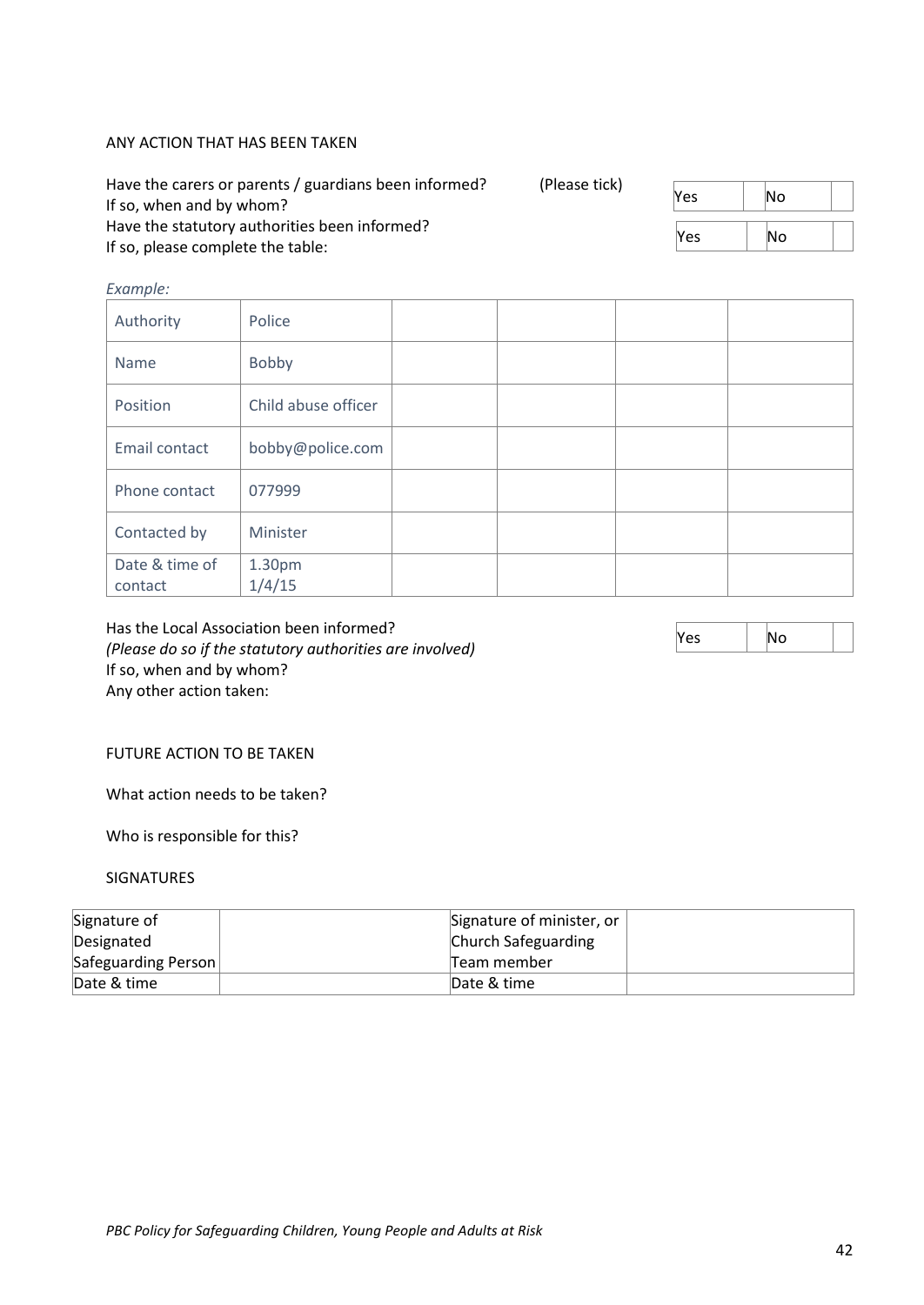#### **BODY MAP**

Name of Individual of Concern\_\_\_\_\_\_\_\_\_\_\_\_\_\_\_\_\_\_\_\_\_\_\_\_\_\_\_\_\_\_\_\_\_\_\_\_\_\_\_\_\_\_\_\_\_\_\_\_\_\_\_\_\_\_\_

Name of person completing this form\_\_\_\_\_\_\_\_\_\_\_\_\_\_\_\_\_\_\_\_\_\_\_\_\_\_\_\_\_\_\_\_\_\_\_\_\_\_\_\_\_\_\_\_\_\_\_

These diagrams are designed for the recording of any observable bodily injuries that may appear on the person. Where bruises, burns, cuts, or other injuries occur, shade and label them clearly on the diagram. **Remember it's not your job to investigate or to decide if an injury or mark is non-accidental. Listen, observe and pass it on.**

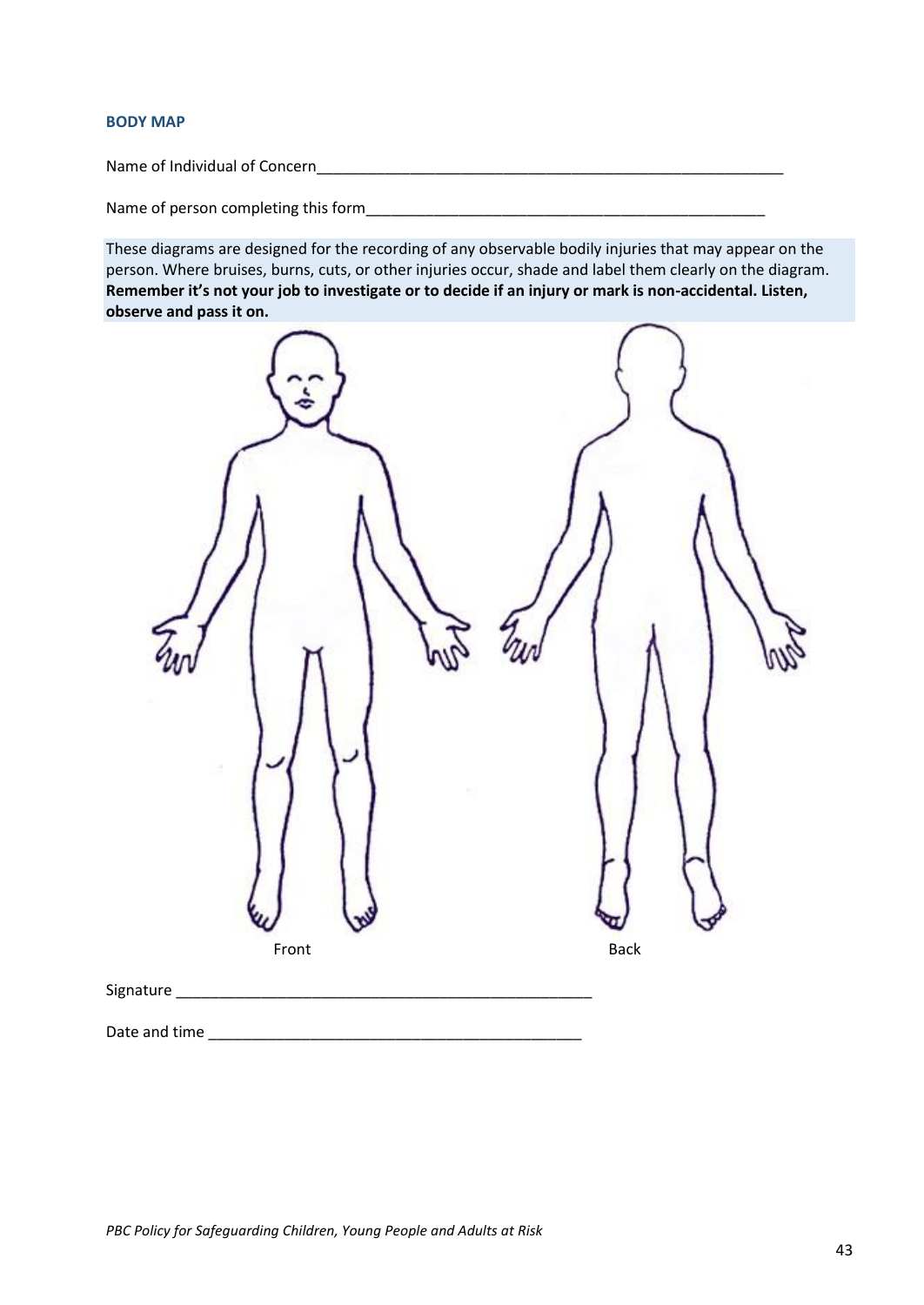# **Application Form for Voluntary Work with Children and Young People**

We ask all prospective leaders for the children and youth ministries to complete this form. The information supplied here will be confidential, and will be held in our records, unless requested by an appropriate authority.

1. PERSONAL DETAILS Full Name: ……………………………………………………………………………………………..................... DOB: ………………………………………………………………………………………………………………………… Home Address: ………………………………………………………………………………………................... ………………………………………………………………………………………………………………………......... Postcode: …………………………………………………………………………………………………………....... Telephone No. Day: ……………………………………… Evening: ………………………………………….. Email …………………………………………………………………………………………………....................... Please give details of any previous experience you have in working with children and/or young people. Please include details of any relevant qualifications or appropriate training you have received in this area. ……………………………………………………………………………………………………………………………………… ……………………………………………………………………………………………………………………………………… ……………………………………………………………………………………………………………………………………… …………………………………………………………………………………………………………………………………….. ……………………………………………………………………………………………………………………………………..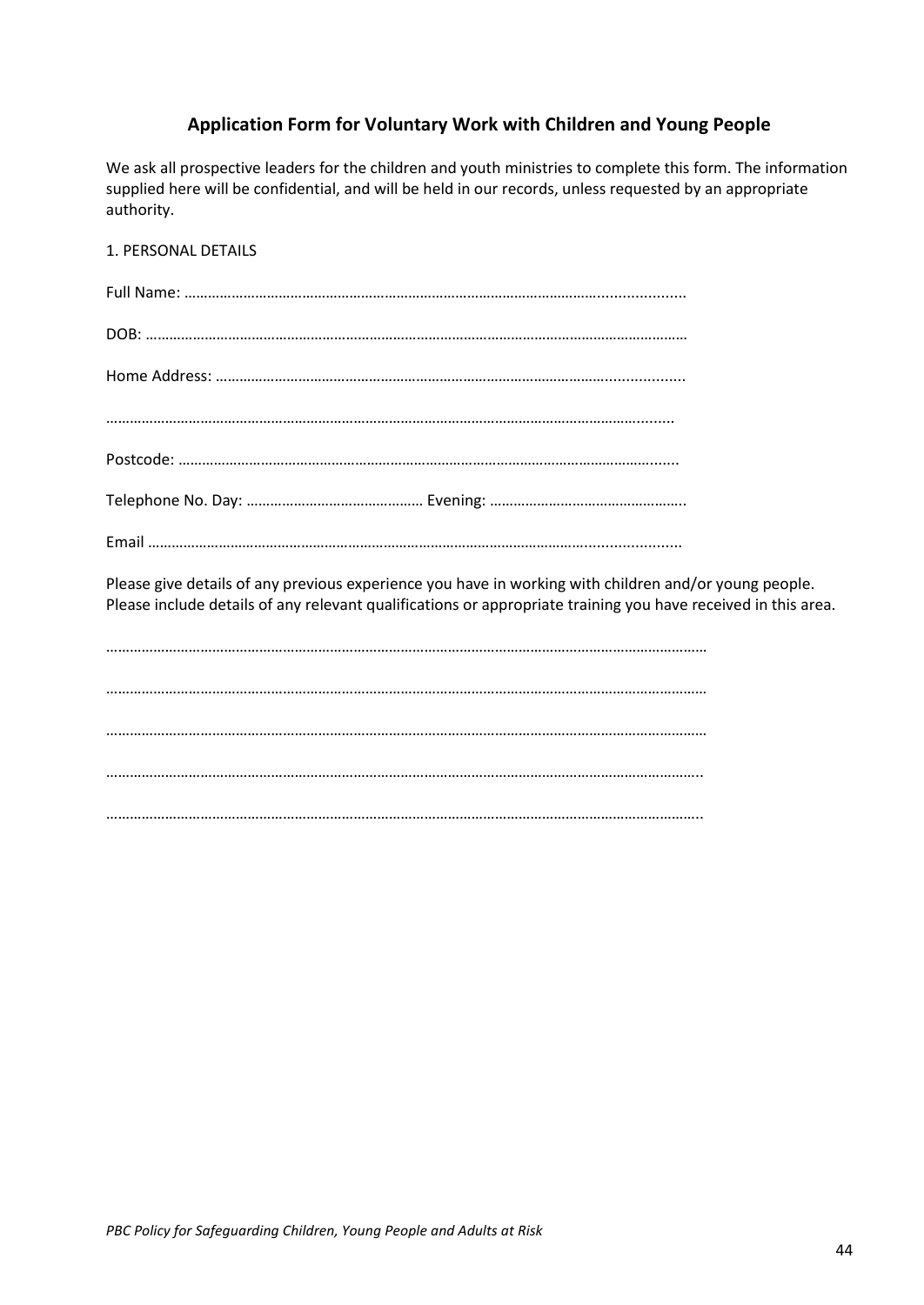#### 2. REFERENCES

Please give the name, address, and telephone number, as well as their relationship to you, of a person outside the church who would be prepared and able to give you a personal reference.

| As part of the application process, you will also have an informal interview |  |
|------------------------------------------------------------------------------|--|
|                                                                              |  |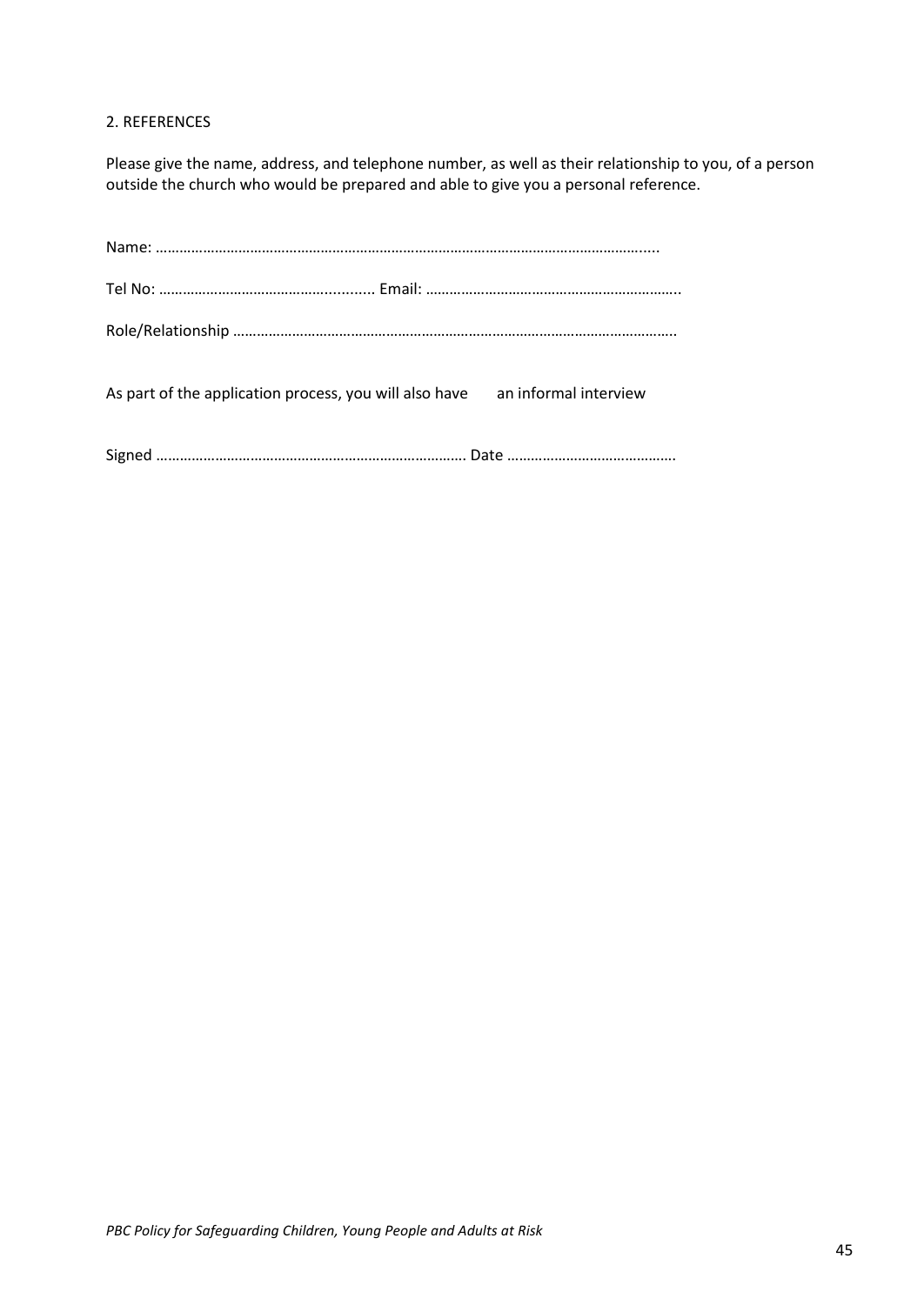# **APPENDIX 4 - Safeguarding Roles and Responsibilities**

Each church needs to identify and fill several important posts that underpin effective safeguarding in the church. These notes outline the main responsibilities relating to safeguarding connected with key leadership roles.

#### **Directors (Leadership Team)**

- Ultimately responsible for safeguarding
- Responsible for the implementation of policy and procedures
- Responsible for supporting the church workers
- Responsible for raising awareness about best practice within the church
- Responsible for ensuring that the relevant people have received the appropriate training

#### **Safeguarding Director**

Not necessarily the person who heads up safeguarding in the church – could be a director with an interest and willingness to learn.

- Takes a lead on safeguarding matters for the Directors
- Is the point of contact with Directors for safeguarding issues
- Ensures church policy and procedures are reviewed annually

#### **Designated Person for Safeguarding**

- Receives all reports of concerns regarding the safeguarding of children, young people and adults at risk
- Listens, observes and passes on those concerns appropriately, having taken advice from the relevant people
- Acts as a link between the church and other agencies or bodies on safeguarding matters

#### **Disclosure and Barring Service (DBS) Verifier**

• Responsible for all aspects of processing DBS checks for church staff and volunteers (with the exception of the accredited minister who is checked by the regional association)

#### **The Minister**

- Shares with the trustees the general responsibility for the adoption and implementation of the church's safeguarding policy
- Takes responsibility for ensuring that the pastoral needs of all are being met
- May need to be made aware of safeguarding issues in line with the guidance on page 6